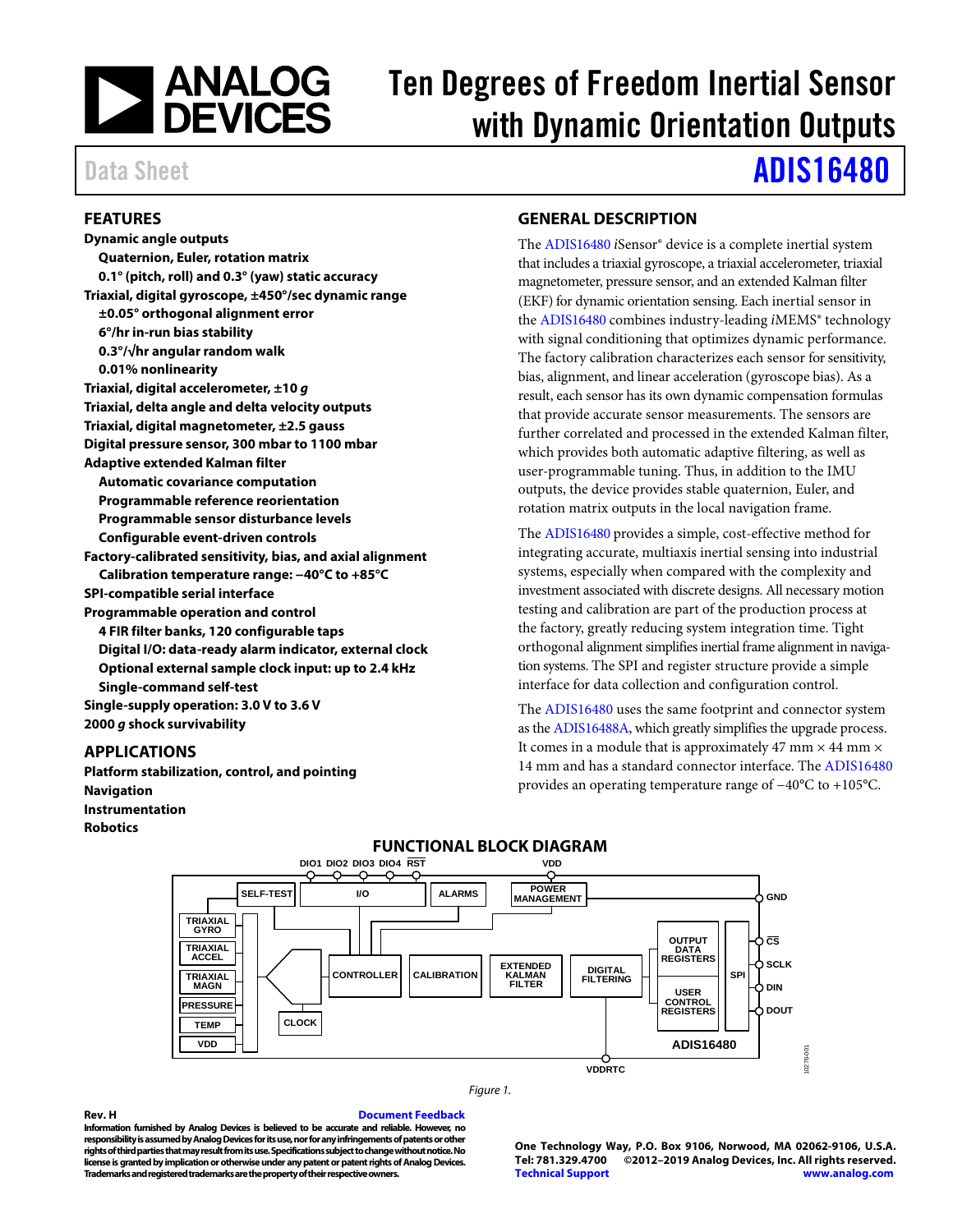# **ADIS16480**

# **TABLE OF CONTENTS**

| Pin Configuration and Function Descriptions 10 |
|------------------------------------------------|
|                                                |
|                                                |
|                                                |
|                                                |
|                                                |
|                                                |
|                                                |
|                                                |
|                                                |
|                                                |
|                                                |
|                                                |
|                                                |
|                                                |
|                                                |
|                                                |
|                                                |
|                                                |
|                                                |
|                                                |
|                                                |
|                                                |
|                                                |
|                                                |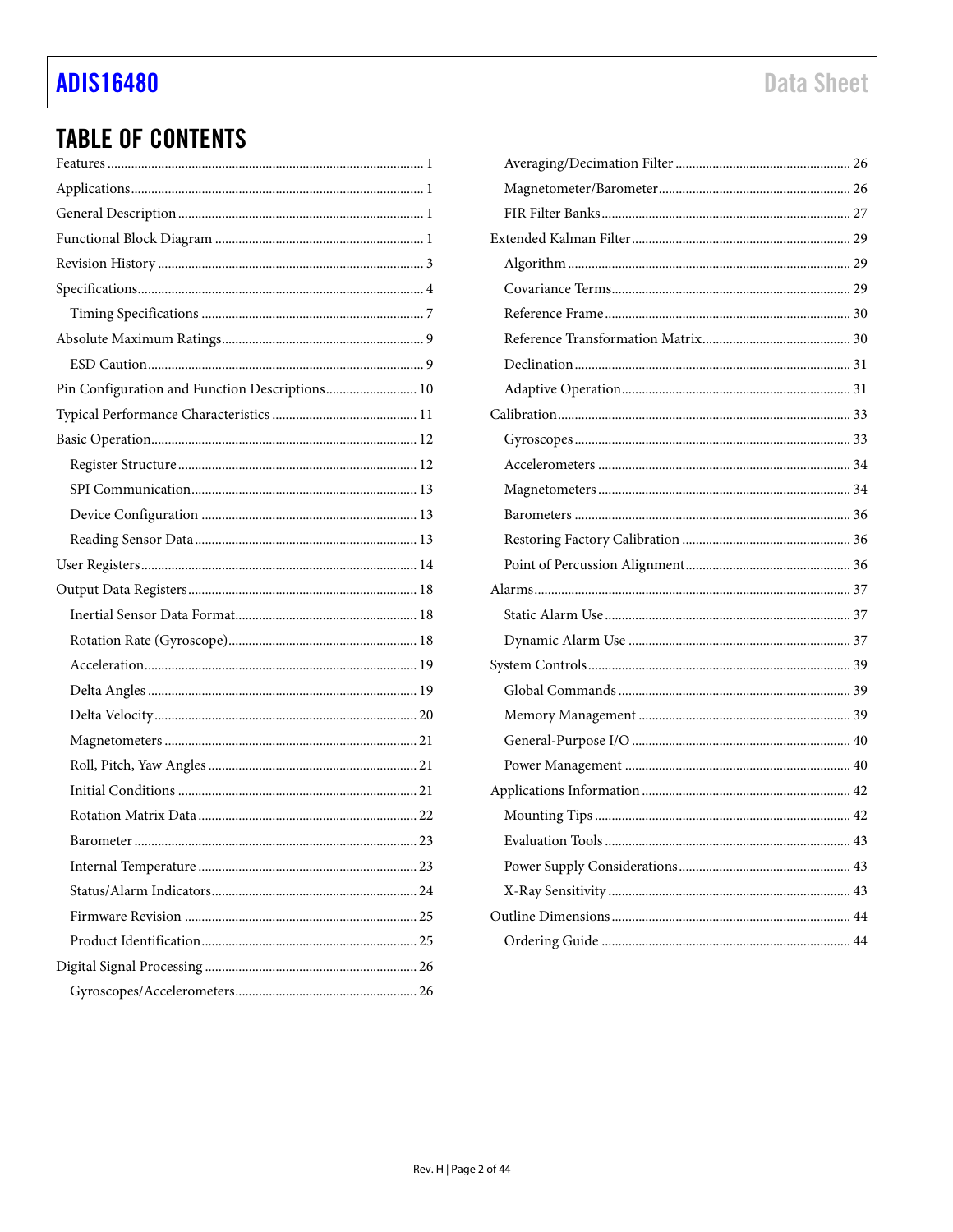<span id="page-2-0"></span>

| $1/2019$ —Rev. G to Rev. H                         |  |
|----------------------------------------------------|--|
| Added Endnote 4, Table 1; Renumbered Sequentially6 |  |
|                                                    |  |

### **10/2017—Rev. F to Rev. G**

| Changes to Logic 0 Input Current, IL Parameter, Table 1 5  |
|------------------------------------------------------------|
|                                                            |
| Changed PC-Based Evaluation, EVAL-ADIS Section to PC-Based |
|                                                            |
| Changes to PC-Based Evaluation, EVAL-ADIS2 Section43       |

### **10/2016—Rev. E to Rev. F**

### **6/2015—Rev. D to Rev. E**

### **2/2015—Rev. C to Rev. D**

### **4/2014—Rev. B to Rev. C**

| Change to Nonlinearity, Barometer Parameter, Endnote 5, and |  |
|-------------------------------------------------------------|--|
|                                                             |  |
|                                                             |  |
|                                                             |  |
| Changes to Magnetometer/Barometer Section 25                |  |
| Changes to Linear Acceleration on Effect on Gyroscope Bias  |  |
|                                                             |  |
| Change to Manual Bias Correction Section 33                 |  |
|                                                             |  |
|                                                             |  |
|                                                             |  |
|                                                             |  |

### **1/2014—Rev. A to Rev. B**

| Changes to Delta Velocity Section and Table 34 19           |  |
|-------------------------------------------------------------|--|
|                                                             |  |
|                                                             |  |
|                                                             |  |
| Changes to Table 94, Automatic EKF Divergence Reset Control |  |
| Bit Section, and Body Frame/Local Navigation Frame Bit      |  |
|                                                             |  |
|                                                             |  |
|                                                             |  |
|                                                             |  |
| Deleted Prototype Interface Board Section and Mechanical    |  |
|                                                             |  |
|                                                             |  |
| Added Evaluation Tools Section and Power Supply             |  |
|                                                             |  |
|                                                             |  |

### **2/2013—Rev. 0 to Rev. A**

**5/2012—Revision 0: Initial Version**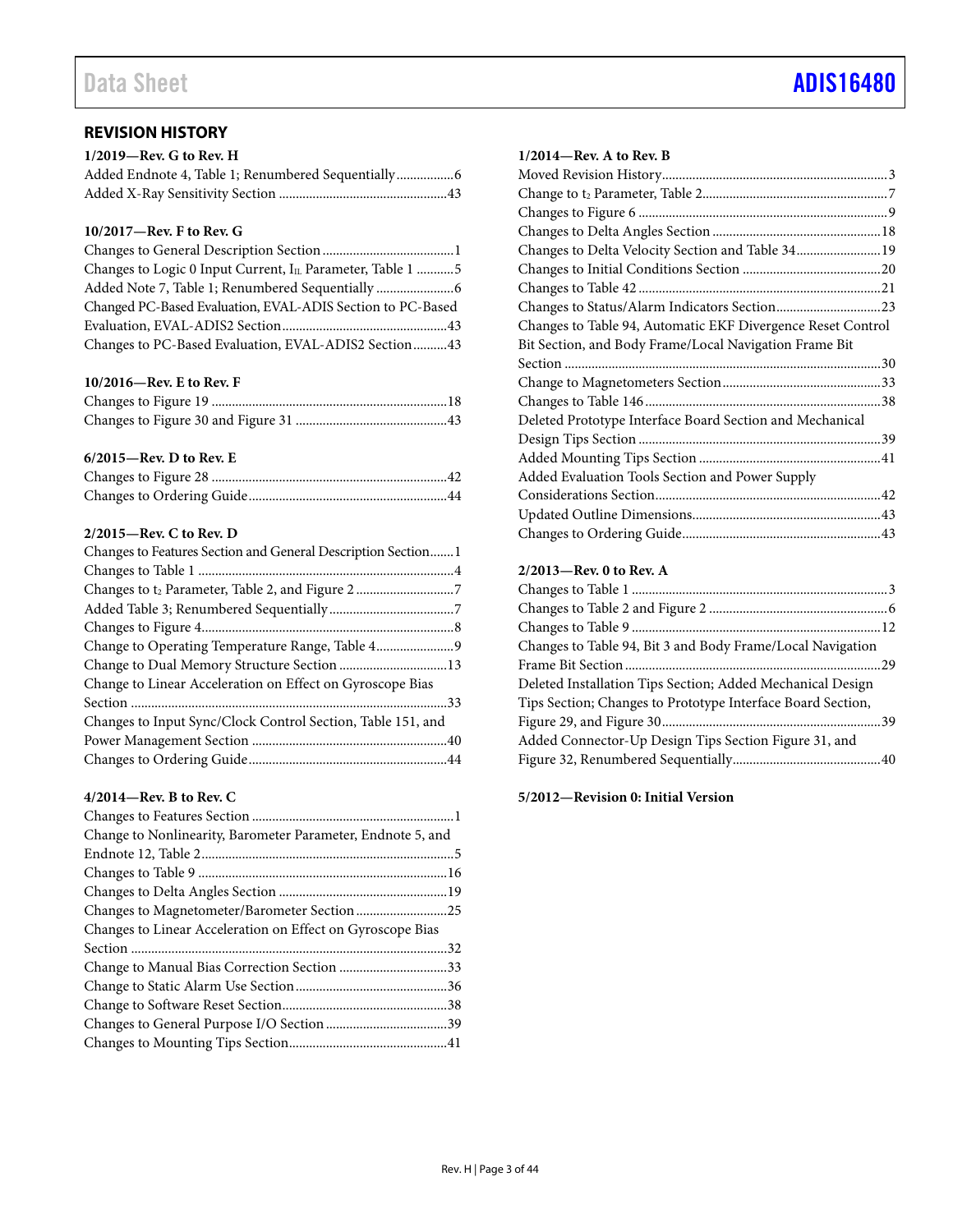# <span id="page-3-0"></span>**SPECIFICATIONS**

TA = 25°C, VDD = 3.3 V, angular rate = 0°/sec, dynamic range = ±450°/sec ± 1 *g*, 300 mbar to 1100 mbar, unless otherwise noted.

### <span id="page-3-1"></span>**Table 1.**

| <b>Parameter</b>                    | <b>Test Conditions/Comments</b>                                           | Min  | Typ                    | Max  | <b>Unit</b>                     |
|-------------------------------------|---------------------------------------------------------------------------|------|------------------------|------|---------------------------------|
| <b>ANGLE OUTPUTS</b>                |                                                                           |      |                        |      |                                 |
| Euler Dynamic Range                 | Yaw and roll (Euler)                                                      |      |                        | ±180 | Degrees                         |
|                                     | Pitch (Euler)                                                             |      |                        | ±90  | Degrees                         |
|                                     | Rotation matrix, quaternion                                               |      |                        | ±180 | Degree                          |
| Sensitivity                         |                                                                           |      | 0.0055                 |      | Degrees/LSB                     |
| Static Accuracy <sup>1</sup>        | Pitch and roll                                                            |      | 0.1                    |      | <b>Degrees</b>                  |
|                                     | Yaw                                                                       |      | 0.3                    |      | Degrees                         |
| Dynamic Accuracy <sup>1</sup>       | Pitch and roll                                                            |      | 0.3                    |      | Degrees                         |
|                                     | Yaw                                                                       |      | 0.5                    |      | Degrees                         |
| <b>GYROSCOPES</b>                   |                                                                           |      |                        |      |                                 |
| <b>Dynamic Range</b>                |                                                                           | ±450 |                        | ±480 | $\degree$ /sec                  |
| Sensitivity                         | x GYRO OUT and x GYRO LOW (32-bit)                                        |      | $3.052 \times 10^{-7}$ |      | °/sec/LSB                       |
| Repeatability <sup>2</sup>          | $-40^{\circ}C \leq T_A \leq +85^{\circ}C$                                 |      |                        | ±1   | $\%$                            |
| Sensitivity Temperature Coefficient | $-40^{\circ}C \leq T_A \leq +85^{\circ}C$ , 1 $\sigma$                    |      | ±35                    |      | ppm/°C                          |
| Misalignment                        | Axis to axis                                                              |      | $\pm 0.05$             |      | Degrees                         |
|                                     | Axis to frame (package)                                                   |      | ±1.0                   |      | Degrees                         |
| Nonlinearity                        | Best-fit straight line, FS = 450°/sec                                     |      | 0.01                   |      | % of FS                         |
| <b>Initial Bias Error</b>           |                                                                           |      | $\pm 0.2$              |      | $\degree$ /sec                  |
| In-Run Bias Stability               | $1\sigma$                                                                 |      | 6.25                   |      | $^{\circ}/\text{hr}$            |
| Angular Random Walk                 | $1\sigma$                                                                 |      | 0.3                    |      | $\frac{\circ}{\sqrt{hr}}$       |
| <b>Bias Temperature Coefficient</b> | $-40^{\circ}$ C $\leq$ T <sub>A</sub> $\leq$ +85 $^{\circ}$ C, 1 $\sigma$ |      | ±0.0025                |      | $\degree$ /sec/ $\degree$ C     |
| Linear Acceleration Effect on Bias  | Any axis, 1 $\sigma$ (CONFIG[7] = 1)                                      |      | 0.009                  |      | $\degree$ /sec/q                |
| <b>Output Noise</b>                 | No filtering                                                              |      | 0.16                   |      | °/sec rms                       |
| <b>Rate Noise Density</b>           | $f = 25$ Hz, no filtering                                                 |      | 0.0066                 |      | $\degree$ /sec/ $\sqrt{Hz}$ rms |
| 3 dB Bandwidth                      |                                                                           |      | 330                    |      | <b>Hz</b>                       |
| <b>Sensor Resonant Frequency</b>    |                                                                           |      | 18                     |      | kHz                             |
| <b>ACCELEROMETERS</b>               | Each axis                                                                 |      |                        |      |                                 |
| Dynamic Range                       |                                                                           | ±10  |                        |      | g                               |
| Sensitivity                         | x_ACCL_OUT and x_ACCL_LOW (32-bit)                                        |      | $1.221 \times 10^{-8}$ |      | $q$ /LSB                        |
| Repeatability                       | $-40^{\circ}$ C $\leq$ T <sub>A</sub> $\leq$ +85 $^{\circ}$ C             |      |                        | ±0.5 | $\%$                            |
| Sensitivity Temperature Coefficient | $-40^{\circ}C \leq T_A \leq +85^{\circ}C, 1 \sigma$                       |      | ±25                    |      | ppm/°C                          |
| Misalignment                        | Axis to axis                                                              |      | ±0.035                 |      | Degrees                         |
|                                     | Axis to frame (package)                                                   |      | ±1.0                   |      | <b>Degrees</b>                  |
| Nonlinearity                        | Best-fit straight line, $\pm 10 g$                                        |      | 0.1                    |      | % of FS                         |
| Bias Repeatability <sup>3, 4</sup>  | $-40^{\circ}$ C $\leq$ T <sub>A</sub> $\leq$ +85 $^{\circ}$ C, 1 $\sigma$ |      | ±16                    |      | mg                              |
| In-Run Bias Stability               | $1\sigma$                                                                 |      | 0.1                    |      | mq                              |
| Velocity Random Walk                | $1\sigma$                                                                 |      | 0.029                  |      | $m/sec/\sqrt{hr}$               |
| <b>Bias Temperature Coefficient</b> | $-40^{\circ}$ C $\leq$ T <sub>A</sub> $\leq$ +85 $^{\circ}$ C             |      | ±0.1                   |      | mg/C                            |
| <b>Output Noise</b>                 | No filtering                                                              |      | 1.5                    |      | mg rms                          |
| <b>Noise Density</b>                | $f = 25$ Hz, no filtering                                                 |      | 0.067                  |      | $mg/\sqrt{Hz}$ rms              |
| 3 dB Bandwidth                      |                                                                           |      | 330                    |      | Hz                              |
| Sensor Resonant Frequency           |                                                                           |      | 5.5                    |      | kHz                             |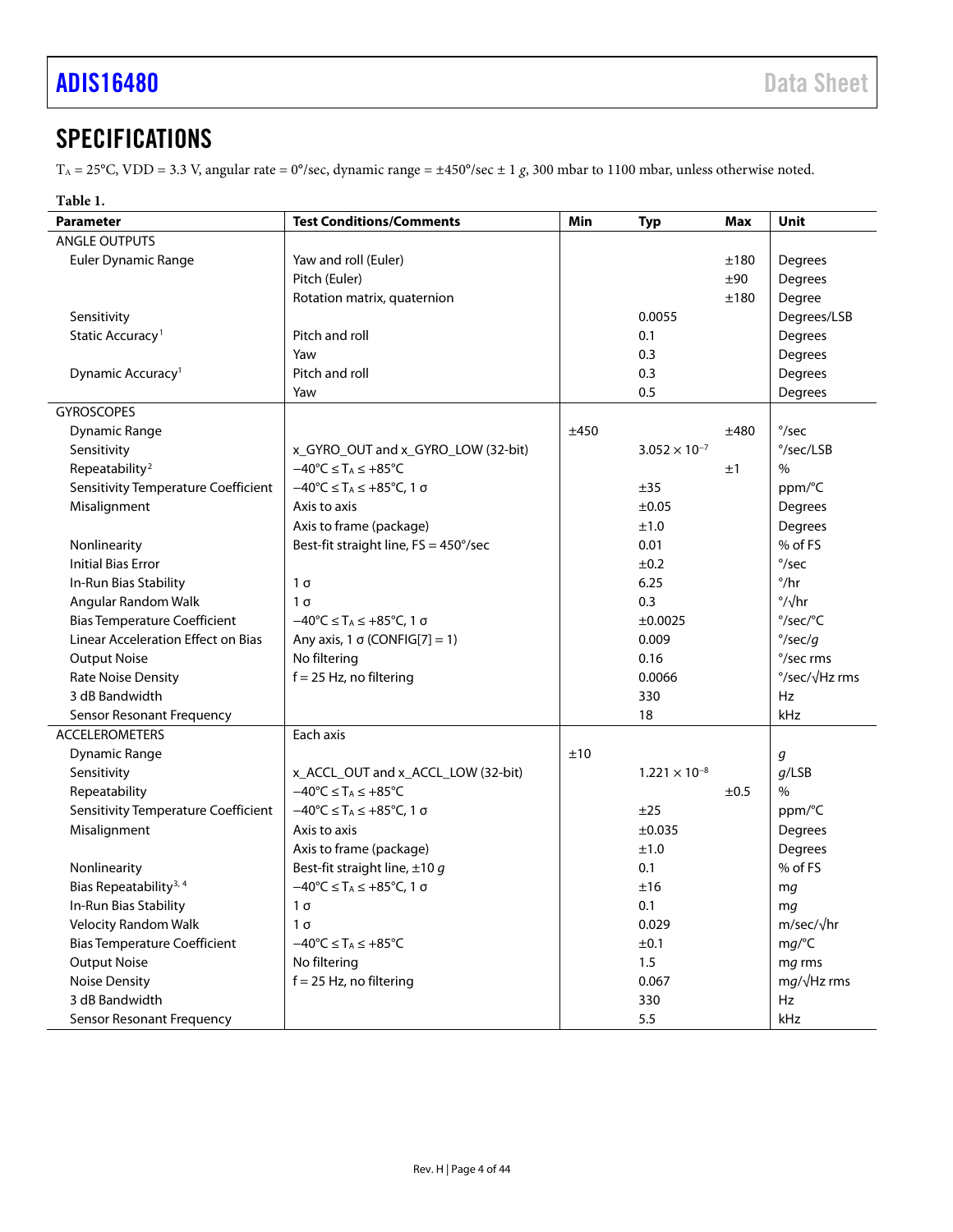# Data Sheet **[ADIS16480](https://www.analog.com/ADIS16480?doc=ADIS16480.pdf)**

|                                       | <b>Test Conditions/Comments</b>                                           | Min     |                      |      | <b>Unit</b>         |
|---------------------------------------|---------------------------------------------------------------------------|---------|----------------------|------|---------------------|
| <b>Parameter</b>                      |                                                                           |         | <b>Typ</b>           | Max  |                     |
| <b>MAGNETOMETER</b>                   |                                                                           |         |                      |      |                     |
| <b>Dynamic Range</b>                  |                                                                           | ±2.5    |                      |      | gauss               |
| Sensitivity                           |                                                                           |         | 0.1                  |      | mgauss/LSB          |
| <b>Initial Sensitivity Tolerance</b>  |                                                                           |         |                      | ±2   | $\%$                |
| Sensitivity Temperature Coefficient   | $1\sigma$                                                                 |         | 275                  |      | ppm/°C              |
| Misalignment                          | Axis to axis                                                              |         | 0.25                 |      | Degrees             |
|                                       | Axis to frame (package)                                                   |         | 0.5                  |      | Degrees             |
| Nonlinearity                          | Best fit straight line                                                    |         | 0.5                  |      | % of FS             |
| <b>Initial Bias Error</b>             | 0 gauss stimulus                                                          |         | ±15                  |      | mgauss              |
| <b>Bias Temperature Coefficient</b>   | $-40^{\circ}$ C $\leq$ T <sub>A</sub> $\leq$ +85 $^{\circ}$ C, 1 $\sigma$ |         | 0.3                  |      | mgauss/°C           |
| <b>Output Noise</b>                   | No filtering                                                              |         | 0.45                 |      | mgauss              |
| <b>Noise Density</b>                  | $f = 25$ Hz, no filtering                                                 |         | 0.054                |      | mgauss/ $\sqrt{Hz}$ |
| 3 dB Bandwidth                        |                                                                           |         | 330                  |      | Hz                  |
| <b>BAROMETER</b>                      |                                                                           |         |                      |      |                     |
| Pressure Range                        |                                                                           | 300     |                      | 1100 | mbar                |
|                                       | Extended                                                                  | 10      |                      | 1200 | mbar                |
| Sensitivity                           | BAROM_OUT and BAROM_LOW (32-bit)                                          |         | $6.1 \times 10^{-7}$ |      | mbar/LSB            |
| Error with Supply                     |                                                                           |         | 0.04                 |      | % /V                |
| <b>Total Error</b>                    |                                                                           |         | 4.5                  |      | mbar                |
| Relative Error <sup>5</sup>           | $-40^{\circ}$ C to $+85^{\circ}$ C                                        |         | 2.5                  |      | mbar                |
| Nonlinearity <sup>6</sup>             | Best fit straight line, FS = 1100 mbar                                    |         | 0.1                  |      | % of FS             |
|                                       | $-40^{\circ}$ C to $+85^{\circ}$ C                                        |         | 0.2                  |      | % of FS             |
| Linear-g Sensitivity                  | ±1 g, 1 σ                                                                 |         | 0.005                |      | mbar/ $q$           |
| Noise                                 |                                                                           |         | 0.025                |      | mbar rms            |
| <b>TEMPERATURE SENSOR</b>             |                                                                           |         |                      |      |                     |
| <b>Scale Factor</b>                   | Output = $0x0000$ at $25^{\circ}C (\pm 5^{\circ}C)$                       |         | 0.00565              |      | °C/LSB              |
| LOGIC INPUTS <sup>7</sup>             |                                                                           |         |                      |      |                     |
| Input High Voltage, VIH               |                                                                           | 2.0     |                      |      | v                   |
| Input Low Voltage, VIL                |                                                                           |         |                      | 0.8  | V                   |
| CS Wake-Up Pulse Width                |                                                                           | 20      |                      |      | μs                  |
| Logic 1 Input Current, I <sub>H</sub> | $V_{IH} = 3.3 V$                                                          |         |                      | 10   | μA                  |
| Logic 0 Input Current, ILL            | $V_{IL} = 0 V$                                                            |         |                      |      |                     |
| All Pins Except RST, CS               |                                                                           |         |                      | 10   | μA                  |
| RST, CS Pins <sup>8</sup>             |                                                                           |         | 0.33                 |      | mA                  |
| Input Capacitance, CIN                |                                                                           |         | 10                   |      | pF                  |
| <b>DIGITAL OUTPUTS</b>                |                                                                           |         |                      |      |                     |
| Output High Voltage, V <sub>OH</sub>  | $I_{\text{SOLRCE}} = 0.5 \text{ mA}$                                      | 2.4     |                      |      | V                   |
| Output Low Voltage, VoL               | $I_{SINK} = 2.0 \text{ mA}$                                               |         |                      | 0.4  | v                   |
| <b>FLASH MEMORY</b>                   | Endurance <sup>9</sup>                                                    | 100,000 |                      |      | Cycles              |
| Data Retention <sup>10</sup>          | $T_J = 85^{\circ}C$                                                       | 20      |                      |      | Years               |
| <b>FUNCTIONAL TIMES<sup>11</sup></b>  | Time until inertial sensor data is available                              |         |                      |      |                     |
| Power-On Start-Up Time                |                                                                           |         | $400 \pm 160$        |      | ms                  |
| Reset Recovery Time <sup>12</sup>     | Initiated by $\overline{RST}$ or GLOB_CMD[7] = 1                          |         | $400 \pm 160$        |      | ms                  |
| Sleep Mode Recovery Time              |                                                                           |         | 700                  |      |                     |
| Flash Memory Update Time              |                                                                           |         | 1.1                  | 6.8  | μs                  |
| Flash Memory Test Time                |                                                                           |         | 53                   |      | sec                 |
| Automatic Self-Test Time              |                                                                           |         | 12                   |      | ms                  |
|                                       | Using internal clock, 100 SPS                                             |         |                      |      | ms                  |
| <b>CONVERSION RATE</b>                |                                                                           |         | 2.46                 |      | kSPS<br>$\%$        |
| <b>Initial Clock Accuracy</b>         |                                                                           |         | 0.02                 |      |                     |
| <b>Temperature Coefficient</b>        |                                                                           |         | 40                   |      | ppm/°C              |
| Sync Input Clock <sup>13</sup>        |                                                                           | 0.7     |                      | 2.4  | kHz                 |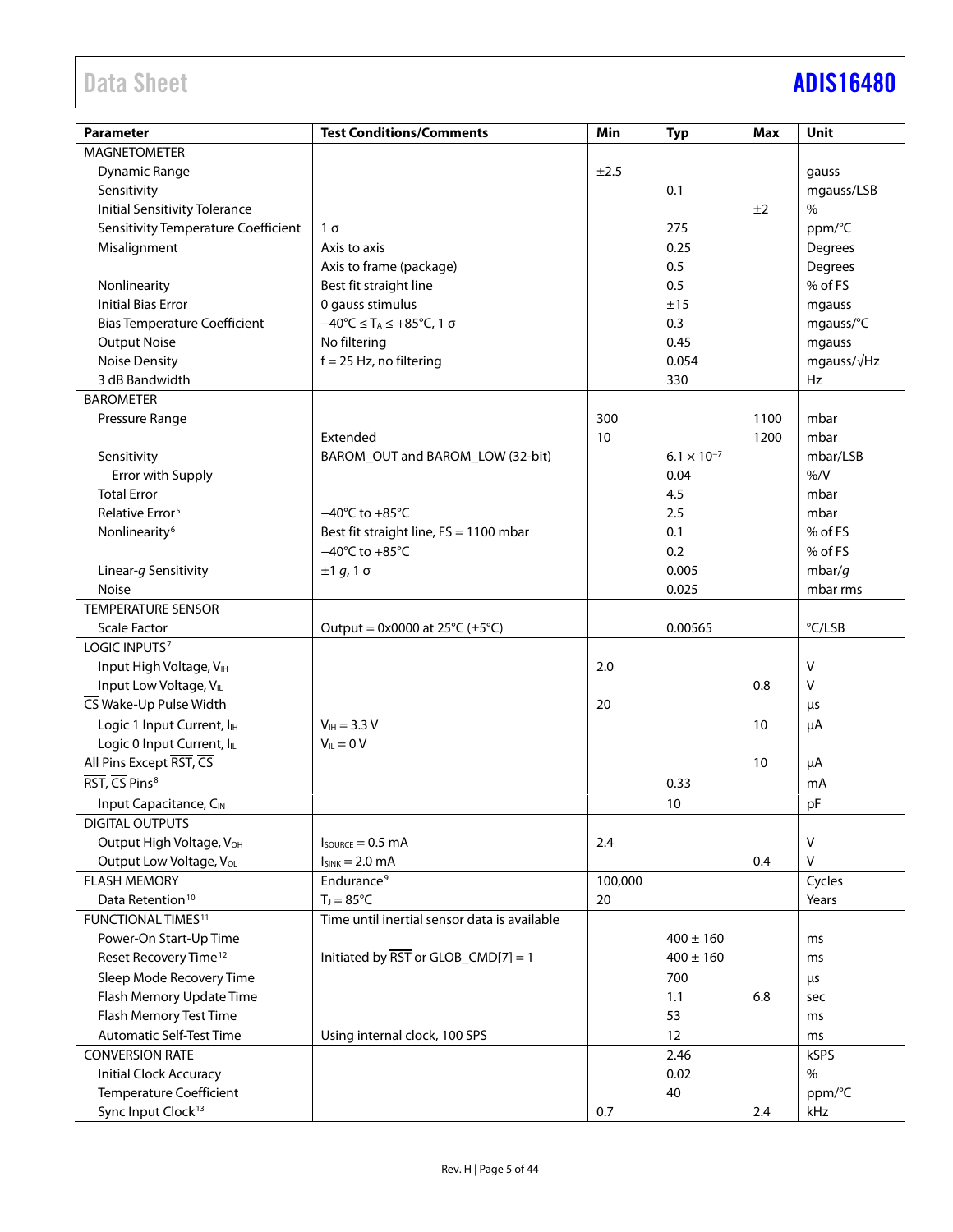## <span id="page-5-0"></span>[ADIS16480](https://www.analog.com/ADIS16480?doc=ADIS16480.pdf) Data Sheet

| <b>Test Conditions/Comments</b>            | Min | Typ  | Max | Unit |
|--------------------------------------------|-----|------|-----|------|
| Operating voltage range                    | 3.0 |      | 3.6 | v    |
| Normal mode, VDD = 3.3 V, $\mu \pm \sigma$ |     | 254  |     | mA   |
| Sleep mode, $VDD = 3.3 V$                  |     | 12.2 |     | mA   |
| Power-down mode, VDD = 3.3 V               |     | 45   |     | uA   |
| Operating voltage range                    | 3.0 |      | 3.6 | ν    |
| Normal mode, VDDRTC = 3.3 V                |     | 13   |     | μA   |
|                                            |     |      |     |      |

<sup>1</sup> Accuracy specifications assume calibration of accelerometers and magnetometers to address sensor drift and local influences on magnetic fields.

<sup>2</sup> The repeatability specifications represent analytical projections that are based off of the following drift contributions and conditions: temperature hysteresis (−40°C to +85°C), electronics drift (High-Temperature Operating Life test: +110°C, 500 hours), drift from temperature cycling (JESD22, Method A104-C, Method N, 500 cycles,<br>-40°C to +85°C), rate random walk (10 year projection), and

<sup>3</sup> Bias repeatability describes a long-term behavior, over a variety of conditions. Short-term repeatability is related to the in-run bias stability and noise density specifications.

4 X-ray exposure may degrade this performance metric.

<sup>5</sup> The relative error assumes that the initial error, at 25°C, is corrected in the end application.

<sup>6</sup> Specification assumes a full scale (FS) of 1000 mbar.

<sup>7</sup> The digit<u>al I</u>/O signals use a 3.3 V system.<br><sup>8</sup> RST and CS pins are connected to the VDD pin through 10 kΩ pull-up resistors.

<sup>9</sup> Endurance is qualified as per JEDEC Standard 22, Method A117, and measured at −40°C, +25°C, +85°C, and +125°C.<br><sup>10</sup> The data retention specification assumes a junction temperature (T<sub>J</sub>) of 85°C as per JEDEC Standard

<sup>11</sup> These times do not include thermal settling, internal filter response times, or EKF start-up times (~825 ms), which may affect overall accuracy, with respect to time.

<sup>12</sup> The  $\overline{\text{RST}}$  line must be in a low state for at least 10 µs to assure a proper reset initiation and recovery.

<sup>13</sup> The device functions at clock rates below 0.7 kHz, but at reduced performance levels.

<sup>14</sup> Supply current transients can reach 600 mA during start-up and reset recovery.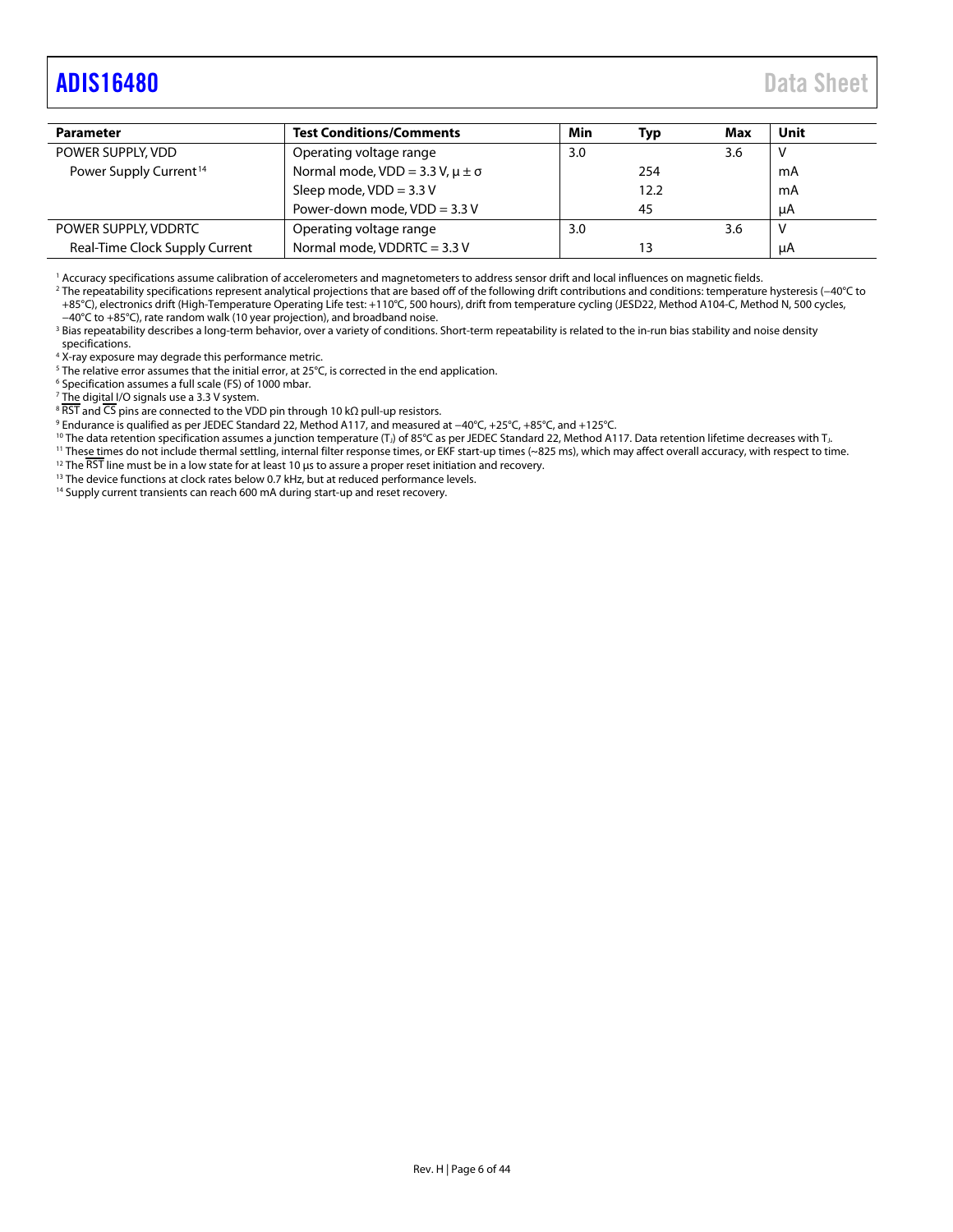### <span id="page-6-0"></span>**TIMING SPECIFICATIONS**

 $T_A = 25^{\circ}$ C, VDD = 3.3 V, unless otherwise noted.

### **Table 2.**

|                                   |                                                     |                  | <b>Normal Mode</b> |                  |            |  |  |
|-----------------------------------|-----------------------------------------------------|------------------|--------------------|------------------|------------|--|--|
| <b>Parameter</b>                  | <b>Description</b>                                  | Min <sup>1</sup> | Typ                | Max <sup>1</sup> | Unit       |  |  |
| f <sub>SCLK</sub>                 | Serial clock                                        | 0.01             |                    | 15               | <b>MHz</b> |  |  |
| $t$ <sub>STALL</sub> $^2$         | Stall period between data                           | 2                |                    |                  | μs         |  |  |
| tcLs                              | Serial clock low period                             | 31               |                    |                  | ns         |  |  |
| t <sub>CHS</sub>                  | Serial clock high period                            | 31               |                    |                  | ns         |  |  |
| $t_{\overline{\text{CS}}}$        | Chip select to clock edge                           | 32               |                    |                  | ns         |  |  |
| $t_{DAV}$                         | DOUT valid after SCLK edge                          |                  |                    | 10               | ns         |  |  |
| t <sub>DSU</sub>                  | DIN setup time before SCLK rising edge              | 2                |                    |                  | ns         |  |  |
| t <sub>DHD</sub>                  | DIN hold time after SCLK rising edge                | 2                |                    |                  | ns         |  |  |
| t <sub>DR</sub> , t <sub>DF</sub> | DOUT rise/fall times, ≤100 pF loading               |                  | 3                  | 8                | ns         |  |  |
| t <sub>DSOE</sub>                 | $\overline{\text{CS}}$ assertion to data out active | 0                |                    | 11               | ns         |  |  |
| <b>t</b> <sub>HD</sub>            | SCLK edge to data out invalid                       | 0                |                    |                  | ns         |  |  |
| tses                              | Last SCLK edge to $\overline{CS}$ deassertion       | 32               |                    |                  | ns         |  |  |
| t <sub>DSHI</sub>                 | CS deassertion to data out high impedance           | 0                |                    | 9                | ns         |  |  |
| $t_1$                             | Input sync pulse width                              | 5                |                    |                  | μs         |  |  |
| t <sub>2</sub>                    | Input sync to data invalid                          |                  | 635                |                  | μs         |  |  |
| t <sub>3</sub>                    | Input sync period                                   | 417              |                    |                  | μs         |  |  |

<sup>1</sup> Guaranteed by design and characterization, but not tested in production. <sup>2</sup> Se[e Table 3 f](#page-6-1)or exceptions to the stall time rating.

### <span id="page-6-1"></span>**Table 3. Register Specific Stall Times**

| $\cdot$<br>. .<br>Register | <b>Function</b>                      | Minimum Stall Time (µs) |
|----------------------------|--------------------------------------|-------------------------|
| FNCTIO_CTRL                | Configure DIO <sub>x</sub> functions | 60                      |
| FLTR BNKO                  | Enable/select FIR filter banks       | 320                     |
| FLTR BNK1                  | Enable/select FIR filter banks       | 320                     |
| NULL CFG                   | Configure autonull bias function     | 10                      |
| GLOB CMD[1]                | Self-test                            | 12,000                  |
| GLOB CMD[2]                | Memory test                          | 50,000                  |
| GLOB CMD[3]                | Flash memory update                  | 375,000                 |
| GLOB CMD[6]                | Flash memory test                    | 75,000                  |
| GLOB CMD[7]                | Software reset                       | 12,000                  |

### **Timing Diagrams**



Figure 2. SPI Timing and Sequence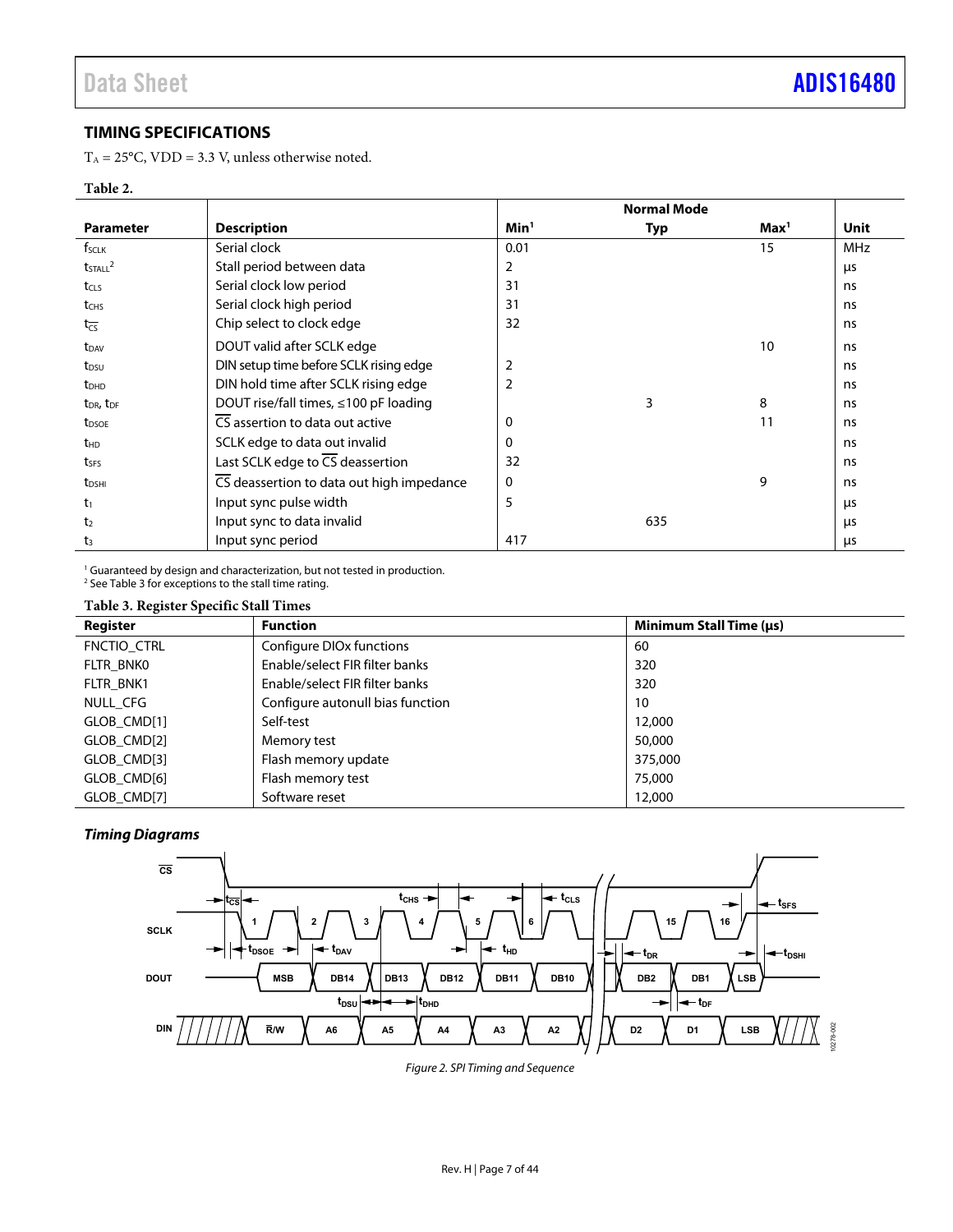# [ADIS16480](https://www.analog.com/ADIS16480?doc=ADIS16480.pdf) Data Sheet



*Figure 4. Input Clock Timing Diagram*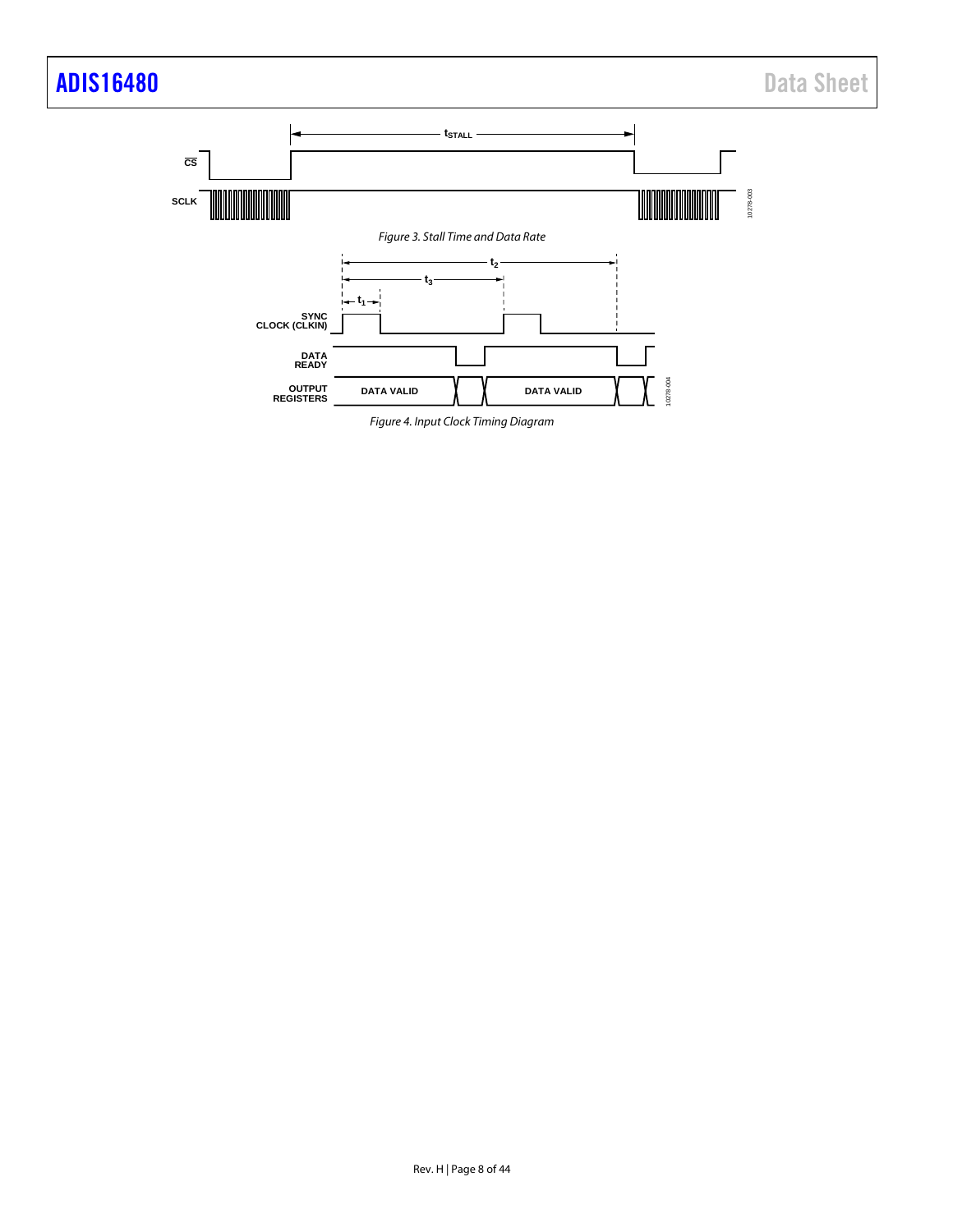### <span id="page-8-0"></span>ABSOLUTE MAXIMUM RATINGS

### **Table 4.**

| <b>Parameter</b>                   | Rating                                           |
|------------------------------------|--------------------------------------------------|
| Acceleration                       |                                                  |
| Any Axis, Unpowered                | 2000 q                                           |
| Any Axis, Powered                  | 2000 q                                           |
| VDD to GND                         | $-0.3 V$ to $+3.6 V$                             |
| Digital Input Voltage to GND       | $-0.3$ V to VDD + 0.2 V                          |
| Digital Output Voltage to GND      | $-0.3$ V to VDD + 0.2 V                          |
| <b>Operating Temperature Range</b> | $-40^{\circ}$ C to $+105^{\circ}$ C              |
| Storage Temperature Range          | $-65^{\circ}$ C to $+150^{\circ}$ C <sup>1</sup> |
| <b>Barometric Pressure</b>         | 2 bar                                            |

<sup>1</sup> Extended exposure to temperatures that are lower than −40°C or higher than +105°C can adversely affect the accuracy of the factory calibration.

Stresses at or above those listed under Absolute Maximum Ratings may cause permanent damage to the product. This is a stress rating only; functional operation of the product at these or any other conditions above those indicated in the operational section of this specification is not implied. Operation beyond the maximum operating conditions for extended periods may affect product reliability.

### **Table 5. Package Characteristics**

|                          |                     |             | <b>Device</b> |
|--------------------------|---------------------|-------------|---------------|
| Package Type             | $\theta_{JA}$       | $\theta$ JC | Weiaht        |
| 24-Lead Module (ML-24-6) | 22.8°C/W   10.1°C/W |             | ີ   48 α      |

### <span id="page-8-1"></span>**ESD CAUTION**



ESD (electrostatic discharge) sensitive device. Charged devices and circuit boards can discharge without detection. Although this product features patented or proprietary protection circuitry, damage may occur on devices subjected to high energy ESD. Therefore, proper ESD precautions should be taken to avoid performance degradation or loss of functionality.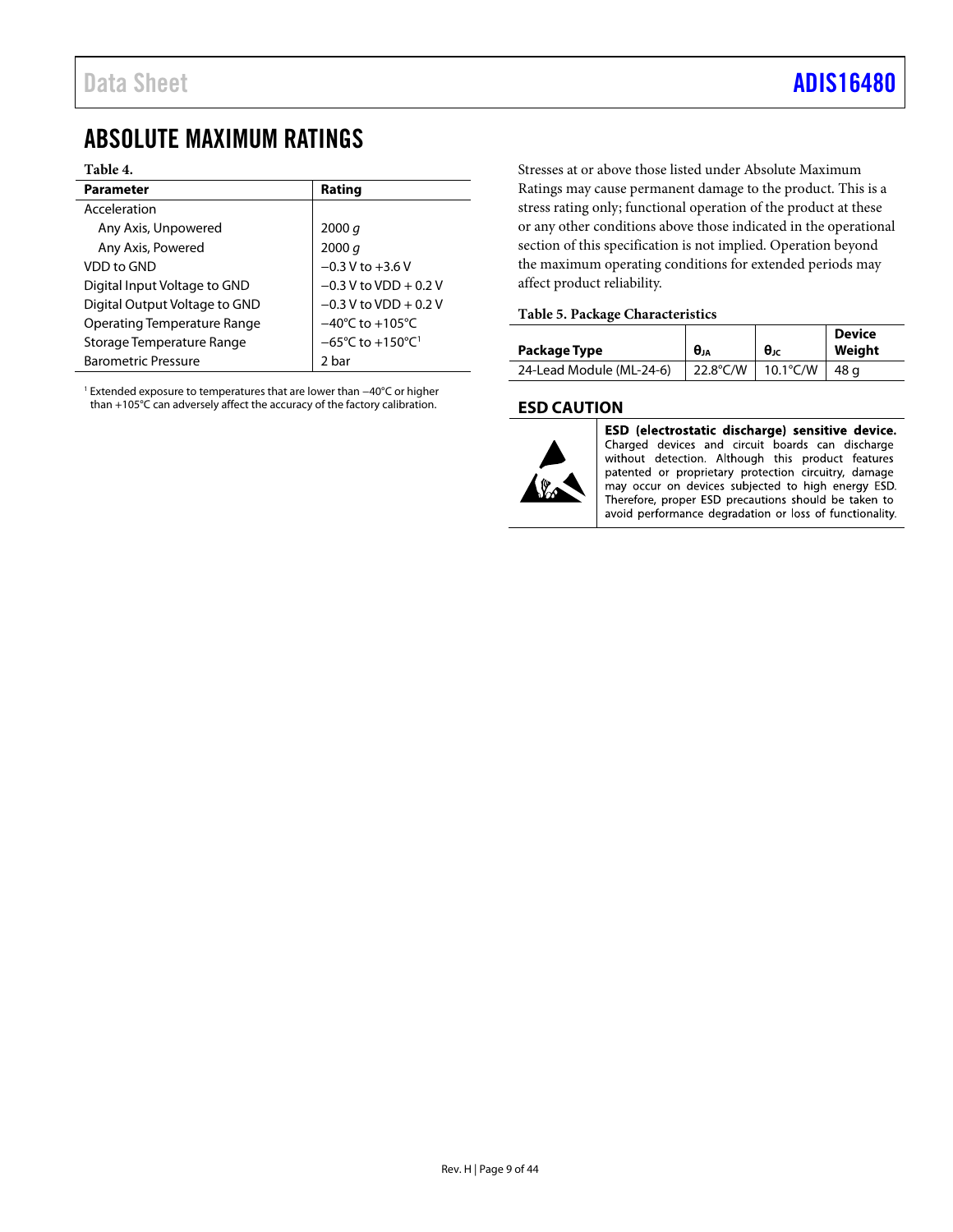### <span id="page-9-0"></span>PIN CONFIGURATION AND FUNCTION DESCRIPTIONS **ADIS16480**



NOTES<br>1. THIS REPRESENTATION DISPLAYS THE TOP VIEW PINOUT<br>2. THE ACTUAL CONNECTOR PINS ARE NOT VISIBLE FROM THE<br>2. THE ACTUAL CONNECTOR PINS ARE NOT VISIBLE FROM THE<br>3. MATING CONNECTOR: SAMTEC CLM-112-02 OR EQUIVALENT.<br>4.

10278-005

0278-005



*Figure 6. Axial Orientation (Top Side Facing Up)*

<span id="page-9-2"></span><span id="page-9-1"></span>

| <b>Table 6. Pin Function Descriptions</b> |                        |                |                                                      |  |  |  |  |
|-------------------------------------------|------------------------|----------------|------------------------------------------------------|--|--|--|--|
| Pin No.                                   | <b>Mnemonic</b>        | <b>Type</b>    | <b>Description</b>                                   |  |  |  |  |
|                                           | DIO <sub>3</sub>       | Input/output   | Configurable Digital Input/Output.                   |  |  |  |  |
|                                           | DIO <sub>4</sub>       | Input/output   | Configurable Digital Input/Output.                   |  |  |  |  |
| 3                                         | <b>SCLK</b>            | Input          | <b>SPI Serial Clock.</b>                             |  |  |  |  |
| 4                                         | <b>DOUT</b>            | Output         | SPI Data Output. Clocks output on SCLK falling edge. |  |  |  |  |
| 5                                         | <b>DIN</b>             | Input          | SPI Data Input. Clocks input on SCLK rising edge.    |  |  |  |  |
| 6                                         | $\overline{\text{CS}}$ | Input          | SPI Chip Select.                                     |  |  |  |  |
|                                           | DIO <sub>1</sub>       | Input/output   | Configurable Digital Input/Output.                   |  |  |  |  |
| 8                                         | <b>RST</b>             | Input          | Reset.                                               |  |  |  |  |
| 9                                         | DIO <sub>2</sub>       | Input/output   | Configurable Digital Input/Output.                   |  |  |  |  |
| 10, 11, 12                                | <b>VDD</b>             | Supply         | Power Supply.                                        |  |  |  |  |
| 13, 14, 15                                | <b>GND</b>             | Supply         | Power Ground.                                        |  |  |  |  |
| 16 to 22, 24                              | <b>DNC</b>             | Not applicable | Do Not Connect. Do not connect to these pins.        |  |  |  |  |
| 23                                        | <b>VDDRTC</b>          | Supply         | Real-Time Clock Power Supply.                        |  |  |  |  |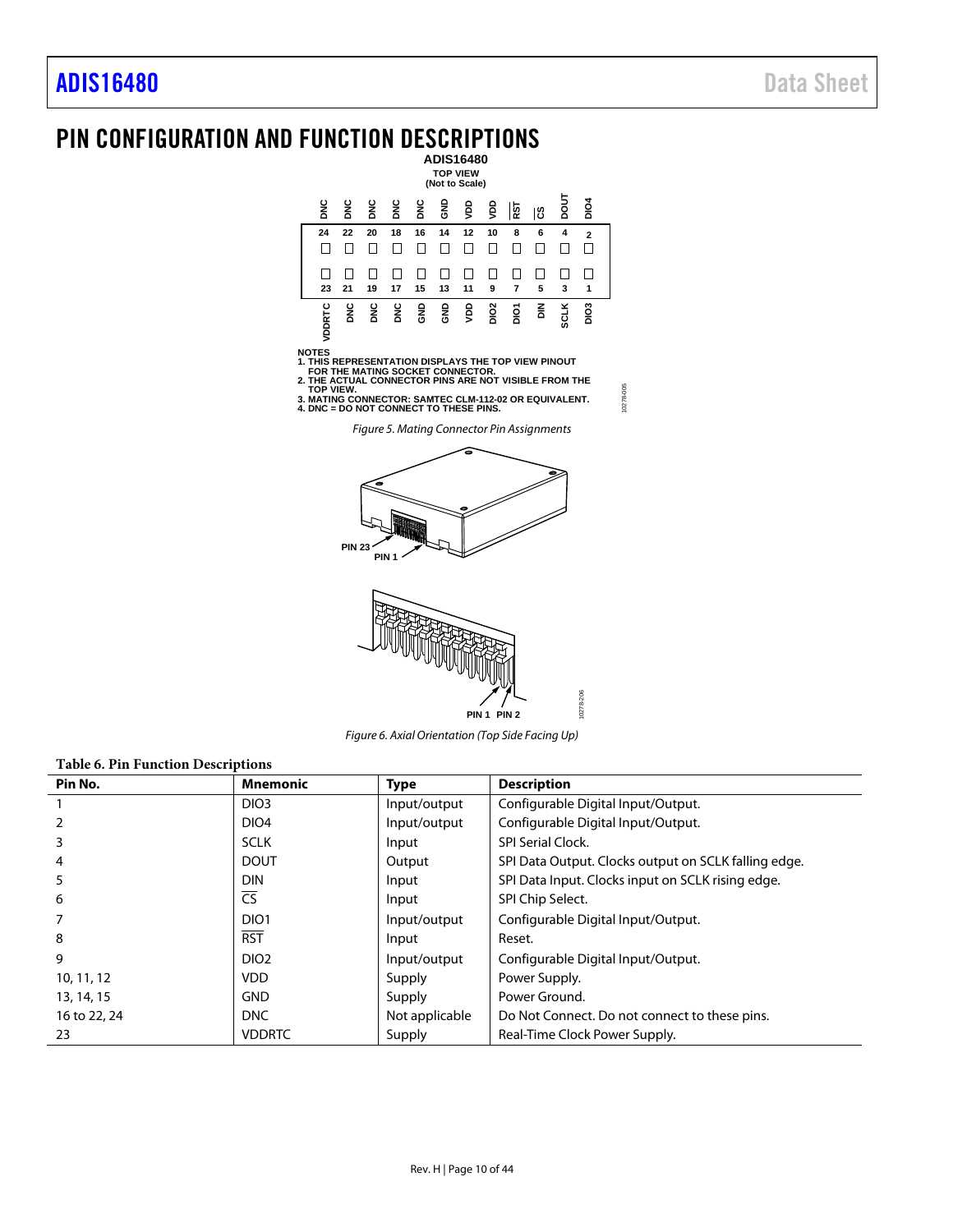# <span id="page-10-0"></span>TYPICAL PERFORMANCE CHARACTERISTICS



*Figure 7. Gyroscope Allan Variance, 25°C*



*Figure 8. Accelerometer Allan Variance, 25°C*



*Figure 9. Gyroscope Scale (Sensitivity) Error and Hysteresis vs. Temperature*



*Figure 10. Gyroscope Bias Error and Hysteresis vs. Temperature*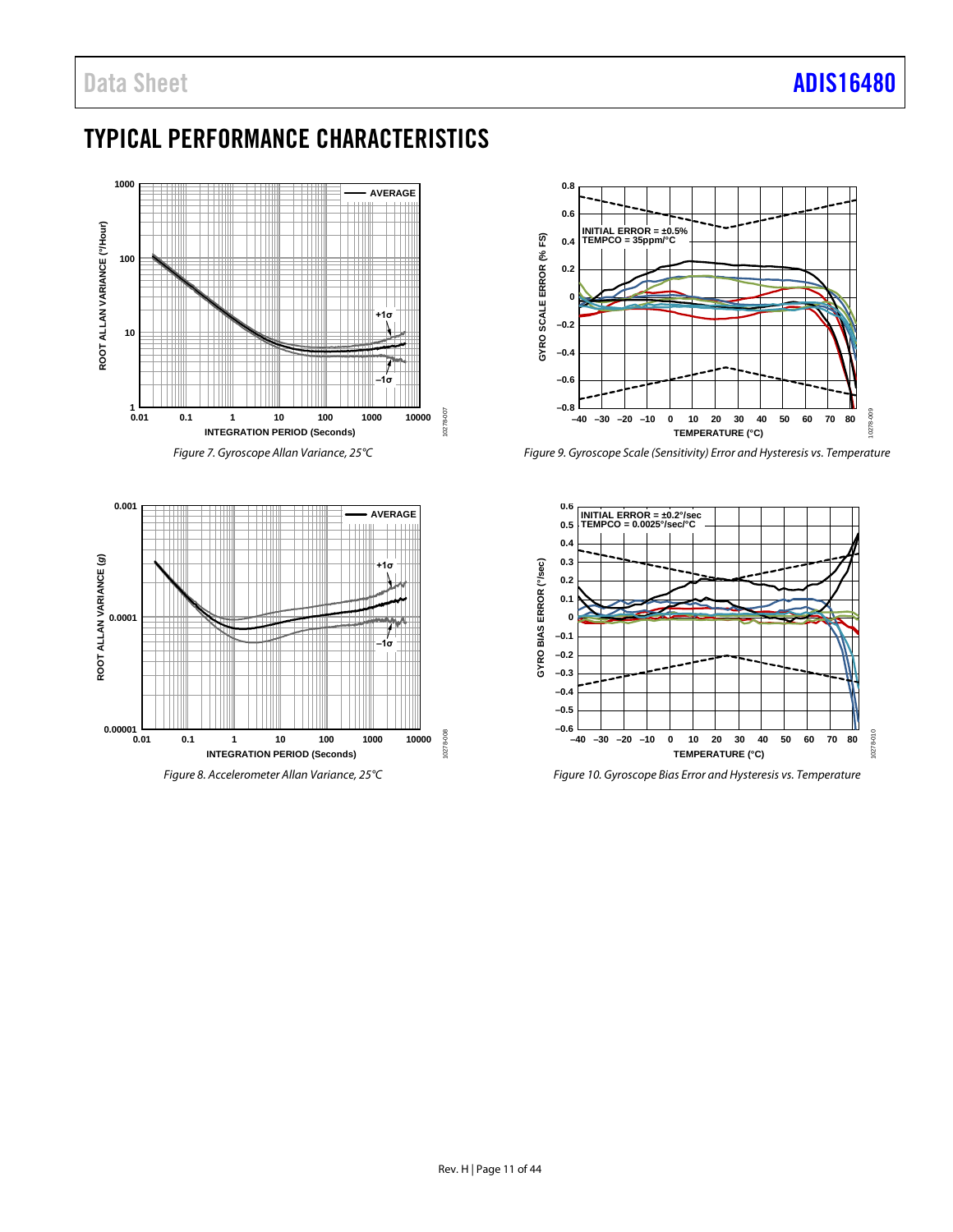## [ADIS16480](https://www.analog.com/ADIS16480?doc=ADIS16480.pdf) Data Sheet

### <span id="page-11-0"></span>BASIC OPERATION

The [ADIS16480](https://www.analog.com/ADIS16480?doc=ADIS16480.pdf) is an autonomous sensor system that starts up on its own when it has a valid power supply. After running through its initialization process, it begins sampling, processing, and loading calibrated sensor data into the output registers, which are accessible using the SPI port. The SPI port typically connects to a compatible port on an embedded processor, using the connection diagram i[n Figure 11.](#page-11-2) The four SPI signals facilitate synchronous, serial data communication. Connect  $\overline{\text{RST}}$  (see [Table 6\)](#page-9-1) to VDD or leave it open for normal operation. The factory default configuration provides users with a data-ready signal on the DIO2 pin, which pulses high when new data is available in the output data registers.



*Figure 11. Electrical Connection Diagram*

<span id="page-11-2"></span>

| <b>Mnemonic</b> | <b>Function</b>            |
|-----------------|----------------------------|
|                 | Slave select               |
| <b>IRO</b>      | Interrupt request          |
| <b>MOSI</b>     | Master output, slave input |
| <b>MISO</b>     | Master input, slave output |
| SCI K           | Serial clock               |

Embedded processors typically use control registers to configure their serial ports for communicating with SPI slave devices such as the [ADIS16480.](https://www.analog.com/ADIS16480?doc=ADIS16480.pdf) [Table 8](#page-11-3) provides a list of settings, which describe the SPI protocol of the [ADIS16480.](https://www.analog.com/ADIS16480?doc=ADIS16480.pdf) The initialization routine of the master processor typically establishes these settings using firmware commands to write them into its serial control registers.

### <span id="page-11-3"></span>**Table 8. Generic Master Processor SPI Settings**

| <b>Processor Setting</b> | <b>Description</b>                            |
|--------------------------|-----------------------------------------------|
| Master                   | The ADIS16480 operates as a slave             |
| $SCLK \le 15 MHz$        | Maximum serial clock rate                     |
| SPI Mode 3               | $CPOL = 1$ (polarity), and $CPHA = 1$ (phase) |
| <b>MSB-First Mode</b>    | Bit sequence                                  |
| 16-Bit Mode              | Shift register/data length                    |

### <span id="page-11-1"></span>**REGISTER STRUCTURE**

The register structure and SPI port provide a bridge between the sensor processing system and an external, master processor. It contains both output data and control registers. The output data registers include the latest sensor data, a real-time clock, error flags, alarm flags, and identification data. The control registers include sample rate, filtering, input/output, alarms, calibration, EKF tuning, and diagnostic configuration options. All communication between th[e ADIS16480](https://www.analog.com/ADIS16480?doc=ADIS16480.pdf) and an external processor involves either reading or writing to one of the user registers.



*Figure 12. Basic Operation*

The register structure uses a paged addressing scheme that is composed of 13 pages, with each one containing 64 register locations. Each register is 16 bits wide, with each byte having its own unique address within the memory map of that page. The SPI port has access to one page at a time, using the bit sequence in [Figure 17.](#page-12-3) Select the page to activate for SPI access by writing its code to the PAGE\_ID register. Read the PAGE\_ID register to determine which page is currently active[. Table 9](#page-11-4) displays the PAGE\_ID contents for each page, along with their basic functions. The PAGE\_ID register is located at Address 0x00 on every page.

### <span id="page-11-4"></span>**Table 9. User Register Page Assignments**

| Page | <b>PAGE ID</b> | <b>Function</b>                                      |
|------|----------------|------------------------------------------------------|
| 0    | 0x00           | Output data, clock, identification                   |
| 1    | 0x01           | Reserved                                             |
| 2    | 0x02           | Calibration                                          |
| 3    | 0x03           | Control: sample rate, filtering, I/O, alarms         |
| 4    | 0x04           | Serial number                                        |
| 5    | 0x05           | FIR Filter Bank A Coefficient 0 to Coefficient 59    |
| 6    | 0x06           | FIR Filter Bank A. Coefficient 60 to Coefficient 119 |
| 7    | 0x07           | FIR Filter Bank B. Coefficient 0 to Coefficient 59   |
| 8    | 0x08           | FIR Filter Bank B. Coefficient 60 to Coefficient 119 |
| 9    | 0x09           | FIR Filter Bank C, Coefficient 0 to Coefficient 59   |
| 10   | 0x0A           | FIR Filter Bank C, Coefficient 60 to Coefficient 119 |
| 11   | 0x0B           | FIR Filter Bank D, Coefficient 0 to Coefficient 59   |
| 12   | 0x0C           | FIR Filter Bank D. Coefficient 60 to Coefficient 119 |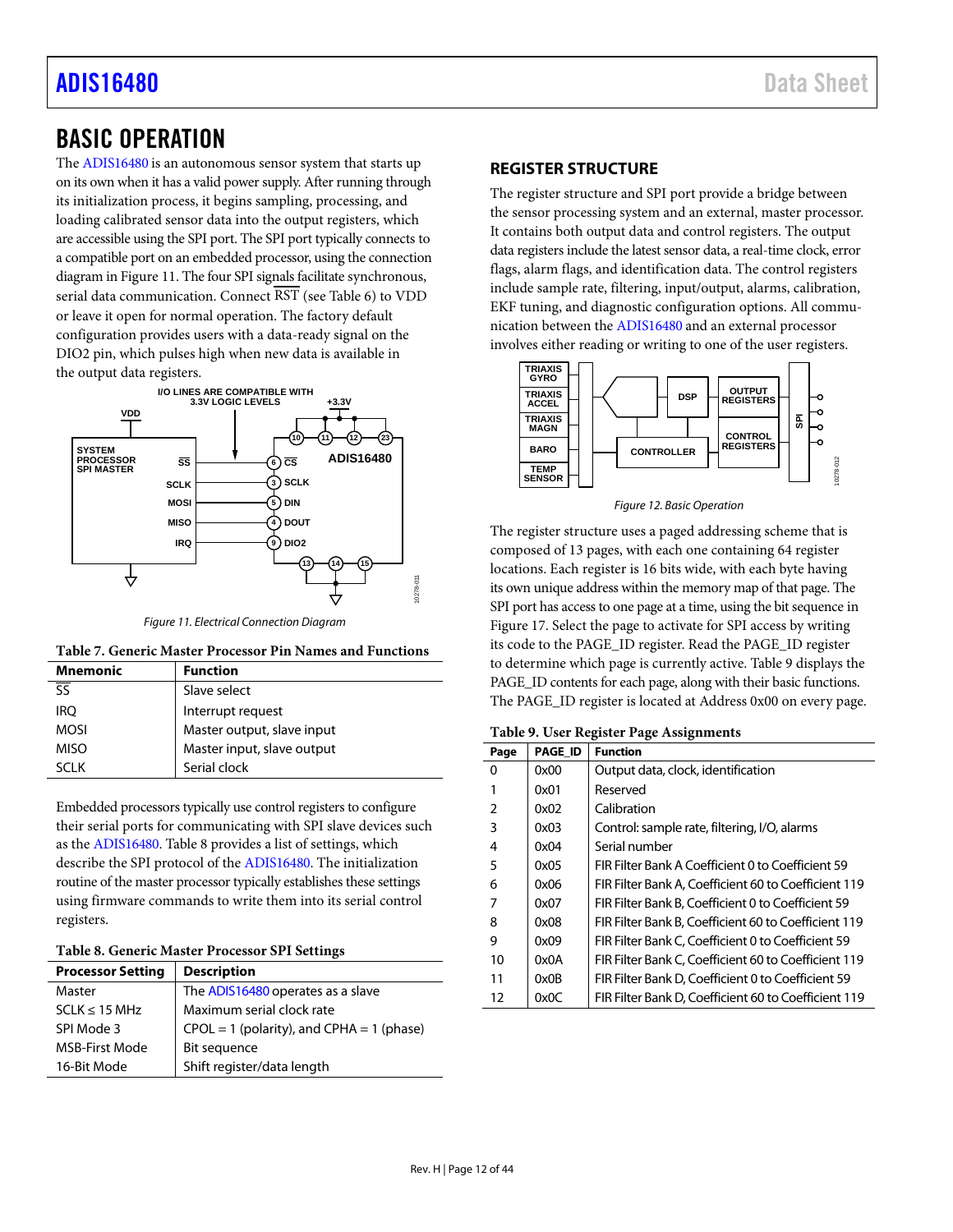### <span id="page-12-0"></span>**SPI COMMUNICATION**

The SPI port supports full duplex communication, as shown in [Figure 17,](#page-12-3) which enables external processors to write to DIN while reading DOUT, if the previous command was a read request. [Figure 17](#page-12-3) provides a guideline for the bit coding on both DIN and DOUT.

### <span id="page-12-1"></span>**DEVICE CONFIGURATION**

The SPI provides write access to the control registers, one byte at a time, using the bit assignments shown i[n Figure 17.](#page-12-3) Each register has 16 bits, where Bits[7:0] represent the lower address (listed in [Table 10\)](#page-13-1) and Bits[15:8] represent the upper address. Write to the lower byte of a register first, followed by a write to its upper byte. The only register that changes with a single write to its lower byte is the PAGE\_ID register. For a write command, the first bit in the DIN sequence is set to 1. Address Bits[A6:A0] represent the target address, and Data Command Bits[DC7:DC0] represent the data being written to the location. [Figure 13](#page-12-4) provides an example of writing 0x03 to Address 0x00 (PAGE\_ID [7:0]), using  $DIN = 0x8003$ . This write command activates the control page for SPI access.



### <span id="page-12-4"></span>*Dual Memory Structure*

Writing configuration data to a control register updates its SRAM contents, which are volatile. After optimizing each relevant control register setting in a system, use the manual flash update command, which is located in GLOB\_CMD[3] on Page 3 of the register map. Activate the manual flash update command by turning to Page 3  $(DIN = 0x8003)$  and setting GLOB\_CMD[3] = 1 (DIN = 0x8208, then DIN = 0x8300). For a flash memory update, make sure that the power supply is within specification for the entire processing time (se[e Table 1\)](#page-3-1). [Table 10](#page-13-1) provides a memory map for all of the user registers, which includes a column of flash backup information. A yes in this column indicates that a register has a mirror location in flash and, when backed up properly, automatically restores itself during startup or after a reset. [Figure 14](#page-12-5) provides a diagram of the dual memory structure used to manage operation and store critical user settings.



*Figure 14. SRAM and Flash Memory Diagram*

### <span id="page-12-5"></span><span id="page-12-2"></span>**READING SENSOR DATA**

The [ADIS16480](https://www.analog.com/ADIS16480?doc=ADIS16480.pdf) automatically starts up and activates Page 0 for data register access. Write 0x00 to the PAGE\_ID register (DIN = 0x8000) to activate Page 0 for data access after accessing any other page. A single register read requires two 16-bit SPI cycles. The first cycle requests the contents of a register using the bit assignments i[n Figure 17,](#page-12-3) and then the register contents follow DOUT during the second sequence. The first bit in a DIN command is zero, followed by either the upper or lower address for the register. The last eight bits are don't care, but the SPI requires the full set of 16 SCLKs to receive the request[. Figure 15](#page-12-6) includes two register reads in succession, which starts with  $DIN = 0x1A00$  to request the contents of the Z\_GYRO\_OUT register and follows with 0x1800 to request the contents of the Z\_GYRO\_LOW register.



*Figure 15. SPI Read Example*

<span id="page-12-6"></span>[Figure 16](#page-12-7) provides an example of the four SPI signals when reading PROD\_ID in a repeating pattern. This is a good pattern to use for troubleshooting the SPI interface setup and communications because the contents of PROD\_ID are predefined and stable.

<span id="page-12-7"></span>

10278-017



**1. DOUT BITS ARE PRODUCED ONLY WHEN THE PREVIOUS 16-BIT DIN SEQUENCE STARTS WITH R/W = 0.**

<span id="page-12-3"></span>**2. WHEN CS IS HIGH, DOUT IS IN A THREE-STATE, HIGH IMPEDANCE MODE, WHICH ALLOWS MULTIFUNCTIONAL USE OF THE LINE FOR OTHER DEVICES.**

*Figure 17. SPI Communication Bit Sequence*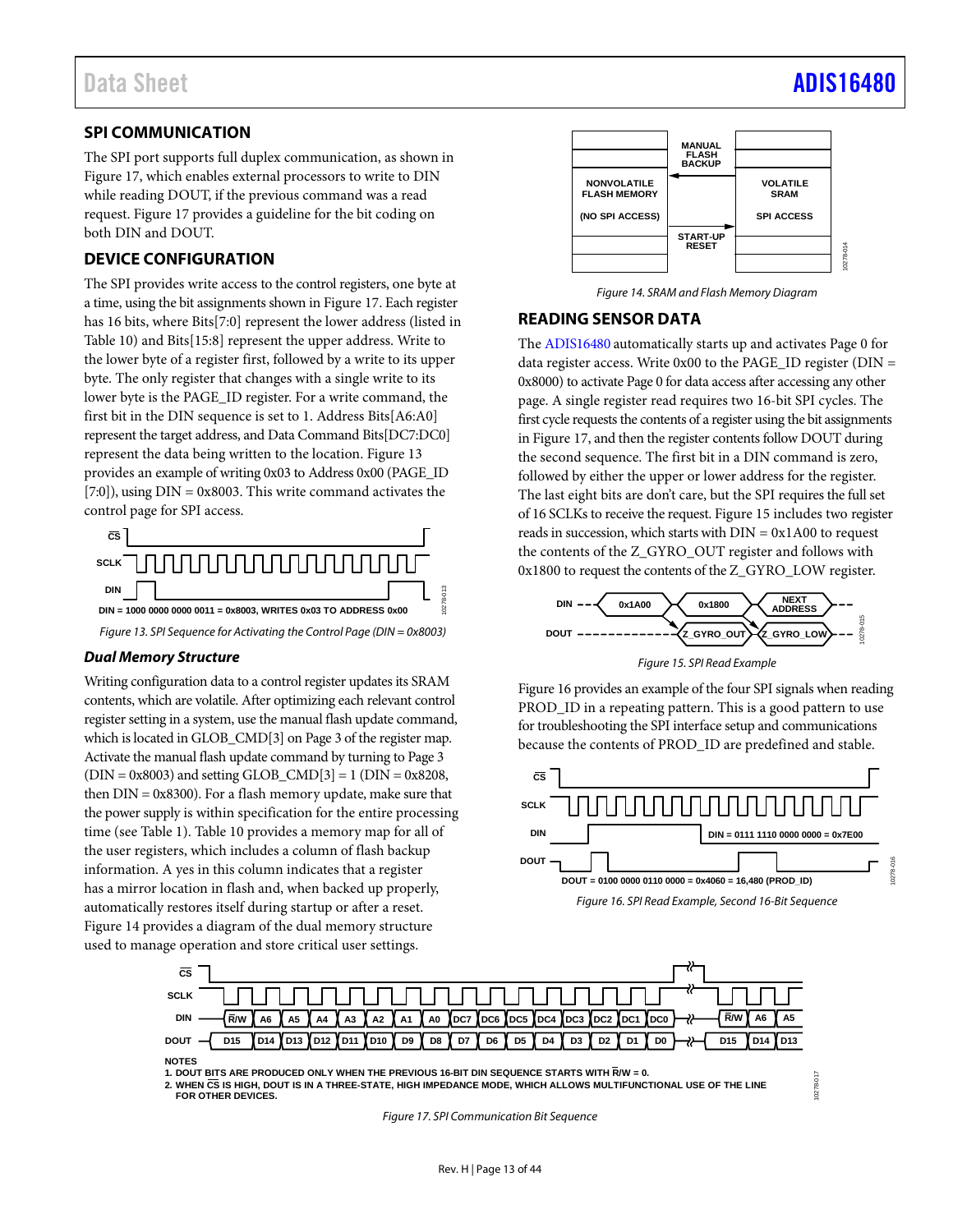# <span id="page-13-0"></span>USER REGISTERS

### <span id="page-13-1"></span>**Table 10. User Register Memory Map (N/A = Not Applicable)**

| Name                           | R/W    | <b>Flash</b> | PAGE_ID      | <b>Address</b> | <b>Default</b> | <b>Register Description</b>                                                         | Format               |
|--------------------------------|--------|--------------|--------------|----------------|----------------|-------------------------------------------------------------------------------------|----------------------|
| PAGE_ID                        | R/W    | No           | 0x00         | 0x00           | 0x00           | Page identifier                                                                     | N/A                  |
| Reserved                       | N/A    | N/A          | 0x00         | 0x02 to 0x04   | N/A            | Reserved                                                                            | N/A                  |
| SEQ_CNT                        | R      | No           | 0x00         | 0x06           | N/A            | Sequence counter                                                                    | Table 69             |
| SYS_E_FLAG                     | R      | No           | 0x00         | 0x08           | 0x0000         | Output, system error flags                                                          | Table 60             |
| DIAG_STS                       | R      | No           | 0x00         | 0x0A           | 0x0000         | Output, self-test error flags                                                       | Table 61             |
| ALM_STS                        | R      | No           | 0x00         | 0x0C           | 0x0000         | Output, alarm error flags                                                           | Table 62             |
| TEMP_OUT                       | R      | No           | 0x00         | 0x0E           | N/A            | Output, temperature                                                                 | Table 58             |
| X_GYRO_LOW                     | R      | No           | 0x00         | 0x10           | N/A            | Output, x-axis gyroscope, low word                                                  | Table 15             |
| X_GYRO_OUT                     | R      | No           | 0x00         | 0x12           | N/A            | Output, x-axis gyroscope, high word                                                 | Table 11             |
| Y_GYRO_LOW                     | R      | No           | 0x00         | 0x14           | N/A            | Output, y-axis gyroscope, low word                                                  | Table 16             |
| Y_GYRO_OUT                     | R      | No           | 0x00         | 0x16           | N/A            | Output, y-axis gyroscope, high word                                                 | Table 12             |
| Z_GYRO_LOW                     | R      | No           | 0x00         | 0x18           | N/A            | Output, z-axis gyroscope, low word                                                  | Table 17             |
| Z_GYRO_OUT                     | R      | No           | 0x00         | 0x1A           | N/A            | Output, z-axis gyroscope, high word                                                 | Table 13             |
| X_ACCL_LOW                     | R      | No           | 0x00         | 0x1C           | N/A            | Output, x-axis accelerometer, low word                                              | Table 22             |
| X_ACCL_OUT                     | R      | No           | 0x00         | 0x1E           | N/A            | Output, x-axis accelerometer, high word                                             | Table 18             |
| Y_ACCL_LOW                     | R      | No           | 0x00         | 0x20           | N/A            | Output, y-axis accelerometer, low word                                              | Table 23             |
| Y_ACCL_OUT                     | R      | No           | 0x00         | 0x22           | N/A            | Output, y-axis accelerometer, high word                                             | Table 19             |
| Z_ACCL_LOW                     | R      | No           | 0x00         | 0x24           | N/A            | Output, z-axis accelerometer, low word                                              | Table 24             |
| Z_ACCL_OUT                     | R      | No           | 0x00         | 0x26           | N/A            | Output, z-axis accelerometer, high word                                             | Table 20             |
| X_MAGN_OUT                     | R      | No           | 0x00         | 0x28           | N/A            | Output, x-axis magnetometer, high word                                              | Table 39             |
| Y_MAGN_OUT                     | R      | No           | 0x00         | 0x2A           | N/A            | Output, y-axis magnetometer, high word                                              | Table 40             |
| Z_MAGN_OUT                     | R      | No           | 0x00         | 0x2C           | N/A            | Output, z-axis magnetometer, high word                                              | Table 41             |
| BAROM_LOW                      | R      | No           | 0x00         | 0x2E           | N/A            | Output, barometer, low word                                                         | Table 57             |
| BAROM_OUT                      | R      | No           | 0x00         | 0x30           | N/A            | Output, barometer, high word                                                        | Table 55             |
| Reserved                       | N/A    | N/A          | 0x00         | 0x32 to 0x3E   | N/A            | Reserved                                                                            | N/A                  |
| X DELTANG LOW                  | R      | No           | 0x00         | 0x40           | N/A            | Output, x-axis delta angle, low word                                                | Table 29             |
| X DELTANG OUT                  | R      | No           | 0x00         | 0x42           | N/A            | Output, x-axis delta angle, high word                                               | Table 25             |
| Y_DELTANG_LOW                  | R      | No           | 0x00         | 0x44           | N/A            | Output, y-axis delta angle, low word                                                | Table 30             |
| Y_DELTANG_OUT                  | R      | No           | 0x00         | 0x46           | N/A            | Output, y-axis delta angle, high word                                               | Table 26             |
| Z_DELTANG_LOW                  | R      | No<br>No     | 0x00         | 0x48<br>0x4A   | N/A            | Output, z-axis delta angle, low word                                                | Table 31<br>Table 27 |
| Z DELTANG OUT<br>X_DELTVEL_LOW | R      | No           | 0x00<br>0x00 | 0x4C           | N/A            | Output, z-axis delta angle, high word                                               |                      |
| X DELTVEL OUT                  | R      | No           | 0x00         | 0x4E           | N/A<br>N/A     | Output, x-axis delta velocity, low word<br>Output, x-axis delta velocity, high word | Table 36<br>Table 32 |
| Y_DELTVEL_LOW                  | R<br>R | No           | 0x00         | 0x50           | N/A            | Output, y-axis delta velocity, low word                                             | Table 37             |
| Y_DELTVEL_OUT                  | R      | No           | 0x00         | 0x52           | N/A            | Output, y-axis delta velocity, high word                                            | Table 33             |
| Z_DELTVEL_LOW                  | R      | No           | 0x00         | 0x54           | N/A            | Output, z-axis delta velocity, low word                                             | Table 38             |
| Z_DELTVEL_OUT                  | R      | No           | 0x00         | 0x56           | N/A            | Output, z-axis delta velocity, high word                                            | Table 34             |
| Reserved                       | N/A    | N/A          | 0x00         | 0x58           | N/A            | Reserved                                                                            | N/A                  |
| Q0_C11_OUT                     | R/W    | Yes          | 0x00         | 0x60           | N/A            | Quaternion, q0 or rotation matrix, C11                                              | Table 43             |
| Q1_C12_OUT                     | R/W    | Yes          | 0x00         | 0x62           | N/A            | Quaternion, q1 or rotation matrix, C12                                              | Table 44             |
| Q2_C13_OUT                     | R/W    | Yes          | 0x00         | 0x64           | N/A            | Quaternion, q2 or rotation matrix, C13                                              | Table 45             |
| Q3_C21_OUT                     | R/W    | Yes          | 0x00         | 0x66           | N/A            | Quaternion, q3 or rotation matrix, C21                                              | Table 46             |
| C22_OUT                        | R/W    | Yes          | 0x00         | 0x68           | N/A            | Rotation matrix, C22                                                                | Table 47             |
| ROLL_C23_OUT                   | R/W    | Yes          | 0x00         | 0x6A           | N/A            | Euler angle, roll axis, or rotation matrix, C23                                     | Table 48             |
| PITCH_C31_OUT                  | R/W    | Yes          | 0x00         | 0x6C           | N/A            | Euler angle, pitch axis, or rotation matrix, C31                                    | Table 49             |
| YAW_C32_OUT                    | R/W    | Yes          | 0x00         | 0x6E           | N/A            | Euler angle, yaw axis, or rotation matrix, C32                                      | Table 50             |
| C33_OUT                        | R/W    | Yes          | 0x00         | 0x70           | N/A            | Rotation matrix, C33                                                                | Table 51             |
| Reserved                       | N/A    | N/A          | 0x00         | 0x72 to 0x76   | N/A            | Reserved                                                                            | N/A                  |
|                                |        |              |              |                |                |                                                                                     |                      |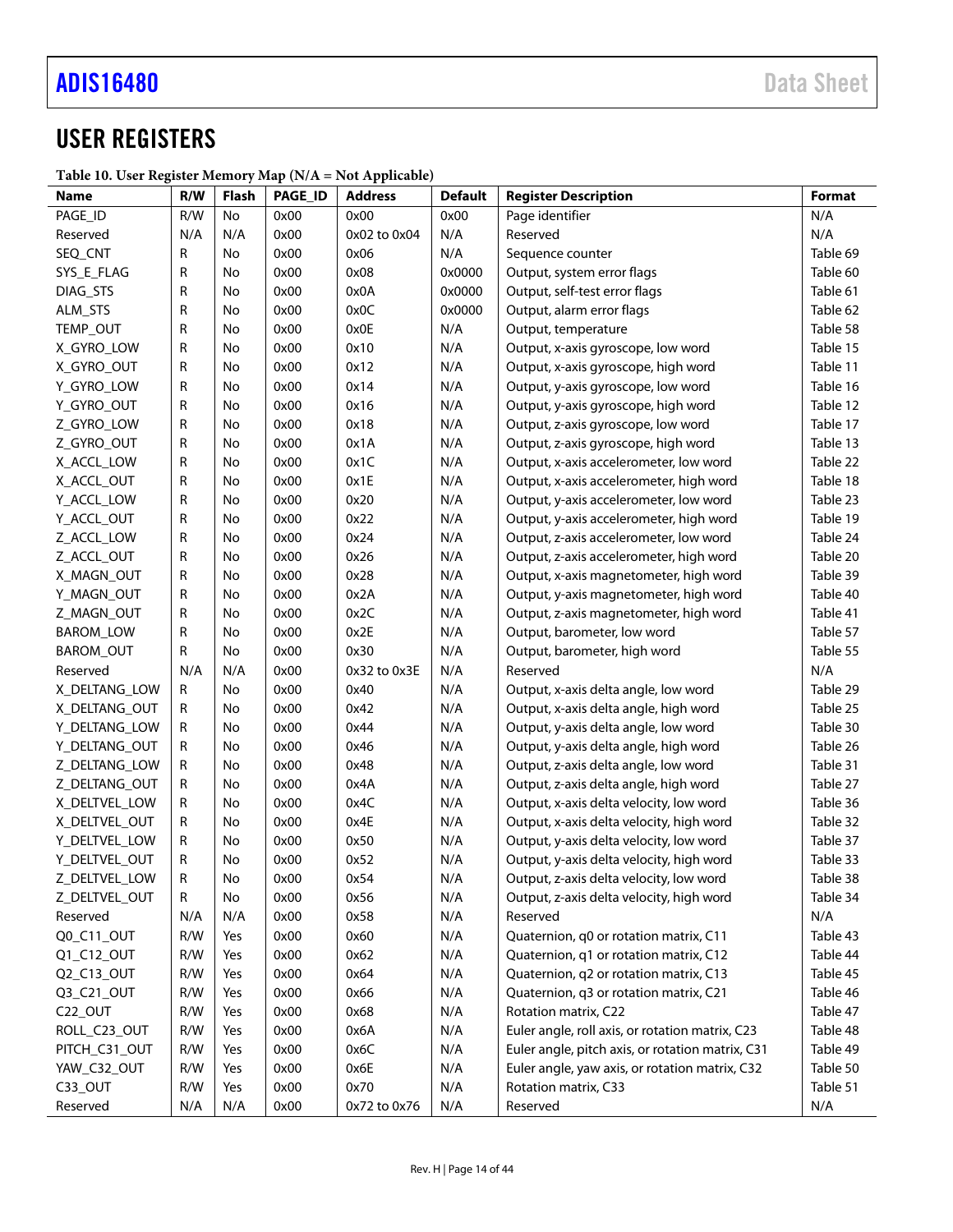# Data Sheet **[ADIS16480](https://www.analog.com/ADIS16480?doc=ADIS16480.pdf)**

| Name          | R/W | <b>Flash</b> | PAGE_ID | <b>Address</b> | <b>Default</b> | <b>Register Description</b>                           | Format    |
|---------------|-----|--------------|---------|----------------|----------------|-------------------------------------------------------|-----------|
| TIME_MS_OUT   | R   | Yes          | 0x00    | 0x78           | N/A            | Factory configuration time: minutes/seconds           | Table 157 |
| TIME DH OUT   | R   | Yes          | 0x00    | 0x7A           | N/A            | Factory configuration date/time: day/hour             | Table 158 |
| TIME_YM_OUT   | R   | Yes          | 0x00    | 0x7C           | N/A            | Factory configuration date: year/month                | Table 159 |
| PROD_ID       | R   | Yes          | 0x00    | 0x7E           | 0x4060         | Output, product identification (16,480)               | Table 66  |
| Reserved      | N/A | N/A          | 0x01    | 0x00 to 0x7E   | N/A            | Reserved                                              | N/A       |
| PAGE_ID       | R/W | No           | 0x02    | 0x00           | 0x00           | Page identifier                                       | N/A       |
| Reserved      | N/A | N/A          | 0x02    | 0x02           | N/A            | Reserved                                              | N/A       |
| X_GYRO_SCALE  | R/W | Yes          | 0x02    | 0x04           | 0x0000         | Calibration, scale, x-axis gyroscope                  | Table 104 |
| Y_GYRO_SCALE  | R/W | Yes          | 0x02    | 0x06           | 0x0000         | Calibration, scale, y-axis gyroscope                  | Table 105 |
| Z_GYRO_SCALE  | R/W | Yes          | 0x02    | 0x08           | 0x0000         | Calibration, scale, z-axis gyroscope                  | Table 106 |
| X_ACCL_SCALE  | R/W | Yes          | 0x02    | 0x0A           | 0x0000         | Calibration, scale, x-axis accelerometer              | Table 114 |
| Y_ACCL_SCALE  | R/W | Yes          | 0x02    | 0x0C           | 0x0000         | Calibration, scale, y-axis accelerometer              | Table 115 |
| Z_ACCL_SCALE  | R/W | Yes          | 0x02    | 0x0E           | 0x0000         | Calibration, scale, z-axis accelerometer              | Table 116 |
| XG_BIAS_LOW   | R/W | Yes          | 0x02    | 0x10           | 0x0000         | Calibration, offset, gyroscope, x-axis, low word      | Table 101 |
| XG_BIAS_HIGH  | R/W | Yes          | 0x02    | 0x12           | 0x0000         | Calibration, offset, gyroscope, x-axis, high word     | Table 98  |
| YG_BIAS_LOW   | R/W | Yes          | 0x02    | 0x14           | 0x0000         | Calibration, offset, gyroscope, y-axis, low word      | Table 102 |
| YG_BIAS_HIGH  | R/W | Yes          | 0x02    | 0x16           | 0x0000         | Calibration, offset, gyroscope, y-axis, high word     | Table 99  |
| ZG_BIAS_LOW   | R/W | Yes          | 0x02    | 0x18           | 0x0000         | Calibration, offset, gyroscope, z-axis, low word      | Table 103 |
| ZG_BIAS_HIGH  | R/W | Yes          | 0x02    | 0x1A           | 0x0000         | Calibration, offset, gyroscope, z-axis, high word     | Table 100 |
| XA_BIAS_LOW   | R/W | Yes          | 0x02    | 0x1C           | 0x0000         | Calibration, offset, accelerometer, x-axis, low word  | Table 111 |
| XA_BIAS_HIGH  | R/W | Yes          | 0x02    | 0x1E           | 0x0000         | Calibration, offset, accelerometer, x-axis, high word | Table 108 |
| YA_BIAS_LOW   | R/W | Yes          | 0x02    | 0x20           | 0x0000         | Calibration, offset, accelerometer, y-axis, low word  | Table 112 |
| YA_BIAS_HIGH  | R/W | Yes          | 0x02    | 0x22           | 0x0000         | Calibration, offset, accelerometer, y-axis, high word | Table 109 |
| ZA_BIAS_LOW   | R/W | Yes          | 0x02    | 0x24           | 0x0000         | Calibration, offset, accelerometer, z-axis, low word  | Table 113 |
| ZA_BIAS_HIGH  | R/W | Yes          | 0x02    | 0x26           | 0x0000         | Calibration, offset, accelerometer, z-axis, high word | Table 110 |
| HARD_IRON_X   | R/W | Yes          | 0x02    | 0x28           | 0x0000         | Calibration, hard iron, magnetometer, x-axis          | Table 117 |
| HARD_IRON_Y   | R/W | Yes          | 0x02    | 0x2A           | 0x0000         | Calibration, hard iron, magnetometer, y-axis          | Table 118 |
| HARD_IRON_Z   | R/W | Yes          | 0x02    | 0x2C           | 0x0000         | Calibration, hard iron, magnetometer, z-axis          | Table 119 |
| SOFT_IRON_S11 | R/W | Yes          | 0x02    | 0x2E           | 0x0000         | Calibration, soft iron, magnetometer, S11             | Table 121 |
| SOFT_IRON_S12 | R/W | Yes          | 0x02    | 0x30           | 0x0000         | Calibration, soft iron, magnetometer, S12             | Table 122 |
| SOFT_IRON_S13 | R/W | Yes          | 0x02    | 0x32           | 0x0000         | Calibration, soft iron, magnetometer, S13             | Table 123 |
| SOFT_IRON_S21 | R/W | Yes          | 0x02    | 0x34           | 0x0000         | Calibration, soft iron, magnetometer, S21             | Table 124 |
| SOFT_IRON_S22 | R/W | Yes          | 0x02    | 0x36           | 0x0000         | Calibration, soft iron, magnetometer, S22             | Table 125 |
| SOFT_IRON_S23 | R/W | Yes          | 0x02    | 0x38           | 0x0000         | Calibration, soft iron, magnetometer, S23             | Table 126 |
| SOFT_IRON_S31 | R/W | Yes          | 0x02    | 0x3A           | 0x0000         | Calibration, soft iron, magnetometer, S31             | Table 127 |
| SOFT_IRON_S32 | R/W | Yes          | 0x02    | 0x3C           | 0x0000         | Calibration, soft iron, magnetometer, S32             | Table 128 |
| SOFT_IRON_S33 | R/W | Yes          | 0x02    | 0x3E           | 0x0000         | Calibration, soft iron, magnetometer, S33             | Table 129 |
| BR_BIAS_LOW   | R/W | Yes          | 0x02    | 0x40           | 0x0000         | Calibration, offset, barometer, low word              | Table 132 |
| BR_BIAS_HIGH  | R/W | Yes          | 0x02    | 0x42           | 0x0000         | Calibration, offset, barometer, high word             | Table 131 |
| Reserved      | N/A | N/A          | 0x02    | 0x44 to 0x60   | N/A            | Reserved                                              | N/A       |
| REFMTX_R11    | R/W | Yes          | 0x02    | 0x62           | 0x7FFF         | Reference transformation matrix, R11                  | Table 85  |
| REFMTX_R12    | R/W | Yes          | 0x02    | 0x64           | 0x0000         | Reference transformation matrix, R12                  | Table 86  |
| REFMTX_R13    | R/W | Yes          | 0x02    | 0x66           | 0x0000         | Reference transformation matrix, R13                  | Table 87  |
| REFMTX_R21    | R/W | Yes          | 0x02    | 0x68           | 0x0000         | Reference transformation matrix, R21                  | Table 88  |
| REFMTX_R22    | R/W | Yes          | 0x02    | 0x6A           | 0x7FFF         | Reference transformation matrix, R22                  | Table 89  |
| REFMTX_R23    | R/W | Yes          | 0x02    | 0x6C           | 0x0000         | Reference transformation matrix, R23                  | Table 90  |
| REFMTX_R31    | R/W | Yes          | 0x02    | 0x6E           | 0x0000         | Reference transformation matrix, R31                  | Table 91  |
| REFMTX_R32    | R/W | Yes          | 0x02    | 0x70           | 0x0000         | Reference transformation matrix, R32                  | Table 92  |
| REFMTX_R33    | R/W | Yes          | 0x02    | 0x72           | 0x7FFF         | Reference transformation matrix, R33                  | Table 93  |
| USER_SCR_1    | R/W | Yes          | 0x02    | 0x74           | 0x0000         | User Scratch Register 1                               | Table 153 |
| USER_SCR_2    | R/W | Yes          | 0x02    | 0x76           | 0x0000         | User Scratch Register 2                               | Table 154 |
| USER_SCR_3    | R/W | Yes          | 0x02    | 0x78           | 0x0000         | User Scratch Register 3                               | Table 155 |
|               |     |              |         |                |                |                                                       |           |
| USER_SCR_4    | R/W | Yes          | 0x02    | 0x7A           | 0x0000         | User Scratch Register 4                               | Table 156 |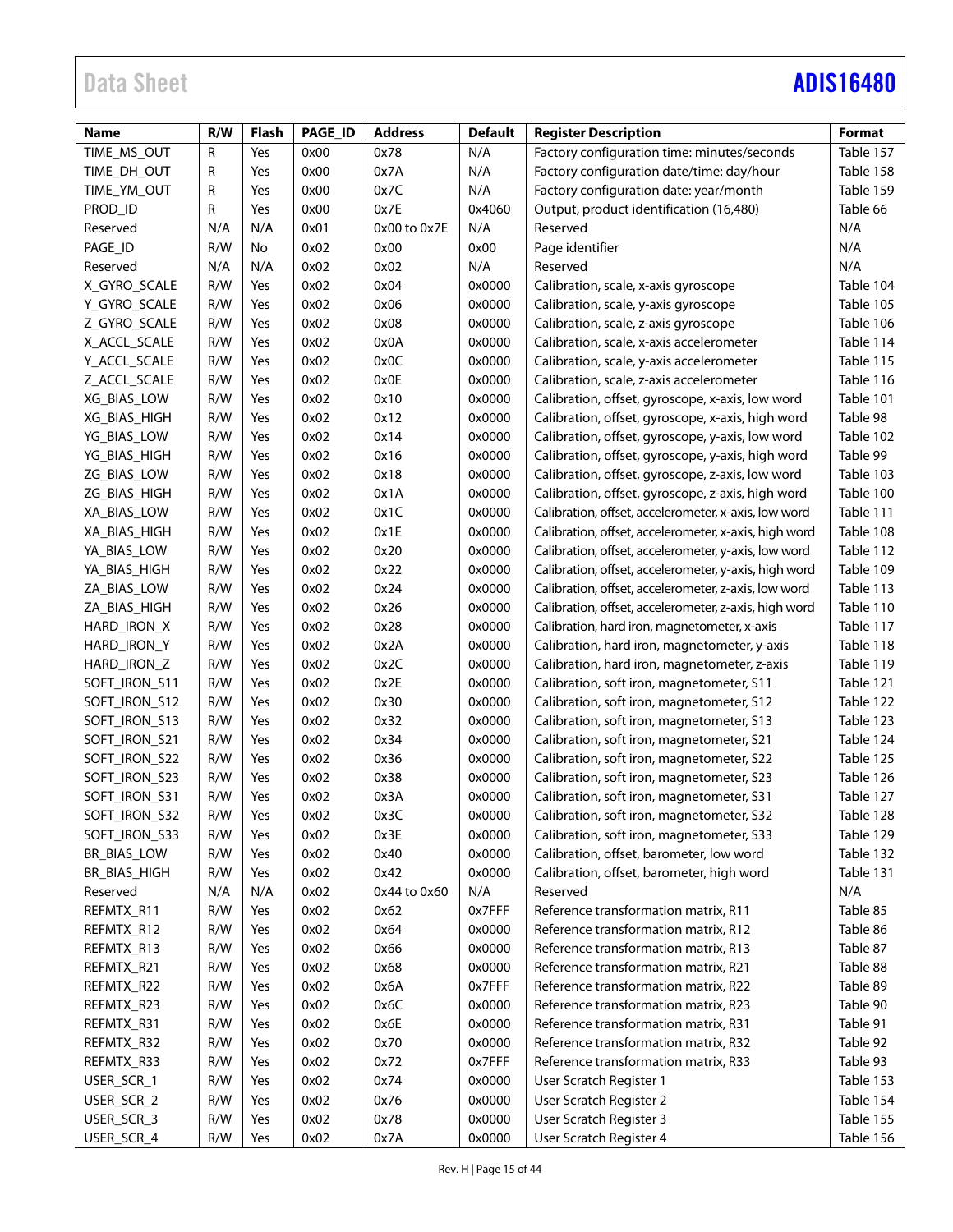# [ADIS16480](https://www.analog.com/ADIS16480?doc=ADIS16480.pdf) Data Sheet

| Name                | R/W | <b>Flash</b> | PAGE_ID | <b>Address</b> | <b>Default</b>        | <b>Register Description</b>                     | Format    |
|---------------------|-----|--------------|---------|----------------|-----------------------|-------------------------------------------------|-----------|
| FLSHCNT_LOW         | R   | Yes          | 0x02    | 0x7C           | N/A                   | Diagnostic, flash memory count, low word        | Table 148 |
| FLSHCNT_HIGH        | R   | Yes          | 0x02    | 0x7E           | N/A                   | Diagnostic, flash memory count, high word       | Table 149 |
| PAGE_ID             | R/W | No           | 0x03    | 0x00           | 0x0000                | Page identifier                                 | N/A       |
| GLOB_CMD            | W   | No           | 0x03    | 0x02           | N/A                   | Control, global commands                        | Table 147 |
| Reserved            | N/A | N/A          | 0x03    | 0x04           | N/A                   | Reserved                                        | N/A       |
| FNCTIO_CTRL         | R/W | Yes          | 0x03    | 0x06           | 0x000D                | Control, I/O pins, functional definitions       | Table 150 |
| GPIO_CTRL           | R/W | Yes          | 0x03    | 0x08           | $0x00X0$ <sup>1</sup> | Control, I/O pins, general purpose              | Table 151 |
| <b>CONFIG</b>       | R/W | Yes          | 0x03    | 0x0A           | 0x00C0                | Control, clock, and miscellaneous correction    | Table 107 |
| DEC_RATE            | R/W | Yes          | 0x03    | 0x0C           | 0x0000                | Control, output sample rate decimation          | Table 68  |
| Reserved            | N/A | N/A          | 0x03    | 0x0E           | N/A                   | Reserved                                        | N/A       |
| SLP_CNT             | R/W | No           | 0x03    | 0x10           | N/A                   | Control, power-down/sleep mode                  | Table 152 |
| Reserved            | N/A | N/A          | 0x03    | 0x12 to 0x14   | N/A                   | Reserved                                        | N/A       |
| FILTR_BNK_0         | R/W | Yes          | 0x03    | 0x16           | 0x0000                | Filter selection                                | Table 70  |
| FILTR_BNK_1         | R/W | Yes          | 0x03    | 0x18           | 0x0000                | Filter selection                                | Table 71  |
| Reserved            | N/A | N/A          | 0x03    | 0x1A to 0x1E   | N/A                   | Reserved                                        | N/A       |
| ALM_CNFG_0          | R/W | Yes          | 0x03    | 0x20           | 0x0000                | Alarm configuration                             | Table 143 |
| ALM_CNFG_1          | R/W | Yes          | 0x03    | 0x22           | 0x0000                | Alarm configuration                             | Table 144 |
| ALM_CNFG_2          | R/W | Yes          | 0x03    | 0x24           | 0x0000                | Alarm configuration                             | Table 145 |
| Reserved            | N/A | N/A          | 0x03    | 0x26           | N/A                   | Reserved                                        | N/A       |
| XG_ALM_MAGN         | R/W | Yes          | 0x03    | 0x28           | 0x0000                | Alarm, x-axis gyroscope threshold setting       | Table 133 |
| YG ALM MAGN         | R/W | Yes          | 0x03    | 0x2A           | 0x0000                | Alarm, y-axis gyroscope threshold setting       | Table 134 |
| ZG ALM MAGN         | R/W | Yes          | 0x03    | 0x2C           | 0x0000                | Alarm, z-axis gyroscope threshold setting       | Table 135 |
| XA_ALM_MAGN         | R/W | Yes          | 0x03    | 0x2E           | 0x0000                | Alarm, x-axis accelerometer threshold           | Table 136 |
| YA_ALM_MAGN         | R/W | Yes          | 0x03    | 0x30           | 0x0000                | Alarm, y-axis accelerometer threshold           | Table 137 |
| ZA_ALM_MAGN         | R/W | Yes          | 0x03    | 0x32           | 0x0000                | Alarm, z-axis accelerometer threshold           | Table 138 |
| XM_ALM_MAGN         | R/W | Yes          | 0x03    | 0x34           | 0x0000                | Alarm, x-axis magnetometer threshold            | Table 139 |
| YM_ALM_MAGN         | R/W | Yes          | 0x03    | 0x36           | 0x0000                | Alarm, y-axis magnetometer threshold            | Table 140 |
| ZM_ALM_MAGN         | R/W | Yes          | 0x03    | 0x38           | 0x0000                | Alarm, z-axis magnetometer threshold            | Table 141 |
| BR_ALM_MAGN         | R/W | Yes          | 0x03    | 0x3A           | 0x0000                | Alarm, barometer threshold setting              | Table 142 |
| Reserved            | N/A | N/A          | 0x03    | 0x3C to 0x4E   | N/A                   | Reserved                                        | N/A       |
| EKF_CNFG            | R/W | Yes          | 0x03    | 0x50           | 0x0200                | Extended Kalman filter configuration            | Table 95  |
| Reserved            | N/A | N/A          | 0x03    | 0x52           | N/A                   | Reserved                                        | N/A       |
| DECLN_ANGL          | R/W | Yes          | 0x03    | 0x54           | 0x0000                | Declination angle                               | Table 94  |
| ACC_DISTB_THR       | R/W | Yes          | 0x03    | 0x56           | 0x0020                | Accelerometer disturbance threshold             | Table 96  |
| MAG_DISTB_THR       | R/W | Yes          | 0x03    | 0x58           | 0x0030                | Magnetometer disturbance threshold              | Table 97  |
| Reserved            | N/A | N/A          | 0x03    | 0x5A to 0x5E   | N/A                   | Reserved                                        | N/A       |
| QCVR_NOIS_LWR       | R/W | Yes          | 0x03    | 0x60           | 0xC5AC                | Process covariance, gyroscope noise, lower word | Table 78  |
| QCVR_NOIS_UPR       | R/W | Yes          | 0x03    | 0x62           | 0x3727                | Process covariance, gyroscope noise, upper word | Table 77  |
| <b>QCVR_RRW_LWR</b> | R/W | Yes          | 0x03    | 0x64           | 0xE6FF                | Process covariance, gyroscope RRW, lower word   | Table 80  |
| QCVR_RRW_UPR        | R/W | Yes          | 0x03    | 0x66           | 0x2E5B                | Process covariance, gyroscope RRW, upper word   | Table 79  |
| Reserved            | N/A | N/A          | 0x03    | 0x68 to 0x6A   | N/A                   | Reserved                                        | N/A       |
| RCVR_ACC_LWR        | R/W | Yes          | 0x03    | 0x6C           | 0x705F                | Measurement covariance, accelerometer, upper    | Table 82  |
| RCVR_ACC_UPR        | R/W | Yes          | 0x03    | 0x6E           | 0x3189                | Measurement covariance, accelerometer, lower    | Table 81  |
| RCVR_MAG_LWR        | R/W | Yes          | 0x03    | 0x70           | 0xCC77                | Measurement covariance, magnetometer, upper     | Table 84  |
| RCVR_MAG_UPR        | R/W | Yes          | 0x03    | 0x72           | 0x32AB                | Measurement covariance, magnetometer, lower     | Table 83  |
| Reserved            | N/A | N/A          | 0x03    | 0x74 to 0x76   | N/A                   | Reserved                                        | N/A       |
| FIRM_REV            | R   | Yes          | 0x03    | 0x78           | N/A                   | Firmware revision                               | Table 63  |
|                     |     |              | 0x03    | 0x7A           |                       |                                                 | Table 64  |
| FIRM_DM             | R   | Yes          |         |                | N/A                   | Firmware programming date: day/month            |           |
| FIRM_Y              | R   | Yes          | 0x03    | 0x7C           | N/A                   | Firmware programming date: year                 | Table 65  |
| Reserved            | N/A | N/A          | 0x03    | 0x7E           | N/A                   | Reserved                                        | N/A       |
| Reserved            | N/A | N/A          | 0x04    | 0x00 to 0x18   | N/A                   | Reserved                                        | N/A       |
| SERIAL_NUM          | R   | Yes          | 0x04    | 0x20           | N/A                   | Serial number                                   | Table 67  |
| Reserved            | N/A | N/A          | 0x04    | 0x22 to 0x7F   | N/A                   | Reserved                                        | N/A       |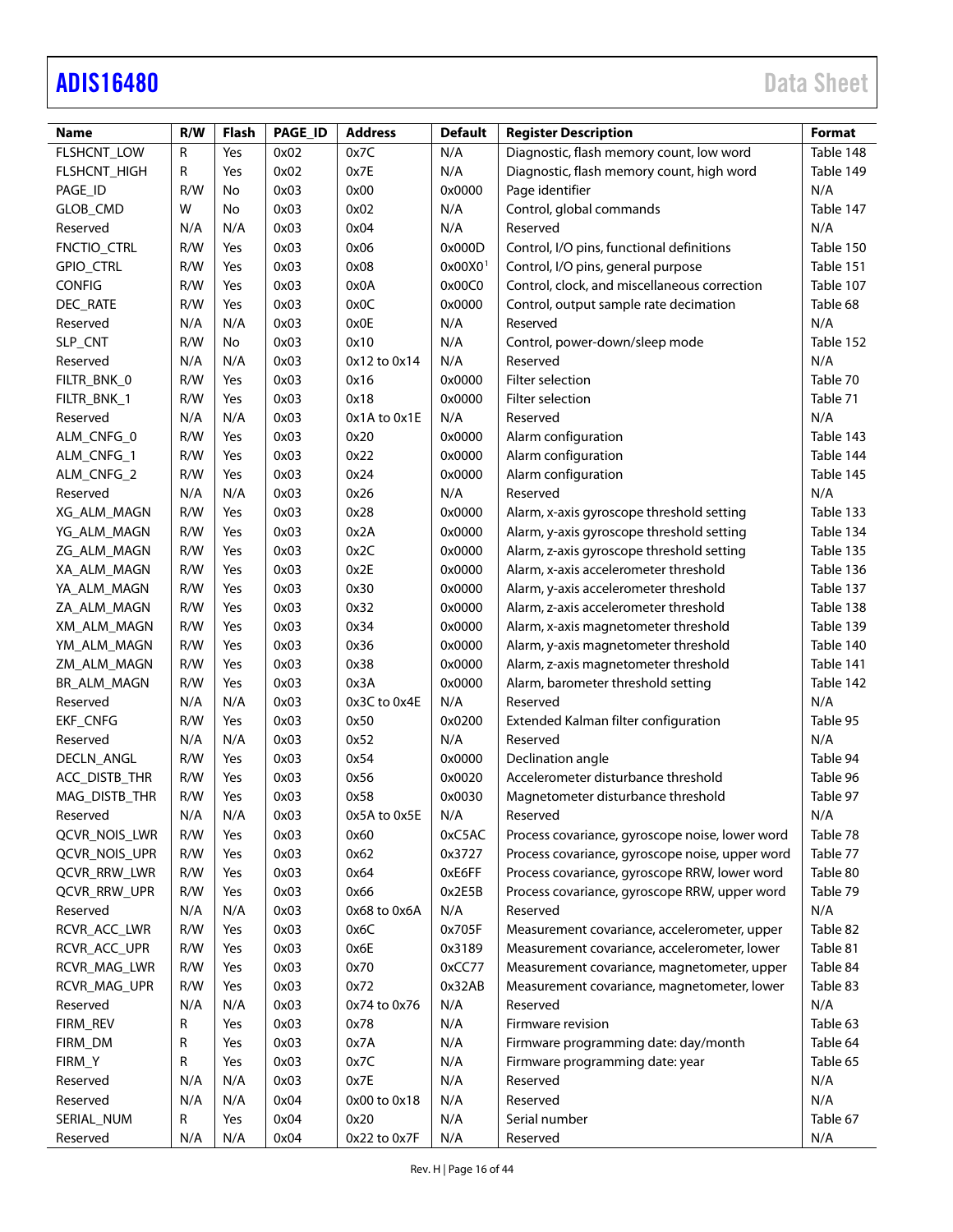# <span id="page-16-0"></span>Data Sheet **[ADIS16480](https://www.analog.com/ADIS16480?doc=ADIS16480.pdf)**

| <b>Name</b>   | R/W | Flash | <b>PAGE ID</b> | <b>Address</b>   | <b>Default</b> | <b>Register Description</b>                    | Format   |
|---------------|-----|-------|----------------|------------------|----------------|------------------------------------------------|----------|
| PAGE ID       | R/W | No    | 0x05           | 0x00             | 0x0000         | Page identifier                                | N/A      |
| FIR_COEF_Axxx | R/W | Yes   | 0x05           | 0x02 to 0x7E     | N/A            | FIR Filter Bank A, Coefficients 0 through 59   | Table 72 |
|               |     |       |                |                  |                |                                                |          |
| PAGE ID       | R/W | No    | 0x06           | 0x00             | 0x0000         | Page identifier                                | N/A      |
| FIR COEF Axxx | R/W | Yes   | 0x06           | $0x02$ to $0x7E$ | N/A            | FIR Filter Bank A, Coefficients 60 through 119 | Table 72 |
| PAGE_ID       | R/W | No    | 0x07           | 0x00             | 0x0000         | Page identifier                                | N/A      |
| FIR_COEF_Bxxx | R/W | Yes   | 0x07           | $0x02$ to $0x7E$ | N/A            | FIR Filter Bank B, Coefficients 0 through 59   | Table 73 |
| PAGE ID       | R/W | No    | 0x08           | 0x00             | 0x0000         | Page identifier                                | N/A      |
| FIR COEF Bxxx | R/W | Yes   | 0x08           | $0x02$ to $0x7E$ | N/A            | FIR Filter Bank B, Coefficients 60 through 119 | Table 73 |
| PAGE ID       | R/W | No    | 0x09           | 0x00             | 0x0000         | Page identifier                                | N/A      |
| FIR COEF Cxxx | R/W | Yes   | 0x09           | $0x02$ to $0x7E$ | N/A            | FIR Filter Bank C, Coefficients 0 through 59   | Table 74 |
| PAGE ID       | R/W | No    | 0x0A           | 0x00             | 0x0000         | Page identifier                                | N/A      |
| FIR COEF Cxxx | R/W | Yes   | 0x0A           | $0x02$ to $0x7E$ | N/A            | FIR Filter Bank C, Coefficients 60 through 119 | Table 74 |
| PAGE ID       | R/W | No    | 0x0B           | 0x00             | 0x0000         | Page identifier                                | N/A      |
| FIR COEF Dxxx | R/W | Yes   | 0x0B           | $0x02$ to $0x7E$ | N/A            | FIR Filter Bank D, Coefficients 0 through 59   | Table 75 |
| PAGE ID       | R/W | No    | 0x0C           | 0x00             | 0x0000         | Page identifier                                | N/A      |
| FIR COEF Dxxx | R/W | Yes   | 0x0C           | 0x02 to 0x7E     | N/A            | FIR Filter Bank D, Coefficients 60 through 119 | Table 75 |

<sup>1</sup> The GPIO\_CTRL[7:4] bits reflect the logic levels on the DIOx lines and do not have a default setting.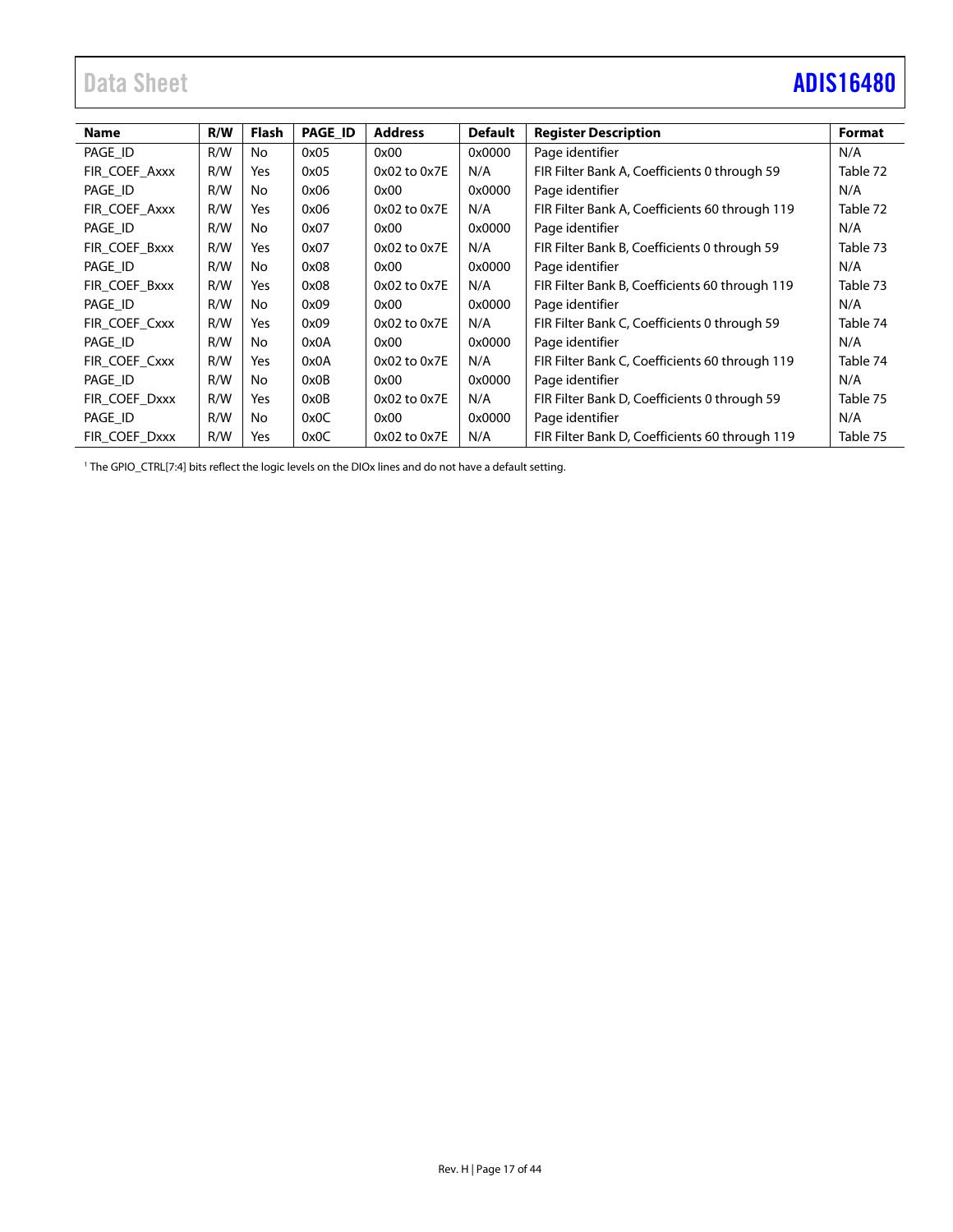### <span id="page-17-0"></span>OUTPUT DATA REGISTERS

After th[e ADIS16480 c](https://www.analog.com/ADIS16480?doc=ADIS16480.pdf)ompletes its start-up process, the PAGE\_ID register contains 0x0000, which sets Page 0 as the active page for SPI access. Page 0 contains the output data, real-time clock, status, and product identification registers.

### <span id="page-17-1"></span>**INERTIAL SENSOR DATA FORMAT**

The gyroscope, accelerometer, delta angle, delta velocity, and barometer output data registers use a 32-bit, twos complement format. Each output uses two registers to support this resolution. [Figure 18 p](#page-17-9)rovides an example of how each register contributes to each inertial measurement. In this case, X\_GYRO\_OUT is the most significant word (upper 16 bits), and X\_GYRO\_LOW is the least significant word (lower 16 bits), which captures the bit growth associated with the final averaging/decimation register. When using the maximum sample rate (DEC\_RATE = 0x0000, the x\_xxxx\_LOW registers are not active.





<span id="page-17-9"></span>The arrows in [Figure 19 d](#page-17-10)escribe the direction of the motion, which produces a positive output response in each sensor output register. The accelerometers respond to both dynamic and static forces associated with acceleration, including gravity. When lying perfectly flat, as shown i[n Figure 19,](#page-17-10) the z-axis accelerometer output is 1 *g*, and the x and y accelerometers are 0 *g*. EKF\_CNFG[3] (se[e Table 95\)](#page-30-2) provides a selection for gyroscope, accelerometer, and magnetometer data orientation, between the body frame and the local navigation frame. When  $EKF_CNFG[3] = 0$  (default), the accelerometer and magnetometer data displays in the local navigation frame.

### <span id="page-17-2"></span>**ROTATION RATE (GYROSCOPE)**

The registers that use the x\_GYRO\_OUT format are the primary registers for the gyroscope measurements (se[e Table 11,](#page-17-4) [Table 12,](#page-17-6) an[d Table 13\)](#page-17-8). When processing data from these registers, use a 16-bit, twos complement data format. [Table 14 p](#page-17-11)rovides x\_GYRO\_OUT digital coding examples.

<span id="page-17-4"></span>

<span id="page-17-6"></span>

| <b>Bits</b>                                        | <b>Description</b>                                       |  |  |  |
|----------------------------------------------------|----------------------------------------------------------|--|--|--|
| [15:0]                                             | X-axis gyroscope data; twos complement,                  |  |  |  |
|                                                    | $\pm$ 450°/sec range, 0°/sec = 0x0000, 1 LSB = 0.02°/sec |  |  |  |
|                                                    |                                                          |  |  |  |
|                                                    | Table 12. Y_GYRO_OUT (Page 0, Base Address = 0x16)       |  |  |  |
| <b>Bits</b>                                        | <b>Description</b>                                       |  |  |  |
| [15:0]                                             | Y-axis gyroscope data; twos complement,                  |  |  |  |
|                                                    | $\pm$ 450°/sec range, 0°/sec = 0x0000, 1 LSB = 0.02°/sec |  |  |  |
|                                                    |                                                          |  |  |  |
| Table 13. Z_GYRO_OUT (Page 0, Base Address = 0x1A) |                                                          |  |  |  |
| <b>Bits</b>                                        | <b>Description</b>                                       |  |  |  |

<span id="page-17-8"></span>

| [15:0] | Z-axis gyroscope data; twos complement,<br>$\pm$ 450°/sec range, 0°/sec = 0x0000, 1 LSB = 0.02°/sec |
|--------|-----------------------------------------------------------------------------------------------------|
|        |                                                                                                     |

### <span id="page-17-11"></span>**Table 14. X\_GYRO\_OUT Data Format Examples**

| <b>Rotation Rate</b> | <b>Decimal</b> | <b>Hex</b> | <b>Binary</b>       |
|----------------------|----------------|------------|---------------------|
| $+450^{\circ}/sec$   | $+22,500$      | 0x57E4     | 0101 0111 1110 0100 |
| $+0.04$ /sec         | $+2$           | 0x0002     | 0000 0000 0000 0010 |
| $+0.02^{\circ}/sec$  | $+1$           | 0x0001     | 0000 0000 0000 0001 |
| $0^{\circ}/sec$      | $\Omega$       | 0x0000     | 0000 0000 0000 0000 |
| $-0.02^{\circ}/sec$  | $-1$           | 0xFFFF     | 1111 1111 1111 1111 |
| $-0.04^{\circ}/sec$  | $-2$           | 0xFFFE     | 1111 1111 1111 1110 |
| $-450^{\circ}/sec$   | $-22.500$      | 0xA81C     | 1010 1000 0001 1100 |

The MSB in x\_GYRO\_LOW has a weight of 0.01°/sec, and each subsequent bit has ½ the weight of the previous one.

<span id="page-17-3"></span>

<span id="page-17-7"></span><span id="page-17-5"></span>

| <b>Bits</b>                                        | <b>Description</b>                                |  |  |  |
|----------------------------------------------------|---------------------------------------------------|--|--|--|
| [15:0]                                             | X-axis gyroscope data; additional resolution bits |  |  |  |
| Table 16. Y_GYRO_LOW (Page 0, Base Address = 0x14) |                                                   |  |  |  |
| <b>Bits</b>                                        | <b>Description</b>                                |  |  |  |
| [15:0]                                             | Y-axis gyroscope data; additional resolution bits |  |  |  |
| Table 17. Z_GYRO_LOW (Page 0, Base Address = 0x18) |                                                   |  |  |  |
| <b>Bits</b>                                        | <b>Description</b>                                |  |  |  |
| [15:0]                                             | Z-axis gyroscope data; additional resolution bits |  |  |  |

<span id="page-17-10"></span>

Figure 19. Inertial Sensor Direction Reference Diagram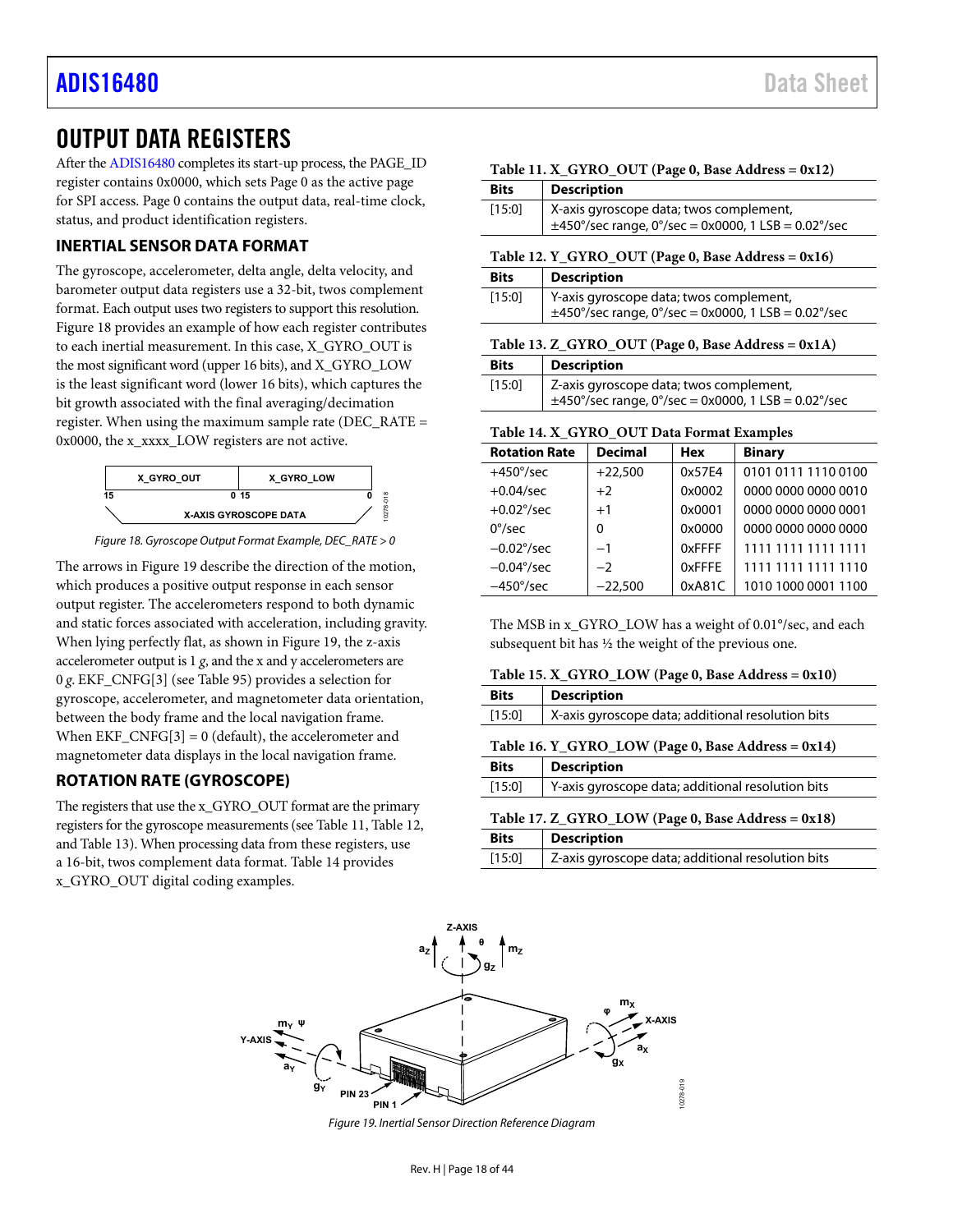### <span id="page-18-0"></span>**ACCELERATION**

The registers that use the x\_ACCL\_OUT format are the primary registers for the accelerometer measurements (se[e Table 18,](#page-18-3) [Table 19,](#page-18-5) an[d Table 20\)](#page-18-7). When processing data from these registers, use a 16-bit, twos complement data format[. Table 21](#page-18-11) provides x\_ACCL\_OUT digital coding examples.

<span id="page-18-3"></span>

| Table 18. X_ACCL_OUT (Page 0, Base Address = 0x1E) |  |  |  |  |  |  |
|----------------------------------------------------|--|--|--|--|--|--|
|----------------------------------------------------|--|--|--|--|--|--|

| <b>Bits</b> | <b>Description</b>                             |
|-------------|------------------------------------------------|
| [15:0]      | X-axis accelerometer data; twos complement,    |
|             | $\pm 10$ g range, 0 g = 0x0000, 1 LSB = 0.8 mg |

### <span id="page-18-5"></span>**Table 19. Y\_ACCL\_OUT (Page 0, Base Address = 0x22)**

| <b>Bits</b> | <b>Description</b>                             |
|-------------|------------------------------------------------|
| [15:0]      | Y-axis accelerometer data; twos complement,    |
|             | $\pm 10$ g range, 0 g = 0x0000, 1 LSB = 0.8 mg |

### <span id="page-18-7"></span>**Table 20. Z\_ACCL\_OUT (Page 0, Base Address = 0x26)**

| <b>Bits</b> | <b>Description</b>                             |
|-------------|------------------------------------------------|
| [15:0]      | Z-axis accelerometer data; twos complement,    |
|             | $\pm 10$ g range, 0 g = 0x0000, 1 LSB = 0.8 mg |

### <span id="page-18-11"></span>**Table 21. x\_ACCL\_OUT Data Format Examples**

| <b>Acceleration</b> | <b>Decimal</b> | <b>Hex</b> | <b>Binary</b>       |
|---------------------|----------------|------------|---------------------|
| $+10q$              | $+12,500$      | 0x30D4     | 0011 0000 1101 0100 |
| $+1.6$ mg           | $+2$           | 0x0002     | 0000 0000 0000 0010 |
| $+0.8$ mg           | $+1$           | 0x0001     | 0000 0000 0000 0001 |
| 0 <sub>mg</sub>     | $\Omega$       | 0x0000     | 0000 0000 0000 0000 |
| $-0.8$ mg           | $-1$           | 0xFFFF     | 1111 1111 1111 1111 |
| $-1.6$ mg           | $-2$           | 0xFFFE     | 1111 1111 1111 1110 |
| $-10q$              | $-12,500$      | 0xCF2C     | 1100 1111 0010 1100 |

The MSB in x\_ACCL\_LOW has a weight of 0.4 m*g*, and each subsequent bit has ½ the weight of the previous one.

### <span id="page-18-2"></span>**Table 22. X\_ACCL\_LOW (Page 0, Base Address = 0x1C)**

| <b>Bits</b> | <b>Description</b> |
|-------------|--------------------|
|             |                    |

### <span id="page-18-4"></span>[15:0] X-axis accelerometer data; additional resolution bits

### **Table 23. Y\_ACCL\_LOW (Page 0, Base Address = 0x20)**

| <b>Bits</b>                                                 | <b>Description</b>                                    |
|-------------------------------------------------------------|-------------------------------------------------------|
| [15:0]                                                      | Y-axis accelerometer data; additional resolution bits |
| Table 24. Z $\angle$ ACCL LOW (Page 0, Base Address = 0x24) |                                                       |

#### <span id="page-18-6"></span>**Table 24. Z\_ACCL\_LOW (Page 0, Base Address = 0x24) Bits Description**

| <b>BITS</b> | <b>Description</b>                                    |
|-------------|-------------------------------------------------------|
| [15:0]      | Z-axis accelerometer data; additional resolution bits |
|             |                                                       |

### <span id="page-18-1"></span>**DELTA ANGLES**

The x\_DELTANG\_OUT registers are the primary output registers for the delta angle calculations. When processing data from these registers, use a 16-bit, twos complement data format (se[e Table](#page-18-8) 25, [Table 26,](#page-18-9) an[d Table 27\)](#page-18-10)[. Table 28](#page-18-12) provides x\_DELTANG\_OUT digital coding examples.

The delta angle outputs represent an integration of the gyroscope measurements and use the following formula for all three axes (x-axis displayed):

$$
\Delta \theta_{x,nD} = \frac{1}{2f_s} \times \sum_{d=0}^{D-1} (\omega_{x,nD+d} + \omega_{x,nD+d-1})
$$

where:

 $\omega_x$  is the x-axis rate of rotation (gyroscope).

 $f<sub>S</sub>$  is the sample rate.

*n* is the sample time prior to the decimation filter.

 $D$  is the decimation rate (DEC\_RATE + 1).

When using the internal sample clock, fs is equal to 2,460 SPS. When using the external clock option,  $f_s$  is equal to the frequency of the external clock, which is limited to a minimum of 2 kHz, in order to prevent overflow in the x\_DELTANG\_xxx registers at high rotation rates. See [Table 68](#page-25-5) an[d Figure 20](#page-25-6) for more information on the DEC\_RATE register (decimation filter).

### <span id="page-18-8"></span>**Table 25. X\_DELTANG\_OUT (Page 0, Base Address = 0x42)**

| <b>Bits</b>   Description                                                                                                   |
|-----------------------------------------------------------------------------------------------------------------------------|
| [15:0]   X-axis delta angle data; twos complement,<br>$\pm$ 720° range, 0° = 0x0000, 1 LSB = 720°/2 <sup>15</sup> = ~0.022° |

### <span id="page-18-9"></span>**Table 26. Y\_DELTANG\_OUT (Page 0, Base Address = 0x46)**

| <b>Bits</b> | Description                                                           |
|-------------|-----------------------------------------------------------------------|
|             | [15:0]   Y-axis delta angle data; twos complement,                    |
|             | $\pm$ 720° range, 0° = 0x0000, 1 LSB = 720°/2 <sup>15</sup> = ~0.022° |

### <span id="page-18-10"></span>**Table 27. Z\_DELTANG\_OUT (Page 0, Base Address = 0x4A)**

| <b>Bits</b> | Description                                                           |
|-------------|-----------------------------------------------------------------------|
|             | [15:0]   Z-axis delta angle data; twos complement,                    |
|             | $\pm$ 720° range, 0° = 0x0000, 1 LSB = 720°/2 <sup>15</sup> = ~0.022° |

### <span id="page-18-12"></span>**Table 28. x\_DELTANG\_OUT Data Format Examples**

| Angle (°)                         | <b>Decimal</b> | <b>Hex</b> | <b>Binary</b>       |
|-----------------------------------|----------------|------------|---------------------|
| $+720 \times (2^{15} - 1)/2^{15}$ | $+32,767$      | 0x7FFF     | 0111 1111 1111 1111 |
| $+1440/2^{15}$                    | $+2$           | 0x0002     | 0000 0000 0000 0010 |
| $+720/2^{15}$                     | $+1$           | 0x0001     | 0000 0000 0000 0001 |
| 0                                 | $\Omega$       | 0x0000     | 0000 0000 0000 0000 |
| $-720/2^{15}$                     | $-1$           | 0xFFFF     | 1111 1111 1111 1111 |
| $-1440/2^{15}$                    | $-2$           | 0xFFFE     | 1111 1111 1111 1110 |
| $-720$                            | $-32,768$      | 0x8000     | 1000 0000 0000 0000 |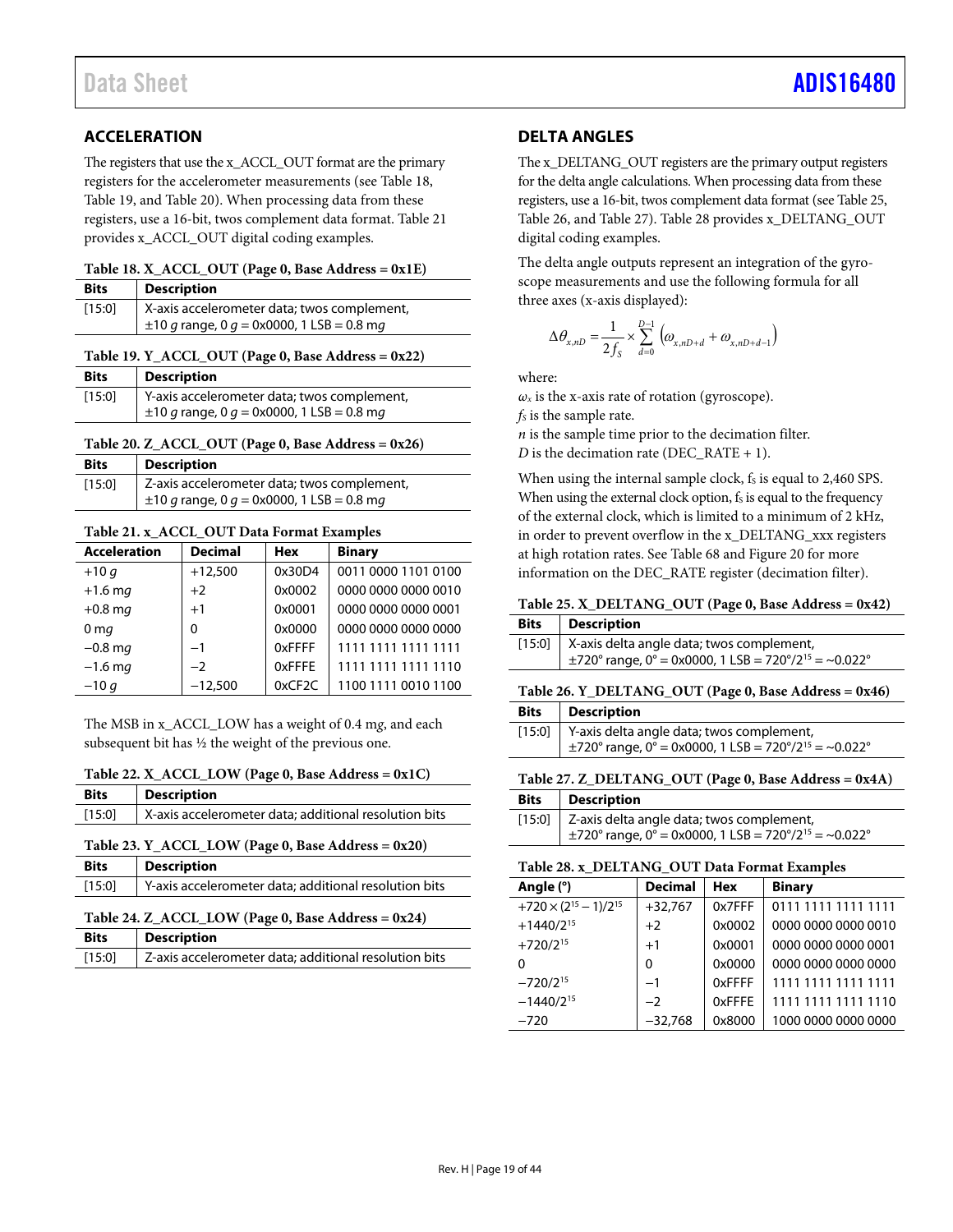## [ADIS16480](https://www.analog.com/ADIS16480?doc=ADIS16480.pdf) Data Sheet

The x\_DELTANG\_LOW registers (se[e Table 29,](#page-19-1) [Table 30,](#page-19-2) and [Table 31\)](#page-19-3) provide additional resolution bits for the delta angle and combine with the x\_DELTANG\_OUT registers to provide a 32-bit, twos complement number. The MSBs in the x\_DELTANG\_LOW registers have a weight of  $~0.011$ ° (720°/2<sup>16</sup>), and each subsequent bit carries a weight of  $\frac{1}{2}$  of the previous one.

<span id="page-19-1"></span>**Table 29. X\_DELTANG\_LOW (Page 0, Base Address = 0x40)** 

| <b>Bits</b> | <b>Description</b>                                                                                       |
|-------------|----------------------------------------------------------------------------------------------------------|
| [15:0]      | X-axis delta angle data; additional resolution bits                                                      |
|             | $\mathbf{F}$ 11 20 $\mathbf{V}$ DRI $\mathbf{F}$ (1) $\mathbf{V}$ $\mathbf{A}$ $\mathbf{V}$ $\mathbf{A}$ |

<span id="page-19-2"></span>

|  |  | Table 30. Y_DELTANG_LOW (Page 0, Base Address = 0x44) |
|--|--|-------------------------------------------------------|
|  |  |                                                       |

<span id="page-19-3"></span>

| <b>Bits</b> | <b>Description</b>                                       |  |
|-------------|----------------------------------------------------------|--|
| [15:0]      | Y-axis delta angle data; additional resolution bits      |  |
|             | Table 31. Z DELTANG LOW (Page 0, Base Address = $0x48$ ) |  |
| <b>Bits</b> | <b>Description</b>                                       |  |
| [15:0]      | Z-axis delta angle data; additional resolution bits      |  |

### <span id="page-19-0"></span>**DELTA VELOCITY**

The registers that use the x\_DELTVEL\_OUT format are the primary registers for the delta velocity calculations. When processing data from these registers, use a 16-bit, twos complement data format (see [Table](#page-19-5) 32[, Table 33,](#page-19-7) and [Table 34\)](#page-19-9). [Table 35](#page-19-10) provides x\_DELTVEL\_OUT digital coding examples.

The delta velocity outputs represent an integration of the accelerometer measurements and use the following formula for all three axes (x-axis displayed):

$$
\Delta V_{x,nD} = \frac{1}{2 f_S} \times \sum_{d=0}^{D-1} \ \left( a_{x,nD+d} + a_{x,nD+d-1} \right)
$$

where:

*ax* is the x-axis linear acceleration.

 $f<sub>S</sub>$  is the sample rate.

*n* is the sample time prior to the decimation filter.

*D* is the decimation rate (DEC\_RATE + 1).

When using the internal sample clock, fs is equal to 2,460 SPS. When using the external clock option,  $f_s$  is equal to the frequency of the external clock, which is limited to a minimum of 2 kHz, in order to prevent overflow in the x\_DELTVEL\_xxx registers at high rotation rates. See [Table 68](#page-25-5) an[d Figure 20](#page-25-6) for more information on the DEC\_RATE register (decimation filter).

### <span id="page-19-5"></span>**Table 32. X\_DELTVEL\_OUT (Page 0, Base Address = 0x4E)**

| <b>Bits</b> | <b>Description</b>                                                                 |
|-------------|------------------------------------------------------------------------------------|
| [15:0]      | X-axis delta velocity data; twos complement,<br>±200 m/sec range, 0 m/sec = 0x0000 |
|             |                                                                                    |
|             | 1 LSB = 200 m/sec $\div$ (2 <sup>15</sup> – 1) = ~6.104 mm/sec                     |

<span id="page-19-7"></span>**Table 33. Y\_DELTVEL\_OUT (Page 0, Base Address = 0x52)** 

| <b>Bits</b> | <b>Description</b>                                             |
|-------------|----------------------------------------------------------------|
| [15:0]      | Y-axis delta velocity data; twos complement,                   |
|             | $\pm$ 200 m/sec range, 0 m/sec = 0x0000                        |
|             | 1 LSB = 200 m/sec $\div$ (2 <sup>15</sup> - 1) = ~6.104 mm/sec |

### <span id="page-19-9"></span>**Table 34. Z\_DELTVEL\_OUT (Page 0, Base Address = 0x56)**

| <b>Bits</b> | <b>Description</b>                                                                      |
|-------------|-----------------------------------------------------------------------------------------|
| [15:0]      | Z-axis delta velocity data; twos complement,<br>$\pm 200$ m/sec range, 0 m/sec = 0x0000 |
|             | 1 LSB = 200 m/sec $\div$ (2 <sup>15</sup> – 1) = ~6.104 mm/sec                          |

### <span id="page-19-10"></span>**Table 35. x\_DELTVEL\_OUT, Data Format Examples**

| <b>Velocity (m/sec)</b>           | <b>Decimal</b> | <b>Hex</b> | <b>Binary</b>       |
|-----------------------------------|----------------|------------|---------------------|
| $+200 \times (2^{15} - 1)/2^{15}$ | $+32,767$      | 0x7FFF     | 0111 1111 1111 1111 |
| $+400/2^{15}$                     | $+2$           | 0x0002     | 0000 0000 0000 0010 |
| $+200/2^{15}$                     | $+1$           | 0x0001     | 0000 0000 0000 0001 |
| O                                 | $\Omega$       | 0x0000     | 0000 0000 0000 0000 |
| $-200/2^{15}$                     | $-1$           | 0xFFFF     | 1111 1111 1111 1111 |
| $-400/2^{15}$                     | $-2$           | 0xFFFF     | 1111 1111 1111 1110 |
| $-200$                            | $-32.768$      | 0x8000     | 1000 0000 0000 0000 |

The x\_DELTVEL\_LOW registers (se[e Table 36,](#page-19-4) [Table 37,](#page-19-6) and [Table 38\)](#page-19-8) provide additional resolution bits for the delta velocity and combine with the x\_DELTVEL\_OUT registers to provide a 32-bit, twos complement number. The MSBs in the x DELTVEL LOW registers have a weight of  $\sim$ 3.052 mm/sec (200 m/sec  $\div$  2<sup>16</sup>), and each subsequent bit carries a weight of ½ of the previous one.

<span id="page-19-4"></span>**Table 36. X\_DELTVEL\_LOW (Page 0, Base Address = 0x4C)** 

| Bits   | <b>Description</b>                                     |
|--------|--------------------------------------------------------|
| [15:0] | X-axis delta velocity data; additional resolution bits |

<span id="page-19-6"></span>

| Table 37. Y_DELTVEL_LOW (Page 0, Base Address = 0x50) |                    |  |
|-------------------------------------------------------|--------------------|--|
| <b>Bits</b>                                           | <b>Description</b> |  |

| [15:0] | Y-axis delta velocity data; additional resolution bits |
|--------|--------------------------------------------------------|
|        |                                                        |

<span id="page-19-8"></span>

| Table 38. Z_DELTVEL_LOW (Page 0, Base Address = $0x54$ ) |                                                        |  |
|----------------------------------------------------------|--------------------------------------------------------|--|
| <b>Bits</b>                                              | <b>Description</b>                                     |  |
| [15:0]                                                   | Z-axis delta velocity data; additional resolution bits |  |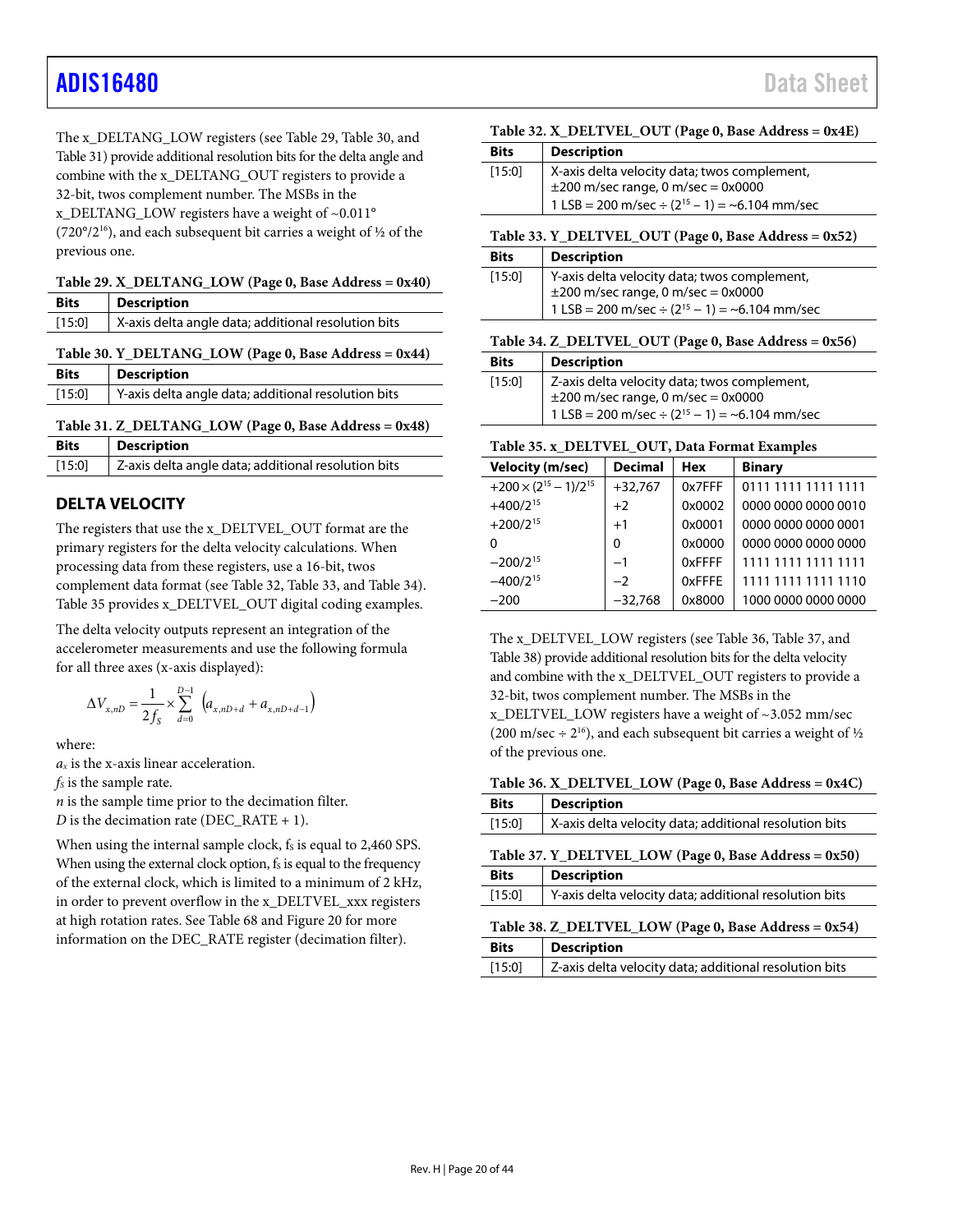### <span id="page-20-0"></span>**MAGNETOMETERS**

The registers that use the x\_MAGN\_OUT format are the primary registers for the magnetometer measurements. When processing data from these registers, use a 16-bit, twos complement data format. [Table 39,](#page-20-3) [Table 40,](#page-20-4) and [Table 41](#page-20-5) provide each register numerical format, an[d Table 42](#page-20-6) provides x\_MAGN\_OUT digital coding examples.

<span id="page-20-3"></span>**Table 39. X\_MAGN\_OUT (Page 0, Base Address = 0x28)** 

| <b>Bits</b> | <b>Description</b>                                                                                                |
|-------------|-------------------------------------------------------------------------------------------------------------------|
| [15:0]      | X-axis magnetometer data; twos complement,<br>$\pm$ 3.2767 gauss range, 0 gauss = 0x0000,<br>$1$ LSB = 0.1 mgauss |

### <span id="page-20-4"></span>**Table 40. Y\_MAGN\_OUT (Page 0, Base Address = 0x2A)**

| <b>Bits</b> | <b>Description</b>                                                                                                |
|-------------|-------------------------------------------------------------------------------------------------------------------|
| [15:0]      | Y-axis magnetometer data; twos complement,<br>$\pm$ 3.2767 gauss range, 0 gauss = 0x0000,<br>$1$ LSB = 0.1 mgauss |

### <span id="page-20-5"></span>**Table 41. Z\_MAGN\_OUT (Page 0, Base Address = 0x2C)**

| <b>Bits</b> | Description                                                                               |
|-------------|-------------------------------------------------------------------------------------------|
| [15:0]      | Z-axis magnetometer data; twos complement,<br>$\pm$ 3.2767 gauss range, 0 gauss = 0x0000, |
|             | $1$ LSB = 0.1 mgauss                                                                      |

### <span id="page-20-6"></span>**Table 42. x\_MAGN\_OUT Data Format Examples**

| <b>Magnetic Field</b> | <b>Decimal</b> | <b>Hex</b> | <b>Binary</b>       |
|-----------------------|----------------|------------|---------------------|
| $+3.2767$ gauss       | $+32,767$      | 0x7FFF     | 0111 1111 1111 1111 |
| $+0.2$ mgauss         | $+2$           | 0x0002     | 0000 0000 0000 0010 |
| $+0.1$ mgauss         | $+1$           | 0x0001     | 0000 0000 0000 0001 |
| 0 gauss               | 0              | 0x0000     | 0000 0000 0000 0000 |
| $-0.1$ mgauss         | $-1$           | 0xFFFF     | 1111 1111 1111 1111 |
| $-0.2$ mgauss         | $-2$           | 0xFFFE     | 1111 1111 1111 1110 |
| $-3.2768$ gauss       | $-32,768$      | 0x8000     | 1000 0000 0000 0000 |

### <span id="page-20-1"></span>**ROLL, PITCH, YAW ANGLES**

The EKF\_CNFG [\(Table 95\)](#page-30-2) register contains two bits, which define the output format of the angle estimates. The first one is EKF\_CNFG[4], which selects the output format. When EKF\_  $CNFG[4] = 0$ ; the output data is in the format of a quaternion vector (see [Table](#page-21-1) 43 throug[h Table 46\)](#page-21-4) and Euler angles (see [Table 48](#page-21-6) throug[h Table 50\)](#page-21-8). When  $EKF_CNFG[4] = 1$ , the output data is in the form of a rotation matrix (see [Table](#page-21-1) 43 through [Table 51\)](#page-21-9).

### <span id="page-20-2"></span>**INITIAL CONDITIONS**

During start-up, reset recovery, sleep mode recovery, and power-down recovery, the [ADIS16480](https://www.analog.com/ADIS16480?doc=ADIS16480.pdf) uses the inertial sensor outputs to estimate bias and a number of critical initial states that are critical for stable operation and accurate angle estimates. To assure convergence and accuracy, only initiate start-up or reset commands when the platform of th[e ADIS16480](https://www.analog.com/ADIS16480?doc=ADIS16480.pdf) is not in motion and the magnetic environment is free of interference.

### *Quaternion*

This four-element hypercomplex number defines the attitude of the body frame, relative to that of the navigation frame. The Qx\_Cxx\_OUT registers (Se[e Table](#page-21-1) 43 through [Table 46\)](#page-21-4) contain the value for each element (q0, q1, q2, q4). The element, q0, is the scalar part of the quaternion and represents the magnitude of the rotation. The vector portion of the quaternion is defined by (q1, q2, q3)<sup>T</sup>, which identifies the axis about which the rotation takes place, in adjusting the body frame to that of the navigation frame. When the orientation is in its reference position, q0 is equal to one and q1, q2, and q3 are equal to zero. These registers update at the same data rate as the gyroscopes and accelerometers.

### *Euler Angles*

The Euler angle names are yaw  $(\psi)$ , pitch  $(\theta)$ , and roll  $(\phi)$ . See [Figure 19](#page-17-10) for the axial association of these angles. These three elements represent the most intuitive way of describing orientation angles. The process of translating body frame data to the navigation frame can be broken down into three successive translations. These translations follow as the yaw rotation about the z-axis, followed by the pitch rotation about the y-axis, and finally the roll rotation about the x-axis. Reverse this sequence to resolve a reverse rotation. Difficulties in this process arise due to the singularities that occur whenever the pitch approaches ±90° thus making the roll indistinguishable from the yaw. For applications that may approach these limits, the quaternion or rotation matrix output may be more appropriate. When the [ADIS16480](https://www.analog.com/ADIS16480?doc=ADIS16480.pdf) is in its reference position, all three Euler angles are equal to zero. The update rate for these variables is the same as the gyroscopes and accelerometers.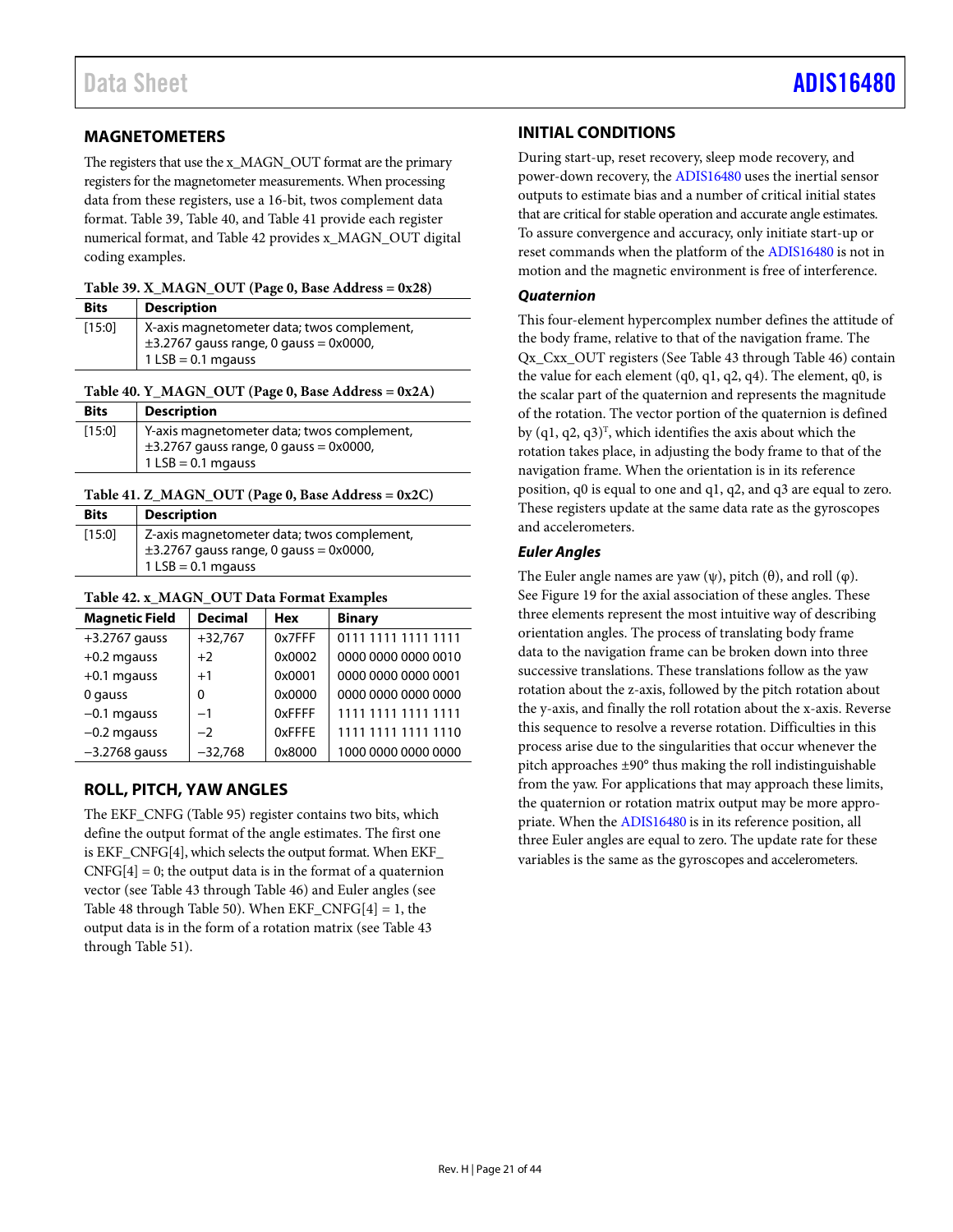### <span id="page-21-0"></span>**ROTATION MATRIX DATA**

The rotation matrix defines the attitude of the body frame relative to that of the navigation frame. The Cxx\_OUT registers (see [Table](#page-21-1) 43 through [Table 51\)](#page-21-9) define each element in this  $3 \times$ 3 matrix. Each element is the product of the unit vectors that describe the axes of the two frames, which in turn, are equal to the cosines of the angles between the axes. When the [ADIS16480](https://www.analog.com/ADIS16480?doc=ADIS16480.pdf) is in its reference position, the rotation matrix are equal to a  $3 \times 3$  identify matrix.

### <span id="page-21-1"></span>**Table 43. Q0\_C11\_OUT (Page 0, Base Address = 0x60)**

| <b>Bits</b> | <b>Description</b>                                          |
|-------------|-------------------------------------------------------------|
| $[15:0]$    | Quarterion scalar, q0 or rotation matrix, C11               |
|             | Twos complement                                             |
|             | q0 scale factor = 0.000030518/LSB (1/2 <sup>15</sup> )      |
|             | C11 scale factor = $0.000030518 / LSB$ (1/2 <sup>15</sup> ) |

### <span id="page-21-2"></span>**Table 44. Q1\_C12\_OUT (Page 0, Base Address = 0x62)**

| <b>Bits</b> | <b>Description</b>                                         |
|-------------|------------------------------------------------------------|
| [15:0]      | Quarterion vector, q1; or rotation matrix, C12             |
|             | Twos complement                                            |
|             | q1 scale factor = 0.000030518/LSB (1/2 <sup>15</sup> )     |
|             | C12 scale factor = $0.000030518$ /LSB (1/2 <sup>15</sup> ) |

### <span id="page-21-3"></span>**Table 45. Q2\_C13\_OUT (Page 0, Base Address = 0x64)**

| <b>Bits</b> | <b>Description</b>                                         |
|-------------|------------------------------------------------------------|
| $[15:0]$    | Quarterion vector, q2; or rotation matrix, C13             |
|             | Twos complement                                            |
|             | q2 scale factor = $0.000030518 / LSB$ (1/2 <sup>15</sup> ) |
|             | C13 scale factor = $0.000030518$ /LSB (1/2 <sup>15</sup> ) |

### <span id="page-21-4"></span>**Table 46. Q3\_C21\_OUT (Page 0, Base Address = 0x66)**

| <b>Bits</b>                                              | <b>Description</b>                                                                                                |  |  |  |  |
|----------------------------------------------------------|-------------------------------------------------------------------------------------------------------------------|--|--|--|--|
| Quarterion vector, q3; or rotation matrix, C21<br>[15:0] |                                                                                                                   |  |  |  |  |
|                                                          | Twos complement                                                                                                   |  |  |  |  |
|                                                          | q3 scale factor = 0.000030518/LSB (1/2 <sup>15</sup> )<br>C21 scale factor = 0.000030518/LSB (1/2 <sup>15</sup> ) |  |  |  |  |
|                                                          |                                                                                                                   |  |  |  |  |

### <span id="page-21-5"></span>**Table 47. C22\_OUT (Page 0, Base Address = 0x68)**

| <b>Bits</b> | <b>Description</b>                                         |
|-------------|------------------------------------------------------------|
| [15:0]      | Rotation matrix, C22, twos complement                      |
|             | C22 scale factor = $0.000030518$ /LSB (1/2 <sup>15</sup> ) |

### <span id="page-21-6"></span>**Table 48. ROLL\_C23\_OUT (Page 0, Base Address = 0x6A)**

| <b>Bits</b> | <b>Description</b>                                           |
|-------------|--------------------------------------------------------------|
| [15:0]      | Euler angle, φ, roll or rotation matrix, C23                 |
|             | Twos complement, range: $\pm 180^\circ$ ( $\pm \pi$ radians) |
|             | Roll angle scale factor = $(180/2^{15})^{\circ}$ /LSB        |
|             | Rotation matrix variable, C23                                |
|             | Twos complement                                              |
|             | C23 scale factor = $0.000030518$ /LSB (1/2 <sup>15</sup> )   |

### <span id="page-21-7"></span>**Table 49. PITCH\_C31\_OUT (Page 0, Base Address = 0x6C)**

| <b>Bits</b> | <b>Description</b>                                            |  |  |  |  |
|-------------|---------------------------------------------------------------|--|--|--|--|
| $[15:0]$    | Euler angle, θ, pitch or rotation matrix, C31                 |  |  |  |  |
|             | Twos complement, range: $\pm 90^\circ$ ( $\pm \pi/2$ radians) |  |  |  |  |
|             | Pitch angle scale factor = $(180/2^{15})^{\circ}/LSB$         |  |  |  |  |
|             | Rotation matrix variable, C31                                 |  |  |  |  |
|             | Twos complement, 0.000030518/LSB (1/2 <sup>15</sup> )         |  |  |  |  |

### <span id="page-21-8"></span>**Table 50. YAW\_C32\_OUT (Page 0, Base Address = 0x6E)**

| <b>Bits</b> | <b>Description</b>                                                                                                                                                                                       |  |  |  |  |  |
|-------------|----------------------------------------------------------------------------------------------------------------------------------------------------------------------------------------------------------|--|--|--|--|--|
| [15:0]      | Euler angle, $\Psi$ , yaw or rotation matrix, C32<br>Twos complement, range: $\pm 180^\circ$ ( $\pm \pi$ radians)<br>Yaw angle scale factor = $(180/2^{15})^\circ$ /LSB<br>Rotation matrix variable, C32 |  |  |  |  |  |
|             |                                                                                                                                                                                                          |  |  |  |  |  |
|             |                                                                                                                                                                                                          |  |  |  |  |  |
|             |                                                                                                                                                                                                          |  |  |  |  |  |
|             | Twos complement, 0.000030518/LSB (1/2 <sup>15</sup> )                                                                                                                                                    |  |  |  |  |  |

### <span id="page-21-9"></span>**Table 51. C33\_OUT (Page 0, Base Address = 0x70)**

| <b>Bits</b> | <b>Description</b>                                          |
|-------------|-------------------------------------------------------------|
| [15:0]      | Rotation matrix, C33, twos complement                       |
|             | C22 scale factor = $0.000030518 / LSB$ (1/2 <sup>15</sup> ) |

#### **Table 52. Rotation Matrix/q1/q2/q3 Data Format Examples**

| Angle (°)             | <b>Decimal</b> | Hex    | <b>Binary</b>       |
|-----------------------|----------------|--------|---------------------|
| $(2^{15} - 1)/2^{15}$ | $+32,767$      | 0x7FFF | 0111 1111 1111 1111 |
| $2/2^{15}$            | $+2$           | 0x0002 | 0000 0000 0000 0010 |
| $1/2^{15}$            | $+1$           | 0x0001 | 0000 0000 0000 0001 |
| $\Omega$              | O              | 0x0000 | 0000 0000 0000 0000 |
| $-1/2^{15}$           | $-1$           | 0xFFFF | 1111 1111 1111 1111 |
| $-2/2^{15}$           | $-2$           | 0xFFFF | 1111 1111 1111 1110 |
| $-1$                  | $-32,768$      | 0x8000 | 1000 0000 0000 0000 |

### **Table 53. Yaw, Roll, q0 Angle Data Format Examples**

| Angle (°)                         | <b>Decimal</b> | <b>Hex</b> | <b>Binary</b>       |
|-----------------------------------|----------------|------------|---------------------|
| $+180 \times (2^{15} - 1)/2^{15}$ | $+32,767$      | 0x7FFF     | 0111 1111 1111 1111 |
| $+360/2^{15}$                     | $+2$           | 0x0002     | 0000 0000 0000 0010 |
| $+180/2^{15}$                     | $+1$           | 0x0001     | 0000 0000 0000 0001 |
| $\Omega$                          | 0              | 0x0000     | 0000 0000 0000 0000 |
| $-180/2^{15}$                     | $-1$           | 0xFFFF     | 1111 1111 1111 1111 |
| $-360/2^{15}$                     | $-2$           | 0xFFFE     | 1111 1111 1111 1110 |
| $-180$                            | $-32.768$      | 0x8000     | 1000 0000 0000 0000 |

### **Table 54. Pitch Angle Data Format Examples**

| Tuole o II I Ren Inigie Dum I offinit Examples |                |            |                     |  |
|------------------------------------------------|----------------|------------|---------------------|--|
| Angle (°)                                      | <b>Decimal</b> | <b>Hex</b> | <b>Binary</b>       |  |
| $+90 \times (2^{15}-1)/2^{15}$                 | $+16,383$      | 0x3FFF     | 0011 1111 1110 1111 |  |
| $+360/2^{15}$                                  | $+2$           | 0x0002     | 0000 0000 0000 0010 |  |
| $+180/2^{15}$                                  | $+1$           | 0x0001     | 0000 0000 0000 0001 |  |
| O                                              | 0              | 0x0000     | 0000 0000 0000 0000 |  |
| $-180/2^{15}$                                  | $-1$           | 0xFFFF     | 1111 1111 1111 1111 |  |
| $-360/2^{15}$                                  | $-2$           | 0xFFFE     | 1111 1111 1111 1110 |  |
| $-90$                                          | $-16,384$      | 0xC000     | 1100 0000 0000 0000 |  |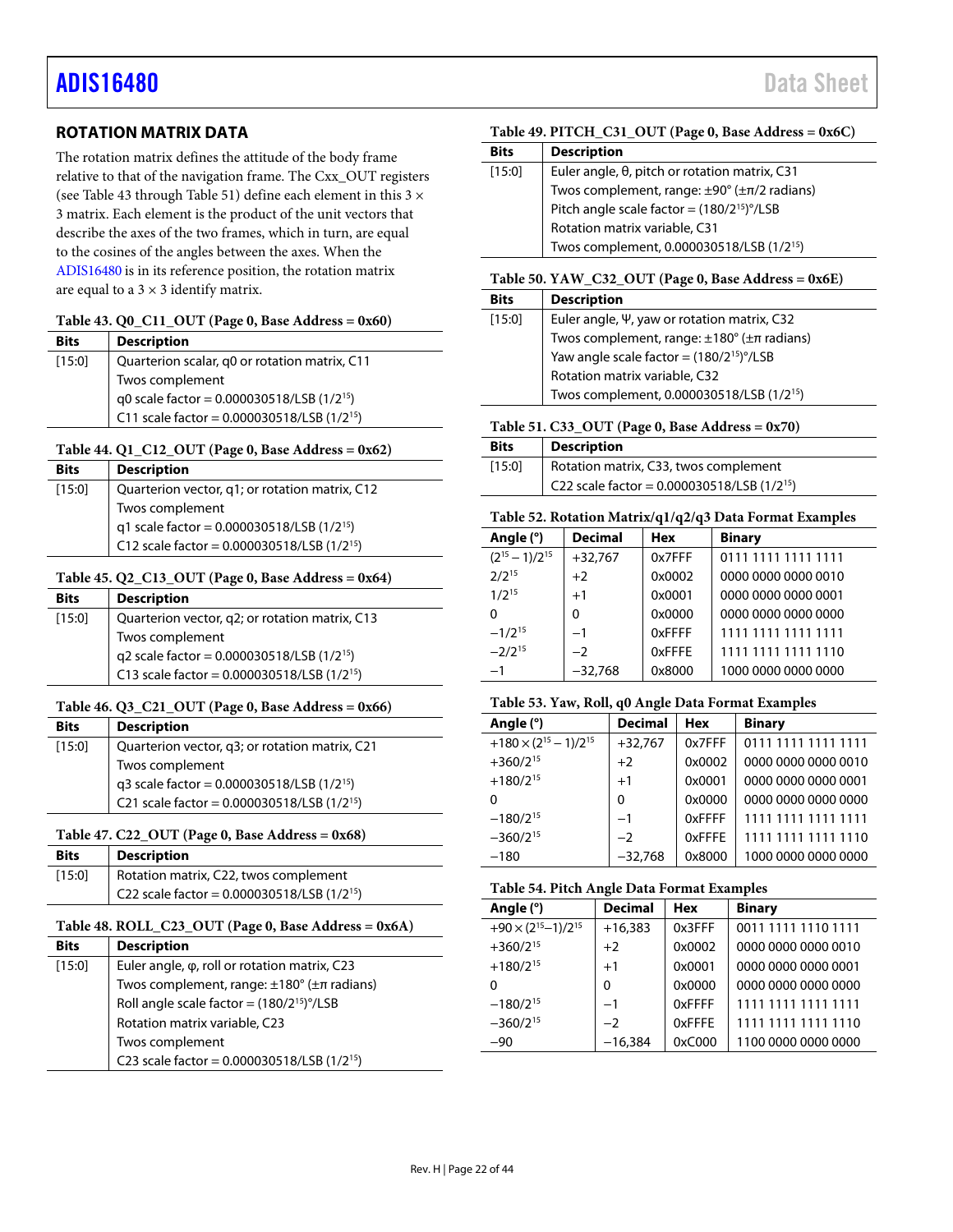### <span id="page-22-0"></span>**BAROMETER**

The BAROM\_OUT register (se[e Table 55\)](#page-22-4) and BAROM\_LOW register (se[e Table](#page-22-3) 57) provide access to the barometric pressure data. These two registers combine to provide a 32-bit, twos complement format. Some applications are able to use BAROM\_OUT by itself. For cases where the finer resolution available from BAROM\_LOW is valuable, combine them in the same manner as the gyroscopes (see [Figure 18\)](#page-17-9). When processing data from the BAROM\_OUT register alone, use a 16-bit, twos complement data format[. Table 55](#page-22-4) provides the numerical format in BAROM\_OUT, an[d Table 56](#page-22-5) provides digital coding examples.

<span id="page-22-4"></span>

| Table 55. BAROM_OUT (Page 0, Base Address = 0x30) |  |  |  |  |
|---------------------------------------------------|--|--|--|--|
|---------------------------------------------------|--|--|--|--|

| <b>Bits</b> | <b>Description</b>                                                                              |
|-------------|-------------------------------------------------------------------------------------------------|
| [15:0]      | Barometric pressure; twos complement,<br>$\pm$ 1.31 bar range, 0 bar = 0x0000, 40 $\mu$ bar/LSB |

### <span id="page-22-5"></span>**Table 56. BAROM\_OUT Data Format Examples**

| Pressure (bar)                 | <b>Decimal</b> | Hex    | <b>Binary</b>       |
|--------------------------------|----------------|--------|---------------------|
| $+0.00004 \times (2^{15} - 1)$ | $+32,767$      | 0x7FFF | 0111 1111 1111 1111 |
| $+0.00008$                     | $+2$           | 0x0002 | 0000 0000 0000 0010 |
| $+0.00004$                     | $+1$           | 0x0001 | 0000 0000 0000 0001 |
| O                              | $\Omega$       | 0x0000 | 0000 0000 0000 0000 |
| $-0.00004$                     | $-1$           | 0xFFFF | 1111 1111 1111 1111 |
| $-0.00008$                     | $-2$           | 0xFFFE | 1111 1111 1111 1110 |
| $-0.00004 \times 2^{15}$       | $-32,768$      | 0x8000 | 1000 0000 0000 0000 |

The BAROM\_LOW register provides additional resolution for the barometric pressure measurement. The MSB has a weight of 20 µbar, and each subsequent bit carries a weight of ½ of the previous one.

<span id="page-22-3"></span>

| Table 57. BAROM_LOW (Page 0, Base Address = 0x2E) |  |  |  |
|---------------------------------------------------|--|--|--|
|---------------------------------------------------|--|--|--|

| <b>Bits</b> | <b>Description</b>                              |
|-------------|-------------------------------------------------|
| [15:0]      | Barometric pressure; additional resolution bits |

### <span id="page-22-1"></span>**INTERNAL TEMPERATURE**

The TEMP\_OUT register provides an internal temperature measurement that can be useful for observing relative temperature changes inside of the [ADIS16480](https://www.analog.com/ADIS16480?doc=ADIS16480.pdf) (se[e Table 58\)](#page-22-2)[. Table 59](#page-22-6) provides TEMP\_OUT digital coding examples. Note that this temperature reflects a higher temperature than ambient, due to self heating.

### <span id="page-22-2"></span>**Table 58. TEMP\_OUT (Page 0, Base Address = 0x0E)**

| <b>Bits</b> | <b>Description</b>                                                                          |
|-------------|---------------------------------------------------------------------------------------------|
| [15:0]      | Temperature data; twos complement,<br>$0.00565^{\circ}$ C per LSB, 25 $^{\circ}$ C = 0x0000 |

### <span id="page-22-6"></span>**Table 59. TEMP\_OUT Data Format Examples**

| Temperature (°C) | <b>Decimal</b> | <b>Hex</b> | <b>Binary</b>       |
|------------------|----------------|------------|---------------------|
| $+85$            | $+10,619$      | 0x297B     | 0010 1001 0111 1011 |
| $+25 + 0.0113$   | $+2$           | 0x0002     | 0000 0000 0000 0010 |
| $+25 + 0.00565$  | $+1$           | 0x0001     | 0000 0000 0000 0001 |
| $+25$            | 0              | 0x0000     | 0000 0000 0000 0000 |
| $+25 - 0.00565$  | $-1$           | 0xFFFF     | 1111 1111 1111 1111 |
| $+25 - 0.0113$   | $-2$           | 0xFFFF     | 1111 1111 1111 1110 |
| $-40$            | $-11,504$      | 0xD310     | 1101 0011 0001 0000 |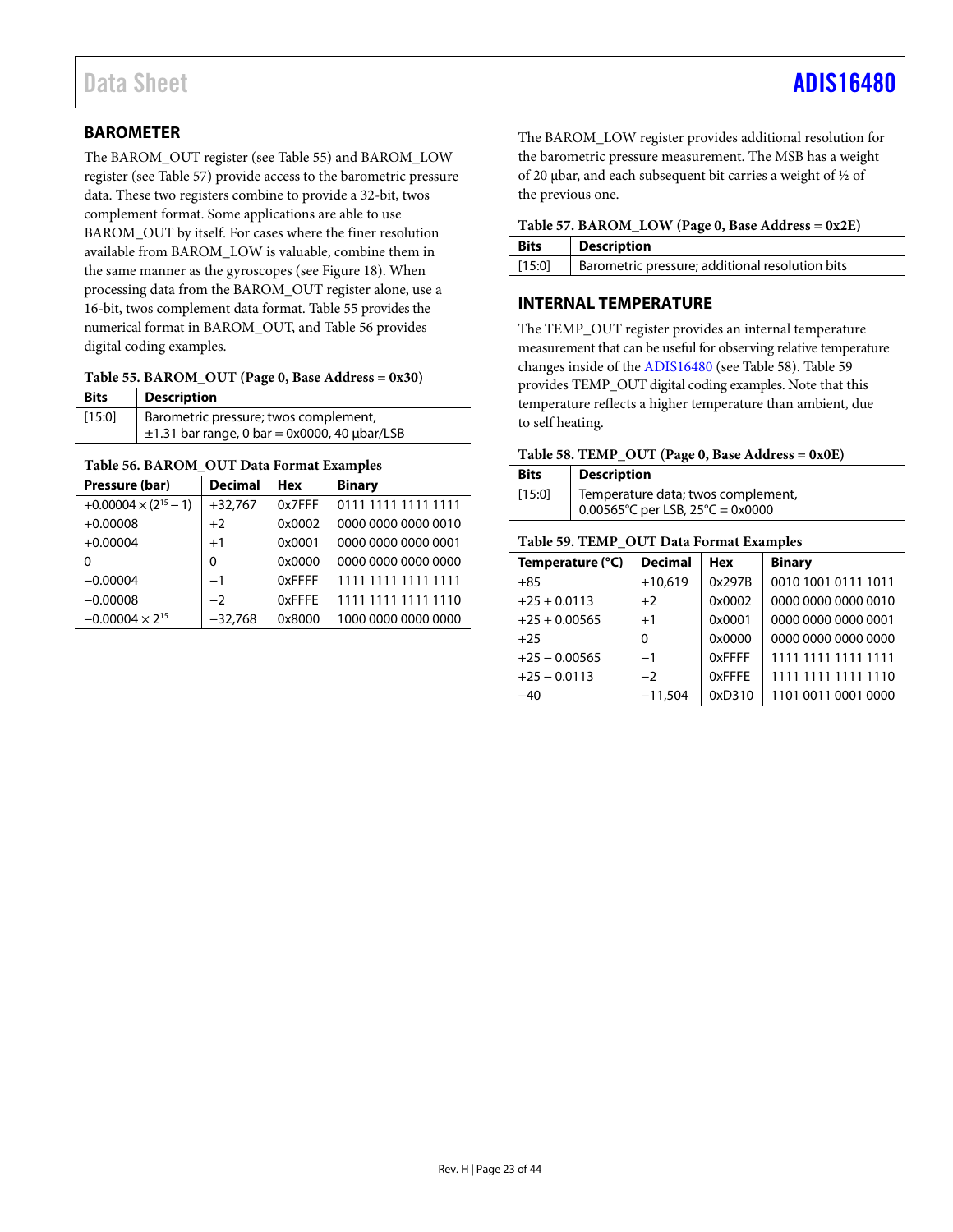### <span id="page-23-0"></span>**STATUS/ALARM INDICATORS**

The SYS\_E\_FLAG register i[n Table 60](#page-23-1) provides the system error flags and new data bits for the magnetometer and barometer outputs. The new data flags are useful for triggering data collection of the magnetometer and barometer (x\_MAGN\_OUT and BAROM\_xxx registers) because they update at a fixed rate that is not dependent on the DEC\_RATE setting. Reading the SYS\_ E\_FLAG register clears all of its error flags and returns each bit to a zero value, with the exception of Bit[7]. If SYS\_E\_FLAG[7] is high, use the software reset (GLOB\_CMD[7], se[e Table](#page-38-5) 147) to clear this condition and restore normal operation. If any bit in the SYS\_E\_FLAG register is associated an error condition that remains after reading this register, this bit automatically returns to an alarm value of 1.

<span id="page-23-1"></span>

|  |  |  |  |  | Table 60. SYS_E_FLAG (Page 0, Base Address = 0x08) |
|--|--|--|--|--|----------------------------------------------------|
|--|--|--|--|--|----------------------------------------------------|

| <b>Bits</b> | <b>Description (Default = 0x0000)</b>                                                                                                                                   |
|-------------|-------------------------------------------------------------------------------------------------------------------------------------------------------------------------|
| 15          | Watch dog timer flag $(1 =$ timed out)                                                                                                                                  |
| 14          | Not used                                                                                                                                                                |
| 13          | EKF divergence $(1 =$ divergence has occurred)                                                                                                                          |
| 12          | Gyroscope saturation                                                                                                                                                    |
|             | $1 =$ saturation conditions exists and the gyroscope<br>weighting factors in the EKF have been automatically<br>reduced                                                 |
|             | $0 =$ qyroscope measurements within range                                                                                                                               |
| 11          | Magnetometer disturbance                                                                                                                                                |
|             | 1 = magnetometer measurements exceed<br>MAG DISTB THR levels (see Table 97) and the<br>magnetometer influence in the EKF has been<br>automatically eliminated           |
|             | $0 =$ magnetometer measurements are within the<br>specified normal range                                                                                                |
| 10          | Linear acceleration                                                                                                                                                     |
|             | $1$ = accelerometer measurements exceed<br>ACC_DISTR_THR levels (see Table 96) and the<br>accelerometer weighting factors in the EKF have been<br>automatically reduced |
|             | $0 =$ accelerometer measurements are within the<br>specified normal range                                                                                               |
| 9           | New data flag, barometer (1 = new, unread data) <sup>1</sup>                                                                                                            |
| 8           | New data flag, magnetometer (1 = new, unread data) <sup>2</sup>                                                                                                         |
| 7           | Processing overrun $(1 = error)$                                                                                                                                        |
| 6           | Flash memory update, result of GLOB $CMD[3] = 1$<br>$(1 = \text{failed update}, 0 = \text{update}$ successful)                                                          |
| 5           | Inertial self-test failure (1 = DIAG_STS $\neq$ 0x0000)                                                                                                                 |
| 4           | Sensor overrange $(1 = at least one sensor overranged)$                                                                                                                 |
| 3           | SPI communication error<br>$(1 =$ error condition, when the number of SCLK pulses is<br>not equal to a multiple of 16)                                                  |
| [2:1]       | Not used                                                                                                                                                                |
| 0           | Alarm status flag (1 = ALM_STS $\neq$ 0x0000)                                                                                                                           |

<sup>1</sup> This flag restores to zero after reading the contents on BAROM\_OUT.<br><sup>2</sup> This flag restores to zero after reading one x\_MAGN\_OUT register.

The DIAG\_STS register in [Table 61](#page-23-2) provides the flags for the internal self-test function, which is from GLOB\_CMD[1] (see [Table](#page-38-5) 147). Note that the barometer flag, DIAG\_STS[11], only updates after start-up and reset operations and that reading DIAG\_STS also resets it to 0x0000.

<span id="page-23-2"></span>

|  |  | Table 61. DIAG_STS (Page 0, Base Address = 0x0A) |
|--|--|--------------------------------------------------|
|--|--|--------------------------------------------------|

| <b>Bits</b> | <b>Description (Default = 0x0000)</b>                          |
|-------------|----------------------------------------------------------------|
| [15:12]     | Not used                                                       |
| 11          | Self-test failure, barometer $(1 = \text{failed at startup})$  |
| 10          | Self-test failure, z-axis magnetometer $(1 = \text{failure})$  |
| 9           | Self-test failure, y-axis magnetometer (1 = failure)           |
| 8           | Self-test failure, x-axis magnetometer $(1 = \text{failure})$  |
| [7:6]       | Not used                                                       |
| 5           | Self-test failure, z-axis accelerometer $(1 = \text{failure})$ |
| 4           | Self-test failure, y-axis accelerometer $(1 = \text{failure})$ |
| 3           | Self-test failure, x-axis accelerometer (1 = failure)          |
| 2           | Self-test failure, z-axis gyroscope $(1 = \text{failure})$     |
|             | Self-test failure, y-axis gyroscope (1 = failure)              |
|             | Self-test failure, x-axis gyroscope $(1 = \text{failure})$     |

The ALM\_STS register i[n Table 62](#page-23-3) provides the alarm bits for the programmable alarm levels of each sensor. Note that reading ALM\_STS also resets it to 0x0000.

<span id="page-23-3"></span>

| Table 62. ALM_STS (Page 0, Base Address = 0x0C) |  |  |  |
|-------------------------------------------------|--|--|--|
|-------------------------------------------------|--|--|--|

| <b>Bits</b>   | Description (Default = 0x0000)                          |
|---------------|---------------------------------------------------------|
| [15:12]       | Not used                                                |
| 11            | Barometer alarm flag $(1 =$ alarm is active)            |
| 10            | Z-axis magnetometer alarm flag $(1 =$ alarm is active)  |
| 9             | Y-axis magnetometer alarm flag $(1 =$ alarm is active)  |
| 8             | X-axis magnetometer alarm flag $(1 =$ alarm is active)  |
| [7:6]         | Not used                                                |
| 5             | Z-axis accelerometer alarm flag $(1 =$ alarm is active) |
| 4             | Y-axis accelerometer alarm flag $(1 =$ alarm is active) |
| 3             | X-axis accelerometer alarm flag $(1 =$ alarm is active) |
| $\mathcal{P}$ | Z-axis gyroscope alarm flag $(1 =$ alarm is active)     |
|               | Y-axis gyroscope alarm flag $(1 =$ alarm is active)     |
|               | X-axis gyroscope alarm flag $(1 =$ alarm is active)     |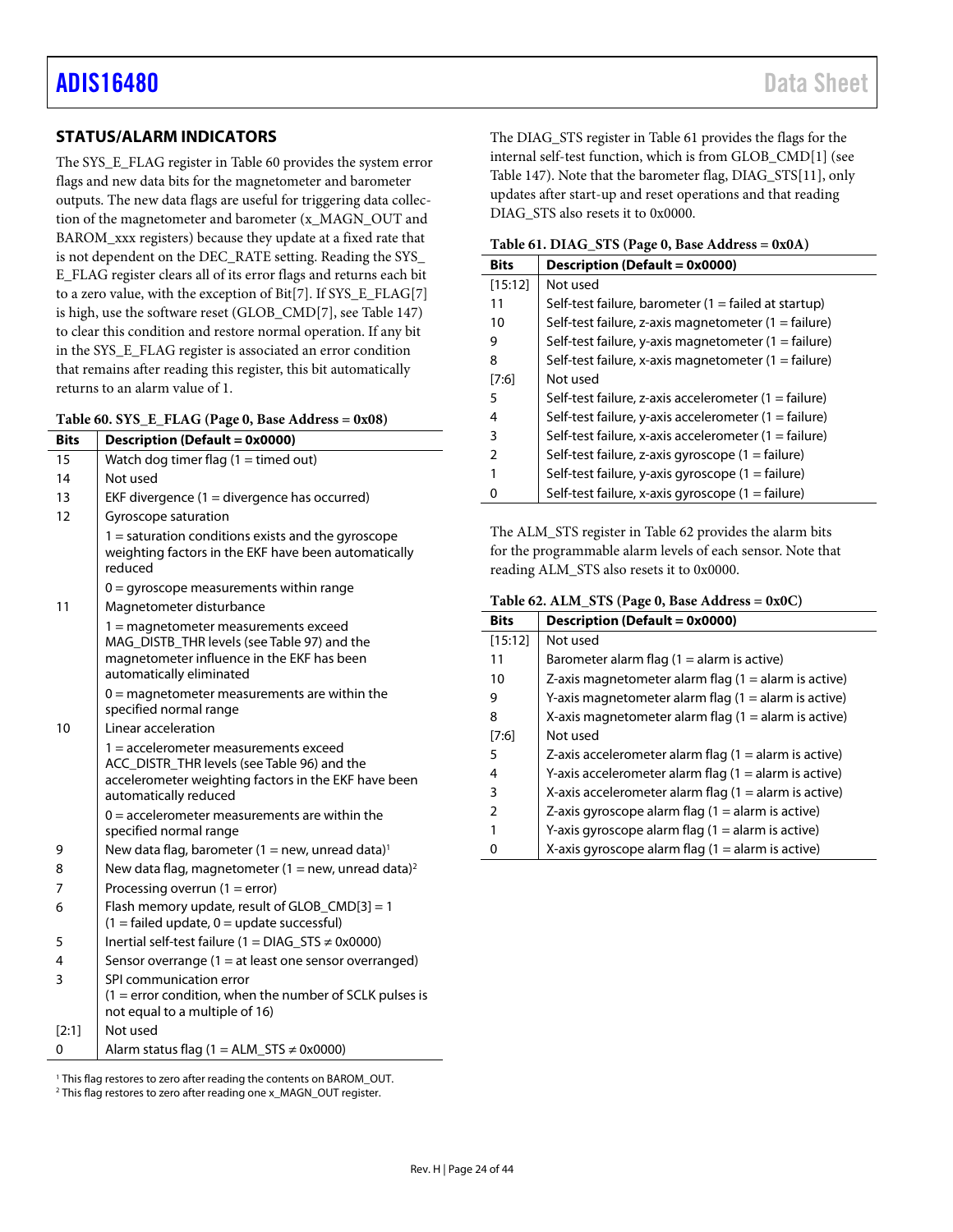### <span id="page-24-0"></span>**FIRMWARE REVISION**

The FIRM\_REV register (see [Table 63\)](#page-24-3) provides the firmware revision for the internal processor. Each nibble represents a digit in this revision code. For example, if FIRM\_REV = 0x0102, the firmware revision is 1.02.

### <span id="page-24-3"></span>**Table 63. FIRM\_REV (Page 3, Base Address = 0x78)**

| <b>Bits</b> | <b>Description</b>                 |
|-------------|------------------------------------|
| [15:12]     | Binary, revision, 10's digit       |
| [11:8]      | Binary, revision, 1's digit        |
| [7:4]       | Binary, revision, tenths digit     |
| [3:0]       | Binary, revision, hundredths digit |

The FIRM\_DM register (se[e Table 64\)](#page-24-4) contains the month and day of the factory configuration date. FIRM\_DM[15:12] and FIRM\_DM[11:8] contain digits that represent the month of factory configuration. For example, November is the 11<sup>th</sup> month in a year and represented by FIRM  $DM[15:8] = 0x11$ . FIRM\_DM[7:4] and FIRM\_DM[3:0] contain digits that represent the day of factory configuration. For example, the 27<sup>th</sup> day of the month is represented by  $FIRM\_DM[7:0] = 0x27$ .

### <span id="page-24-4"></span>**Table 64. FIRM\_DM (Page 3, Base Address = 0x7A)**

| <b>Bits</b> | <b>Description</b>                      |
|-------------|-----------------------------------------|
| [15:12]     | Binary, month 10's digit, range: 0 to 1 |
| [11:8]      | Binary, month 1's digit, range: 0 to 9  |
| [7:4]       | Binary, day 10's digit, range: 0 to 3   |
| [3:0]       | Binary, day 1's digit, range: 0 to 9    |

The FIRM\_Y register (see [Table 65\)](#page-24-5) contains the year of the factory configuration date. For example, the year of 2013 is represented by  $FIRM_Y = 0x2013$ .

<span id="page-24-5"></span>

| <b>Bits</b> | <b>Description</b>                       |
|-------------|------------------------------------------|
| [15:12]     | Binary, year 1000's digit, range: 0 to 9 |
| [11:8]      | Binary, year 100's digit, range: 0 to 9  |
| [7:4]       | Binary, year 10's digit, range: 0 to 9   |
| [3:0]       | Binary, year 1's digit, range: 0 to 9    |

### <span id="page-24-1"></span>**PRODUCT IDENTIFICATION**

The PROD\_ID register (see [Table 66\)](#page-24-2) contains the binary equivalent of the part number  $(16,480 = 0x4060)$ , and the SERIAL\_NUM register (see [Table 67\)](#page-24-6) contains a lot specific serial number.

### <span id="page-24-2"></span>**Table 66. PROD\_ID (Page 0, Base Address = 0x7E)**

| <b>Bits</b> | <b>Description (Default = 0x4060)</b> |
|-------------|---------------------------------------|
| [15:0]      | Product identification = $0x4060$     |

### <span id="page-24-6"></span>**Table 67. SERIAL\_NUM (Page 4, Base Address = 0x20)**

| <b>Bits</b> | <b>Description</b>         |  |
|-------------|----------------------------|--|
| [15:0]      | Lot specific serial number |  |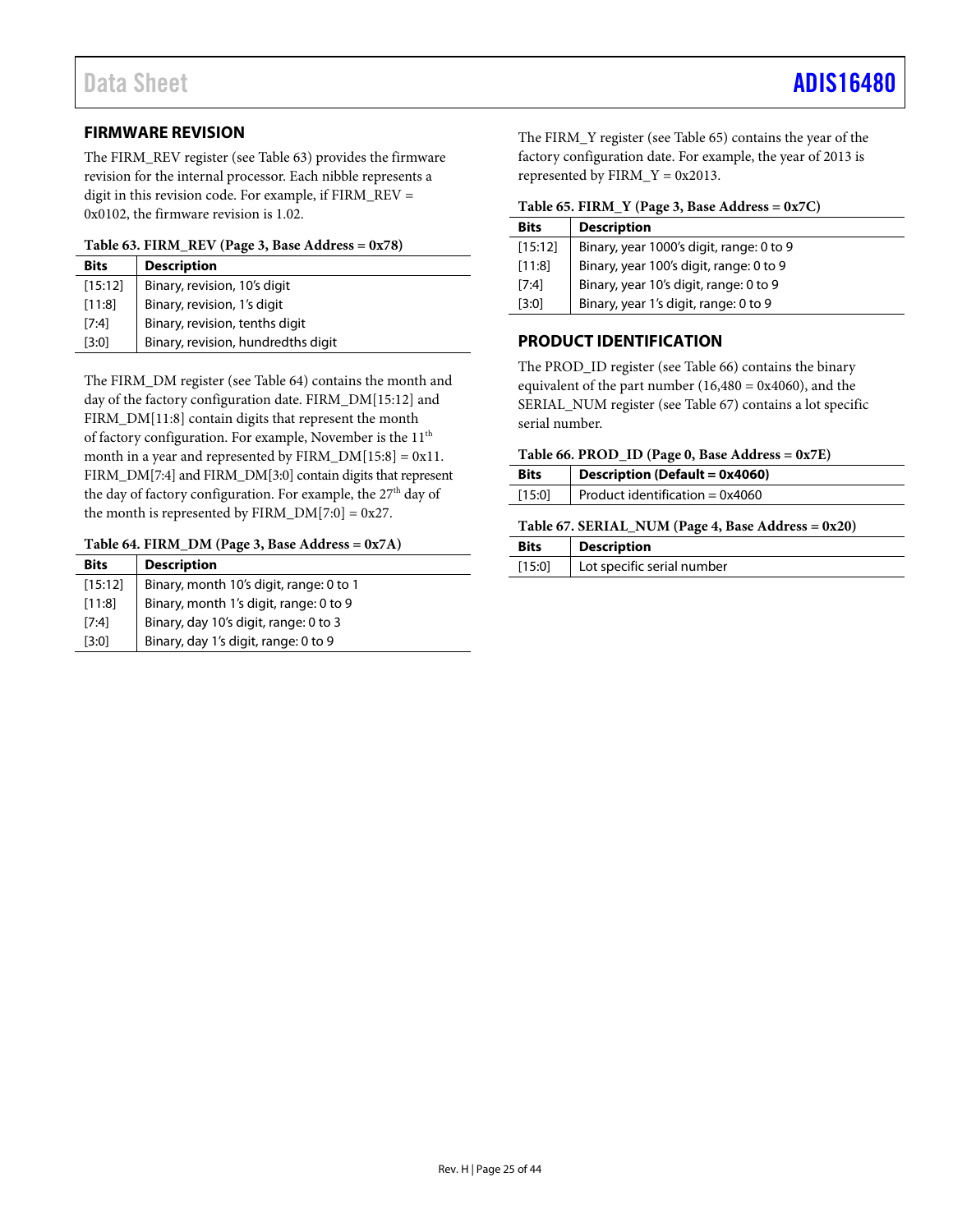### <span id="page-25-1"></span><span id="page-25-0"></span>DIGITAL SIGNAL PROCESSING **GYROSCOPES/ACCELEROMETERS**

[Figure 20](#page-25-6) provides a block diagram for all of the components and settings that influence the frequency response for the accelerometers and gyroscopes. The sample rate for each accelerometer and gyroscope is 9.84 kHz. Each sensor has its own averaging/decimation filter stage, which reduces the update rate to 2.46 kSPS. When using the external clock option (FNCTIO\_CTRL[7:4], se[e Table](#page-39-2) 150), the input clock drives a 4-sample burst at a sample rate of 9.84 kSPS, which feeds into the 4× averaging/decimation filter. This results in a data rate that is equal to the input clock frequency. Note that the sensitivity to coning and sculling depends on the sample rate. At 2.46 kHz, the sensitivity is very low, but can become influential at lower sample rates. For best performance when using an external clock, use the maximum input frequency of 2.4 kHz.

### <span id="page-25-2"></span>**AVERAGING/DECIMATION FILTER**

The DEC\_RATE register (se[e Table 68\)](#page-25-5) provides user control for the final filter stage (se[e Figure 20\)](#page-25-6), which averages and decimates the accelerometers, gyroscopes, delta angle, and delta velocity data. Note that the orientation outputs do not go through an averaging stage, prior to decimation. The output sample rate is equal to  $2460/(DEC_RATE + 1)$ . When using the external clock option (FNCTIO\_CTRL[7:4], se[e Table](#page-39-2) 150), replace the 2460 number in this relationship, with the input clock frequency. For example, turn to Page 3 ( $DIN = 0x8003$ ), and set  $DEC_RATE =$  $0x18$  (DIN =  $0x8C18$ , then DIN =  $0x8D00$ ) to reduce the output sample rate to 98.4 SPS (2460  $\div$  25).

<span id="page-25-5"></span>

|  |  | Table 68. DEC_RATE (Page 3, Base Address = 0x0C) |  |
|--|--|--------------------------------------------------|--|
|--|--|--------------------------------------------------|--|

| <b>Bits</b> | Description (Default = 0x0000)                                                            |
|-------------|-------------------------------------------------------------------------------------------|
| [15:11]     | Don't care                                                                                |
| [10:0]      | Decimation rate, binary format, maximum = 2047<br>See Figure 20 for impact on sample rate |

### <span id="page-25-3"></span>**MAGNETOMETER/BAROMETER**

When using the internal sampling clock, the magnetometer output registers (x\_MAGN\_OUT) update at a rate of 102.5 SPS and the barometer output registers (BAROM\_xxx) update at a rate of 51.25 SPS. When using the external clock, the magnetometers update at a rate of 1/24th of the input clock frequency and the barometers update at a rate that is 1/48th of the input clock frequency.

The update rates for the magnetometer and barometers do not change with the DEC\_RATE register settings. SYS\_E\_FLAG[9:8] (see [Table 60\)](#page-23-1) offer new data indicator bits that indicate fresh, unread data is in the x\_MAGN\_OUT and the BAROM\_xxx registers. The SEQ\_CNT register provides a counter function to help determine when there is new data in the magnetometer and barometer registers.

When SEQ\_CNT = 0x0001, there is new data in the magnetometer and barometer output registers. The SEQ\_CNT register can be useful during initialization to help synchronize read loops for new data in both magnetometer and barometer outputs. When beginning a continuous read loop, read SEQ\_CNT, then subtract this value from the maximum value shown (range) in [Table 69](#page-25-4) to calculate the number of internal sample cycles until both magnetometer and barometer data is new.

### <span id="page-25-4"></span>**Table 69. SEQ\_CNT (Page 0, Base Address = 0x06)**

| <b>Bits</b> | <b>Description</b>                               |
|-------------|--------------------------------------------------|
| [15:11]     | Don't care                                       |
| [6:0]       | Binary counter: range = 1 to $48/(DEC_RATE + 1)$ |

10278-020



<span id="page-25-6"></span>1. WHEN FNCTIO\_CTRL[7] = 1, EACH CLOCK PULSE ON THE DESIGNATED DIOx LINE (FNCTIO\_CTRL[5:4]) STARTS A 4-SAMPLE BURST,<br>AT A SAMPLE RATE OF 9.84kHz. THESE FOUR SAMPLES FEED INTO THE 4x AVERAGE/DECIMATION FILTER, WHICH PRODUCE  **DATA RATE THAT IS EQUAL TO THE INPUT CLOCK FREQUENCY.**

*Figure 20. Sampling and Frequency Response Signal Flow*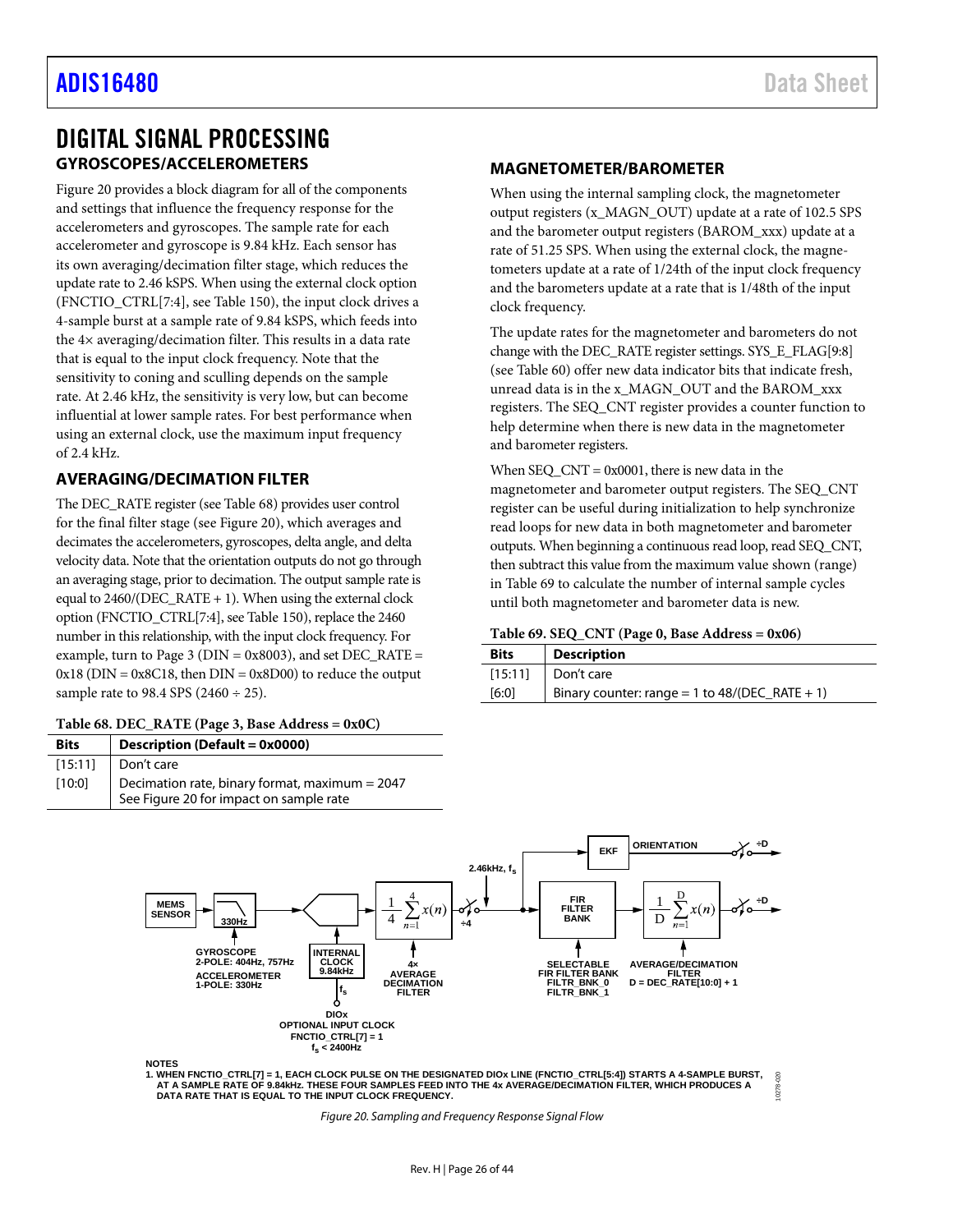### <span id="page-26-0"></span>**FIR FILTER BANKS**

The [ADIS16480](https://www.analog.com/ADIS16480?doc=ADIS16480.pdf) provides four configurable, 120-tap FIR filter banks. Each coefficient is 16 bits wide and occupies its own register location with each page. When designing a FIR filter for these banks, use a sample rate of 2.46 kHz and scale the coefficients so that their sum equals 32,768. For filter designs that have less than 120 taps, load the coefficients into the lower portion of the filter and start with Coefficient 1. Make sure that all unused taps are equal to zero, so that they do not add phase delay to the response. The FILTR\_BNK\_x registers provide three bits per sensor, which configure the filter bank (A, B, C, D) and turn filtering on and off. For example, turn to Page  $3$  (DIN = 0x8003), then write 0x002F to FILTR\_BNK\_0 (DIN = 0x962F,  $DIN = 0x9700$ ) to set the x-axis gyroscope to use the FIR filter in Bank D, to set the y-axis gyroscope to use the FIR filter in Bank B, and to enable these FIR filters in both x- and y-axis gyroscopes. Note that the filter settings update after writing to the upper byte; therefore, always configure the lower byte first. In cases that require configuration to only the lower byte of either FILTR\_BNK\_0 or FILTR\_BNK\_1, complete the process by writing 0x00 to the upper byte.

<span id="page-26-1"></span>

| <b>Bits</b> | <b>Description (Default = 0x0000)</b>                                                               |
|-------------|-----------------------------------------------------------------------------------------------------|
| 15          | Don't care                                                                                          |
| 14          | Y-axis accelerometer filter enable (1 = enabled)                                                    |
| [13:12]     | Y-axis accelerometer filter bank selection:<br>$00 =$ Bank A, 01 = Bank B, 10 = Bank C, 11 = Bank D |
| 11          | X-axis accelerometer filter enable (1 = enabled)                                                    |
| [10:9]      | X-axis accelerometer filter bank selection:<br>$00 =$ Bank A, 01 = Bank B, 10 = Bank C, 11 = Bank D |
| 8           | Z-axis gyroscope filter enable $(1 =$ enabled)                                                      |
| [7:6]       | Z-axis gyroscope filter bank selection:<br>$00 =$ Bank A, 01 = Bank B, 10 = Bank C, 11 = Bank D     |
| 5           | Y-axis gyroscope filter enable $(1 =$ enabled)                                                      |
| [4:3]       | Y-axis gyroscope filter bank selection:<br>$00 =$ Bank A, 01 = Bank B, 10 = Bank C, 11 = Bank D     |
| 2           | X-axis gyroscope filter enable $(1 =$ enabled)                                                      |
| [1:0]       | X-axis gyroscope filter bank selection:<br>$00 =$ Bank A, 01 = Bank B, 10 = Bank C, 11 = Bank D     |

<span id="page-26-2"></span>

| Table 71. FILTR_BNK_1 (Page 3, Base Address = 0x18) |  |  |  |  |  |  |
|-----------------------------------------------------|--|--|--|--|--|--|
|-----------------------------------------------------|--|--|--|--|--|--|

| <b>Bits</b>   | Description (Default = 0x0000)                                                                      |
|---------------|-----------------------------------------------------------------------------------------------------|
| [15:12]       | Don't care                                                                                          |
| 11            | Z-axis magnetometer filter enable $(1 =$ enabled)                                                   |
| [10:9]        | Z-axis magnetometer filter bank selection:<br>$00 =$ Bank A, 01 = Bank B, 10 = Bank C, 11 = Bank D  |
| 8             | Y-axis magnetometer filter enable $(1 =$ enabled)                                                   |
| [7:6]         | Y-axis magnetometer filter bank selection:                                                          |
|               | $00 =$ Bank A, 01 = Bank B, 10 = Bank C, 11 = Bank D                                                |
| 5             | X-axis magnetometer filter enable $(1 =$ enabled)                                                   |
| [4:3]         | X-axis magnetometer filter bank selection:                                                          |
|               | $00 =$ Bank A, 01 = Bank B, 10 = Bank C, 11 = Bank D                                                |
| $\mathcal{P}$ | Z-axis accelerometer filter enable $(1 =$ enabled)                                                  |
| [1:0]         | Z-axis accelerometer filter bank selection:<br>$00 =$ Bank A, 01 = Bank B, 10 = Bank C, 11 = Bank D |

### *Filter Memory Organization*

Each filter bank uses two pages of the user register structure. See [Table 72,](#page-26-3) [Table 73,](#page-26-4) [Table 74,](#page-26-5) and [Table 75](#page-27-0) for the register addresses in each filter bank.

<span id="page-26-3"></span>

| Page | <b>PAGE ID</b> | <b>Address</b>   | Register         |
|------|----------------|------------------|------------------|
| 5    | 0x05           | 0x00             | PAGE ID          |
| 5    | 0x05           | 0x02 to 0x07     | Not used         |
| 5    | 0x05           | 0x08             | FIR COEF A000    |
| 5    | 0x05           | 0x0A             | FIR COEF A001    |
| 5    | 0x05           | $0x0C$ to $0x7C$ | FIR COEF A002 to |
|      |                |                  | FIR COEF A058    |
| 5    | 0x05           | 0x7E             | FIR COEF A059    |
| 6    | 0x06           | 0x00             | PAGE ID          |
| 6    | 0x06           | 0x02 to 0x07     | Not used         |
| 6    | 0x06           | 0x08             | FIR COEF A060    |
| 6    | 0x06           | 0x0A             | FIR COEF A061    |
| 6    | 0x06           | $0x0C$ to $0x7C$ | FIR_COEF_A062 to |
|      |                |                  | FIR_COEF_A118    |
| 6    | 0x06           | 0x7E             | FIR_COEF_D119    |

### <span id="page-26-4"></span>**Table 73. Filter Bank B Memory Map, FIR\_COEF\_Bxxx**

| Page | <b>PAGE ID</b> | <b>Address</b>   | Register         |
|------|----------------|------------------|------------------|
| 7    | 0x07           | 0x00             | PAGE_ID          |
| 7    | 0x07           | 0x02 to 0x07     | Not used         |
| 7    | 0x07           | 0x08             | FIR_COEF_B000    |
| 7    | 0x07           | 0x0A             | FIR COEF B001    |
| 7    | 0x07           | $0x0C$ to $0x7C$ | FIR COEF B002 to |
|      |                |                  | FIR COEF B058    |
| 7    | 0x07           | 0x7E             | FIR COEF B059    |
| 8    | 0x08           | 0x00             | PAGE_ID          |
| 8    | 0x08           | 0x02 to 0x07     | Not used         |
| 8    | 0x08           | 0x08             | FIR COEF B060    |
| 8    | 0x08           | 0x0A             | FIR COEF B061    |
| 8    | 0x08           | $0x0C$ to $0x7C$ | FIR COEF B062 to |
|      |                |                  | FIR COEF B118    |
| 8    | 0x08           | 0x7E             | FIR COEF B119    |

<span id="page-26-5"></span>

| Page | <b>PAGE ID</b> | <b>Address</b>   | Register         |
|------|----------------|------------------|------------------|
| 9    | 0x09           | 0x00             | PAGE_ID          |
| 9    | 0x09           | 0x02 to 0x07     | Not used         |
| 9    | 0x09           | 0x08             | FIR COEF C000    |
| 9    | 0x09           | 0x0A             | FIR COEF C001    |
| 9    | 0x09           | 0x0C to 0x7C     | FIR COEF C002 to |
|      |                |                  | FIR COEF C058    |
| 9    | 0x09           | 0x7E             | FIR COEF C059    |
| 10   | 0x0A           | 0x00             | PAGE ID          |
| 10   | 0x0A           | 0x02 to 0x07     | Not used         |
| 10   | 0x0A           | 0x08             | FIR COEF C060    |
| 10   | 0x0A           | 0x0A             | FIR COEF C061    |
| 10   | 0x0A           | $0x0C$ to $0x7C$ | FIR COEF C062 to |
|      |                |                  | FIR COEF C118    |
| 10   | 0x0A           | 0x7E             | FIR COEF C119    |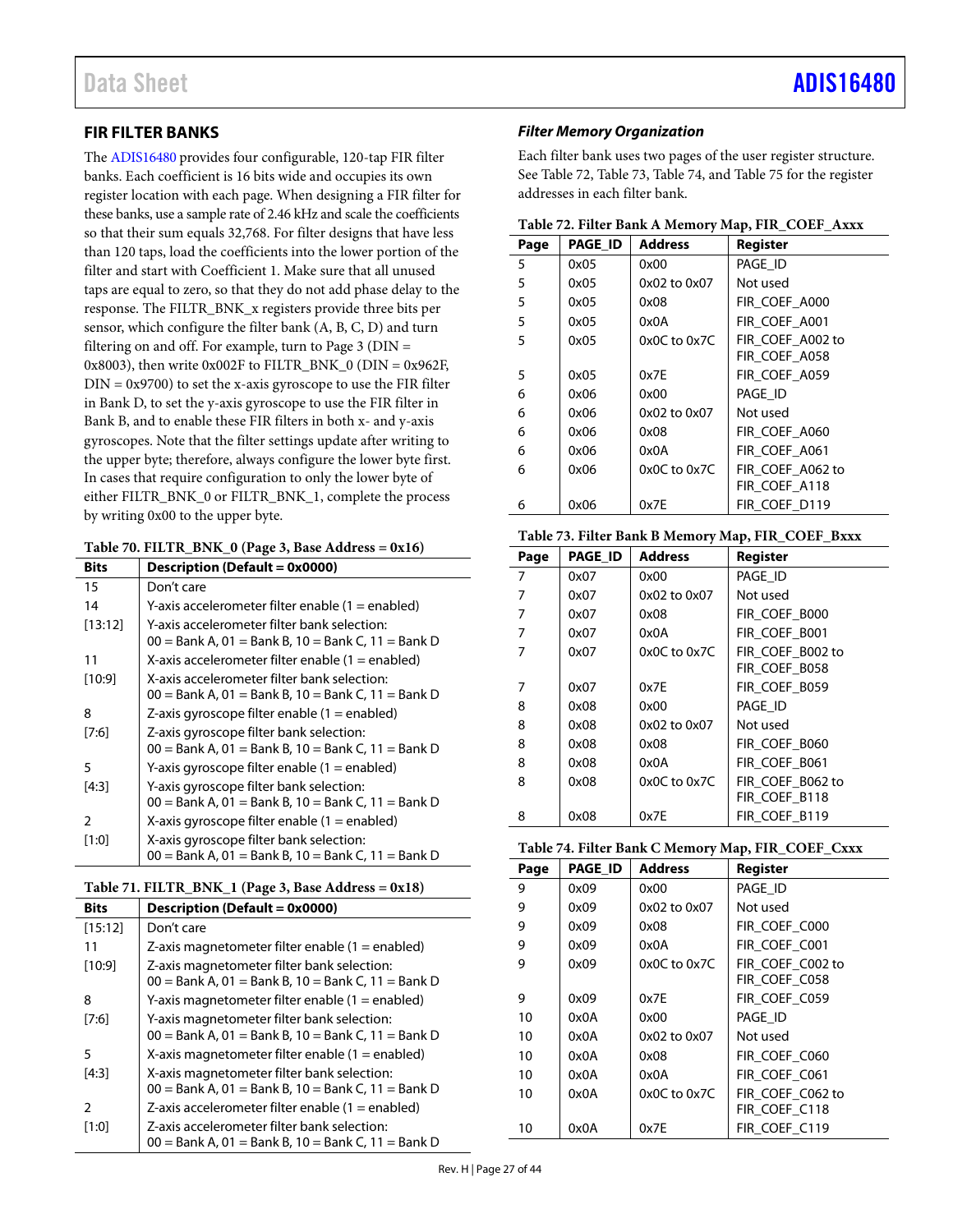# adis16480 Data Sheet

| Page | <b>PAGE ID</b> | <b>Address</b> | Register         |
|------|----------------|----------------|------------------|
| 11   | 0x0B           | 0x00           | PAGE ID          |
| 11   | 0x0B           | 0x02 to 0x07   | Not used         |
| 11   | 0x0B           | 0x08           | FIR COEF D000    |
| 11   | 0x0B           | 0x0A           | FIR COEF D001    |
| 11   | 0x0B           | 0x0C to 0x7C   | FIR COEF D002 to |
|      |                |                | FIR_COEF_D058    |
| 11   | 0x0B           | 0x7E           | FIR_COEF_D059    |
| 12   | 0x0C           | 0x00           | PAGE ID          |
| 12   | 0x0C           | 0x02 to 0x07   | Not used         |
| 12   | 0x0C           | 0x08           | FIR COEF D060    |
| 12   | 0x0C           | 0x0A           | FIR COEF D061    |
| 12   | 0x0C           | 0x0C to 0x7C   | FIR COEF D062 to |
|      |                |                | FIR COEF_D118    |
| 12   | 0x0C           | 0x7E           | FIR COEF D119    |

### <span id="page-27-0"></span>**Table 75. Filter Bank D Memory Map, FIR\_COEF\_Dxxx**

### *Default Filter Performance*

The FIR filter banks have factory programmed filter designs. They are all low-pass filters that have unity dc gain[. Table 76](#page-27-1) provides a summary of each filter design, an[d Figure 21](#page-27-2) shows the frequency response characteristics. The phase delay is equal to ½ of the total number of taps.

<span id="page-27-1"></span>

|  |  |  |  | Table 76. FIR Filter Descriptions, Default Configuration |
|--|--|--|--|----------------------------------------------------------|
|--|--|--|--|----------------------------------------------------------|

| <b>FIR Filter Bank</b> | Taps | -3 dB Frequency (Hz) |
|------------------------|------|----------------------|
|                        | 120  | 310                  |
| B                      | 120  |                      |
|                        | 32   | 275                  |
|                        |      | 63                   |



<span id="page-27-2"></span>*Figure 21. FIR Filter Frequency Response Curves*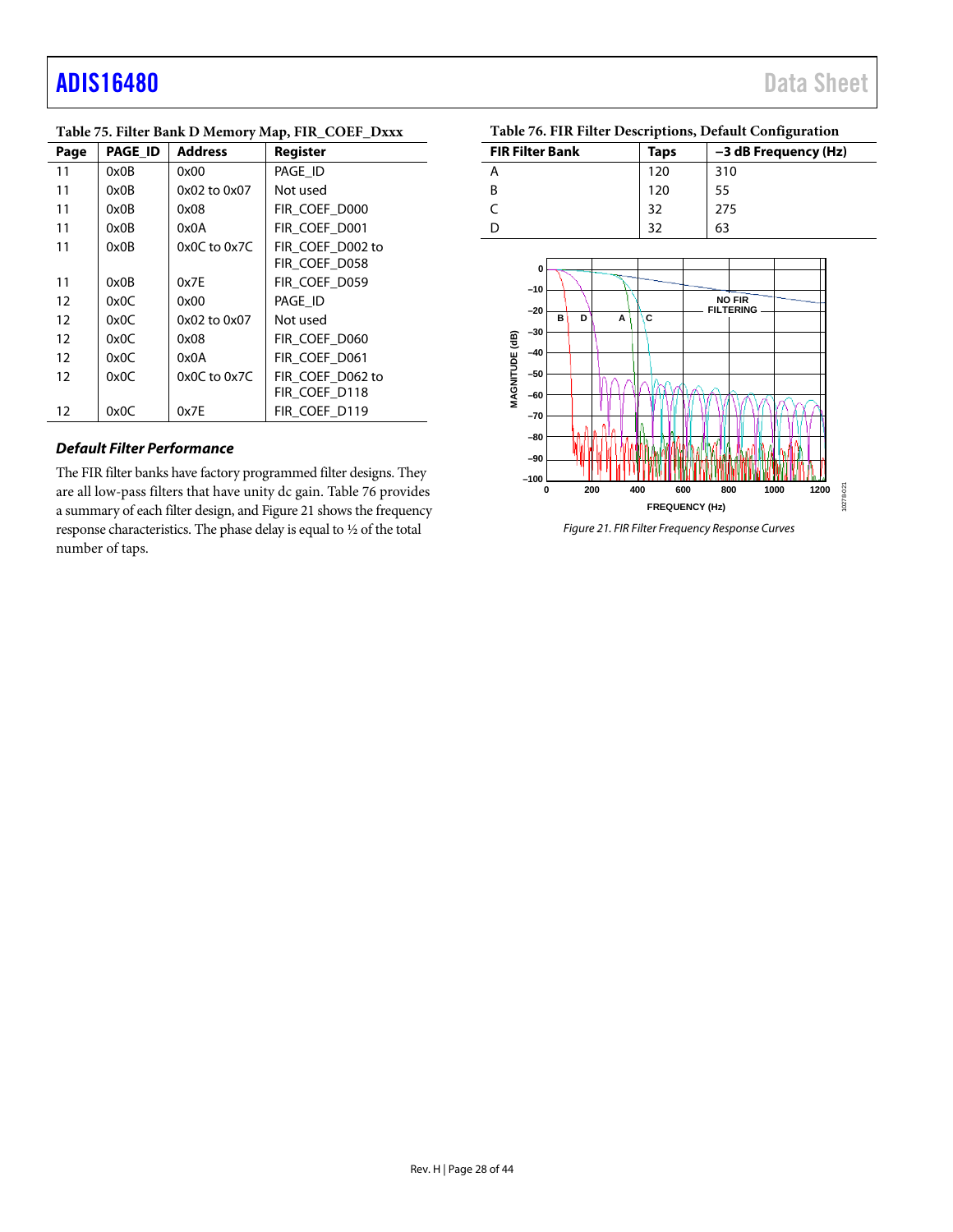### <span id="page-28-0"></span>EXTENDED KALMAN FILTER **ALGORITHM**

<span id="page-28-1"></span>The extended Kalman filter (EKF) continuously estimates the state vector, which includes the four elements in a quaternion orientation array and the bias levels for all three gyroscopes. [Figure 22](#page-28-11) illustrates the iterative process used in the EKF, which uses angular rate measurements (gyroscopes) to predict orientation updates and then makes corrections using accelerometer and magnetometer measurements. In addition to continuous state estimation, the EKF also estimates the error covariance terms. Using the covariance terms, current orientation, and gyroscope sensor measurements, the algorithm computes a Kalman gain that provides a weighting value for each sensor contribution to the state vector. The [ADIS16480](https://www.analog.com/ADIS16480?doc=ADIS16480.pdf) has factory settings for the covariance terms but provides access to them in the form of user-configuration registers, for fine tuning, based on application-specific conditions/requirements.

### <span id="page-28-2"></span>**COVARIANCE TERMS**

[Table 77](#page-28-4) throug[h Table 80](#page-28-5) provides register information for the gyroscope noise/RRW process covariance (Q) terms[. Table 81](#page-28-8) through [Table 84](#page-28-9) provides register information for the accelerometer/magnetometer measurement covariance (R) terms. These covariance terms use the IEEE 32-bit floatingpoint format. Each term has two registers, one for the upper word and one for the lower word.

### <span id="page-28-4"></span>**Table 77. QCVR\_NOIS\_UPR (Page 3, Base Address = 0x62)**

| <b>Bits</b> | <b>Description (Default = 0x3727)</b>       |
|-------------|---------------------------------------------|
| [15:0]      | Gyroscope noise covariance term, upper word |

<span id="page-28-8"></span><span id="page-28-7"></span><span id="page-28-6"></span><span id="page-28-5"></span><span id="page-28-3"></span>

|                                                      | Table 78. QCVR_NOIS_LWR (Page 3, Base Address = 0x60)           |
|------------------------------------------------------|-----------------------------------------------------------------|
| <b>Description (Default = 0xC5AC)</b><br><b>Bits</b> |                                                                 |
| [15:0]                                               | Gyroscope noise covariance term, lower word                     |
|                                                      | Table 79. QCVR_RRW_UPR (Page 3, Base Address = 0x66)            |
| <b>Bits</b>                                          | <b>Description (Default = 0x2E5B)</b>                           |
| $[15:0]$                                             | Gyroscope rate random walk (RRW) covariance term,<br>upper word |
|                                                      | Table 80. QCVR_RRW_LWR (Page 3, Base Address = 0x64)            |
| <b>Bits</b>                                          | <b>Description (Default = 0xE6FF)</b>                           |
| $[15:0]$                                             | Gyroscope rate random walk (RRW) covariance term,<br>lower word |
|                                                      | Table 81. RCVR_ACC_UPR (Page 3, Base Address = 0x6E)            |
| <b>Bits</b>                                          | <b>Description (Default = 0x3189)</b>                           |
| [15:0]                                               | Accelerometer measurement variance term, upper word             |
|                                                      | Table 82. RCVR_ACC_LWR (Page 3, Base Address = 0x6C)            |
| <b>Bits</b>                                          | <b>Description (Default = 0x705F)</b>                           |
| $[15:0]$                                             | Accelerometer measurement variance term, lower word             |
|                                                      | Table 83. RCVR_MAG_UPR (Page 3, Base Address = 0x72)            |
| <b>Bits</b>                                          | <b>Description (Default = 0x32AB)</b>                           |
| $[15:0]$                                             | Magnetometer measurement variance term, upper word              |
|                                                      | Table 84. $RCVR\_MAG\_LWR$ (Page 3, Base Address = 0x70)        |
| <b>Bits</b>                                          | <b>Description (Default = 0xCC77)</b>                           |
| [15:0]                                               | Magnetometer measurement variance term, lower word              |

<span id="page-28-11"></span><span id="page-28-10"></span><span id="page-28-9"></span>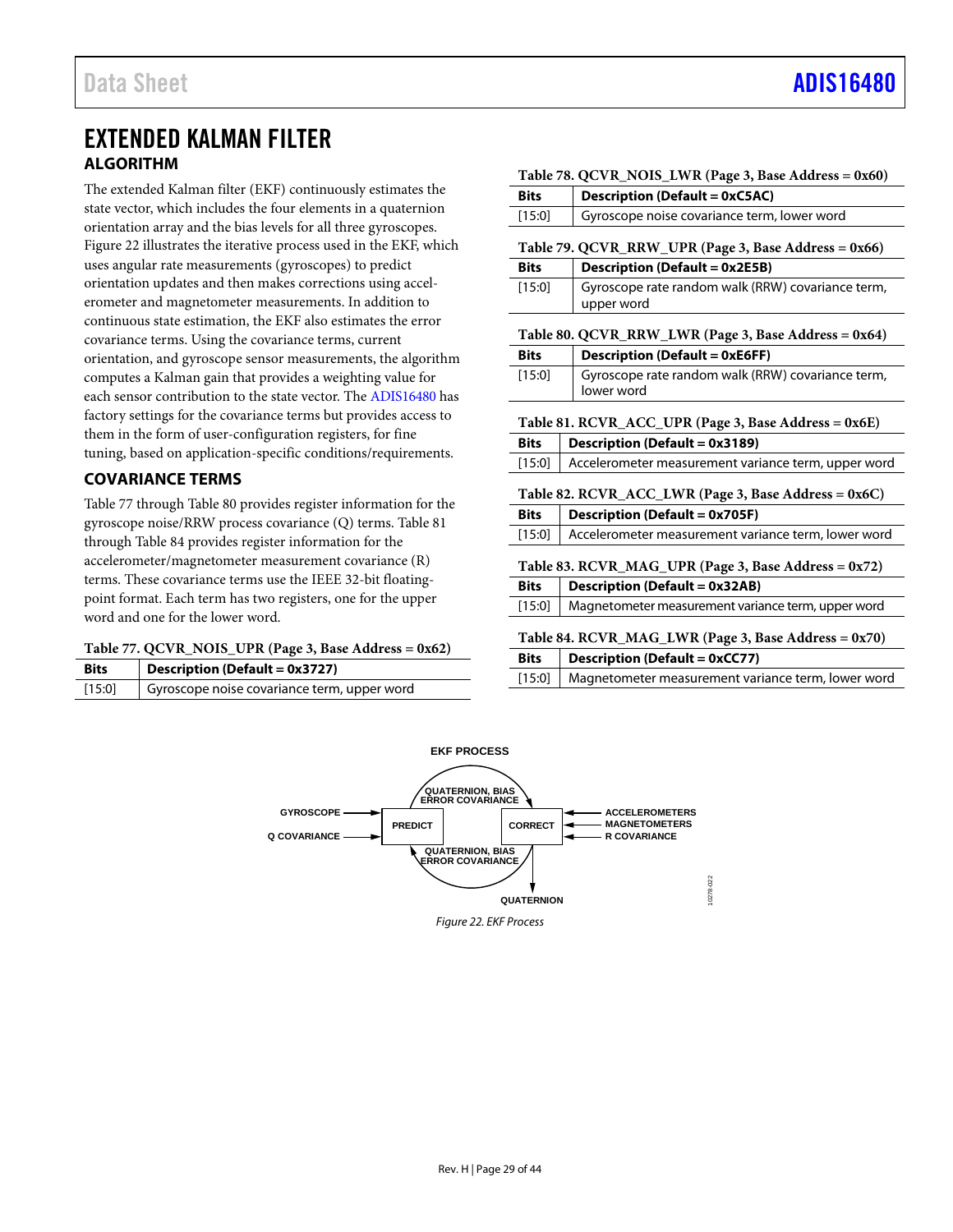### <span id="page-29-0"></span>**REFERENCE FRAME**

During the power-on initialization and reset recovery operations, th[e ADIS16480](https://www.analog.com/ADIS16480?doc=ADIS16480.pdf) sets the accelerometer and magnetometer references for use in the orientation computation. During this process, the gravity vector becomes the accelerometer reference and the magnetometer reference computation includes the following steps: measure horizontal and vertical components of the magnetic field and align the horizontal component to magnetic north. This also measures the inclination, which removes this requirement from an external system. The resulting reference frame is a local ENU inertial frame formed by the y-axis pointing at magnetic north, the z-axis pointing up, and the x-axis completing the right-hand frame by pointing east.

### <span id="page-29-1"></span>**REFERENCE TRANSFORMATION MATRIX**

The reference transformation matrix,  $R_{II}$ , provides a userprogrammable alignment function for orientation alignment to a local navigation frame. Another common name for this function in navigation system literature is the coordinate transformation matrix.

$$
R_{IJ} = \begin{bmatrix} R_{11} & R_{12} & R_{13} \\ R_{21} & R_{22} & R_{23} \\ R_{31} & R_{32} & R_{33} \end{bmatrix}
$$

When this matrix is equal to an identify matrix (factory default), the local navigation frame matches true level, with respect to gravity, and magnetic north. The tare command automatically calculates and loads the matrix values that establish the curren[t ADIS16480](https://www.analog.com/ADIS16480?doc=ADIS16480.pdf) orientation as the reference orientation. When th[e ADIS16480](https://www.analog.com/ADIS16480?doc=ADIS16480.pdf) is in the desired reference orientation, initiate the tare command by setting GLOB\_CMD[8]  $= 1$  (DIN = 0x8003, then DIN = 0x8301, see [Table](#page-38-5) 147).

<span id="page-29-2"></span>Each element in this matrix is associated with a register that provides read and write access. See [Table 85](#page-29-2) throug[h Table 93,](#page-29-10) for these registers. Use these registers to define the local navigation frame, based on system generated requirements. Each element is the cross product of the unit vectors that describe the axes of the two frames, which are equal to the cosines of the angles between the axes. Units of rotation vary by ±1. When writing to these registers, write to R33 last because a write to the upper byte of this register causes all nine registers to update inside of th[e ADIS16480.](https://www.analog.com/ADIS16480?doc=ADIS16480.pdf) 

### **Table 85. REFMTX\_R11 (Page 2, Base Address = 0x62)**

| <b>Bits</b>                                                     | <b>Description (Default = 0x7FFF)</b>   |  |
|-----------------------------------------------------------------|-----------------------------------------|--|
| 15                                                              | Sign bit                                |  |
| [14:0]                                                          | Magnitude, binary, $1$ LSB = $1/2^{15}$ |  |
| $T_0 h l_0 06$ DEEMTY D12 (Daga 2 Daga Address = $0 \times 4$ ) |                                         |  |

<span id="page-29-3"></span>**Table 86. REFMTX\_R12 (Page 2, Base Address = 0x64)**<br>  $\frac{1}{2}$ **Bits Description (Default = 0x0000)**

| <b>Bits</b> | Description (Default = $0x0000$ )       |
|-------------|-----------------------------------------|
| 15          | Sian bit                                |
| [14:0]      | Magnitude, binary, $1$ LSB = $1/2^{15}$ |

#### <span id="page-29-4"></span>**Table 87. REFMTX\_R13 (Page 2, Base Address = 0x66)**

| <b>Bits</b> | <b>Description (Default = 0x0000)</b>   |
|-------------|-----------------------------------------|
| 15          | Sign bit                                |
| $[14:0]$    | Magnitude, binary, $1$ LSB = $1/2^{15}$ |

<span id="page-29-5"></span>**Table 88. REFMTX\_R21 (Page 2, Base Address = 0x68)**

| <b>Bits</b> | <b>Description (Default = 0x0000)</b>   |
|-------------|-----------------------------------------|
| 15          | Sign bit                                |
| $[14:0]$    | Magnitude, binary, $1$ LSB = $1/2^{15}$ |

#### <span id="page-29-6"></span>**Table 89. REFMTX\_R22 (Page 2, Base Address = 0x6A)**

| <b>Bits</b> | <b>Description (Default = 0x7FFF)</b>   |
|-------------|-----------------------------------------|
| 15          | Sign bit                                |
| [14:0]      | Magnitude, binary, $1$ LSB = $1/2^{15}$ |

<span id="page-29-7"></span>**Table 90. REFMTX\_R23 (Page 2, Base Address = 0x6C)**

| <b>Bits</b> | Description (Default = 0x0000)          |
|-------------|-----------------------------------------|
| 15          | Sign bit                                |
| [14:0]      | Magnitude, binary, $1$ LSB = $1/2^{15}$ |

### <span id="page-29-8"></span>**Table 91. REFMTX\_R31 (Page 2, Base Address = 0x6E) Bits Description (Default = 0x0000)** 15 Sign bit

| [14:0] | - - - - - - - - -<br>Magnitude, binary, $1$ LSB = $1/2^{15}$ |
|--------|--------------------------------------------------------------|
|        |                                                              |
|        |                                                              |

<span id="page-29-9"></span>**Table 92. REFMTX\_R32 (Page 2, Base Address = 0x70)**

| <b>Bits</b> | <b>Description (Default = 0x0000)</b>   |
|-------------|-----------------------------------------|
| 15          | Sign bit                                |
| [14:0]      | Magnitude, binary, $1$ LSB = $1/2^{15}$ |

### <span id="page-29-10"></span>**Table 93. REFMTX\_R33 (Page 2, Base Address = 0x72)**

| <b>Bits</b> | <b>Description (Default = 0x7FFF)</b>   |  |
|-------------|-----------------------------------------|--|
| 15          | Sign bit                                |  |
| [14:0]      | Magnitude, binary, $1$ LSB = $1/2^{15}$ |  |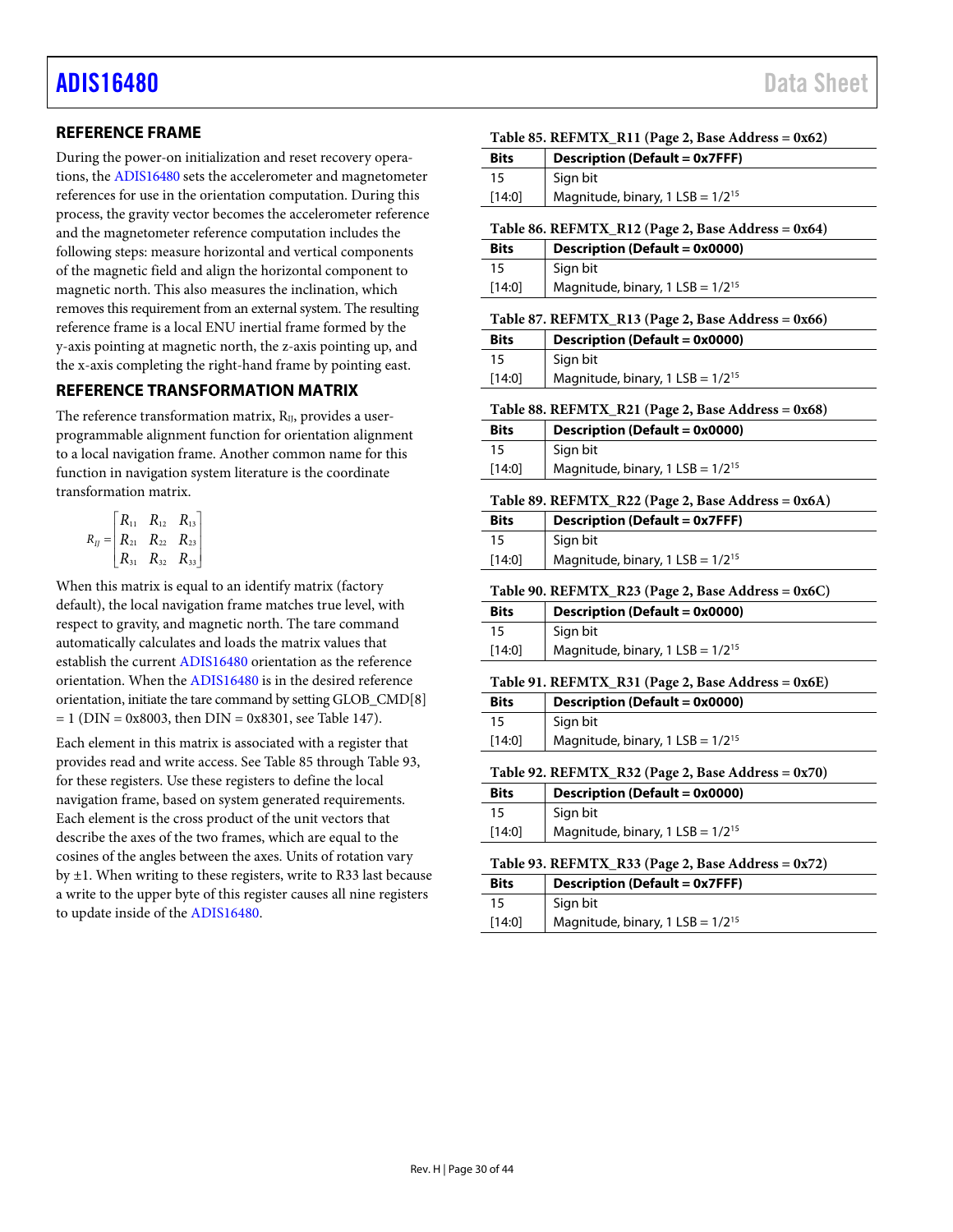# Data Sheet And a sheet Albert Advanced [ADIS16480](https://www.analog.com/ADIS16480?doc=ADIS16480.pdf) ADIS16480

### <span id="page-30-0"></span>**DECLINATION**

The DECLN\_ANGL register provides a user-programmable input that can shift the reference frame from magnetic north to geodetic north (or any arbitrary azimuth heading).

### <span id="page-30-3"></span>**Table 94. DECLN\_ANGL (Page 3, Base Address = 0x54)**

| <b>Bits</b> | <b>Description (Default = 0x0000)</b>   |
|-------------|-----------------------------------------|
| [15:0]      | Declination angle, twos complement      |
|             | Scale factor = $\pi/2^{15}$ radians/LSB |

### <span id="page-30-1"></span>**ADAPTIVE OPERATION**

The EKF\_CNFG register, in [Table 95,](#page-30-2) offers a number of control bits for customizing EKF operation.

<span id="page-30-2"></span>

|  | Table 95. EKF_CNFG (Page 3, Base Address = 0x50) |  |  |  |
|--|--------------------------------------------------|--|--|--|
|--|--------------------------------------------------|--|--|--|

| Bits    | Description (Default = 0x0200)                  |
|---------|-------------------------------------------------|
| [15:13] | Not used                                        |
| 12      | Automatic reset recovery from divergence        |
|         | $1 =$ enable, $0 =$ disable                     |
| [11:10] | Not used                                        |
| 9       | Fade enable                                     |
|         | $1 =$ enable, 0 = disable                       |
| 8       | Adaptive EKF enable                             |
|         | $1 =$ enable, 0 = disable                       |
| [7:5]   | Not used                                        |
| 4       | Orientation format control                      |
|         | 1 = rotation matrix, $0 =$ quaternion and Euler |
| 3       | Body frame/local navigation frame selection     |
|         | $1 =$ body frame, $0 =$ local navigation frame  |
| 2       | Not for external use, always set to 0           |
| 1       | Magnetometer disable                            |
|         | $1 =$ enable, 0 = disable                       |
| ŋ       | Gravity removal (from accelerometers)           |
|         | $1 =$ enable, 0 = disable                       |

### *Adaptive EKF Enable Bit*

EKF\_CNFG[8] (see [Table 95\)](#page-30-2) provides an on/off control bit for the adaptive part of the EKF function. The adaptive part of the EKF computes the measurement covariance terms (R), which enables real-time adjustments for vibration and magnetic field disturbances. Se[e Table 81](#page-28-8) through [Table 84](#page-28-9) for read access to the measurement covariance terms.

### *Automatic EKF Divergence Reset Control Bit*

The EKF algorithm monitors the normalized innovation squared parameter to detect divergence. The normalized innovation is the innovation (predicted measurements minus actual measurements) divided by the statistically computed expected error, which is based on the error covariance and the measurement covariance. The normalized innovation is used to detect EKF divergence and report it in the SYS\_E\_FLAG[13] bit (see [Table 60\)](#page-23-1), and to trigger an automatic EKF reset when  $EKF_CFG[12] = 1$ . The automatic reset process works best when the divergence comes from short-term, transient inertial conditions. Use this function only when predeployment validation testing can confirm that it performs well through all application conditions. If there is any sign of instability, keep this function off  $(EKF_CFG[12] = 0)$ , monitor SYS\_E\_FLAG[13] to test for divergence in the EKF, and, after detecting divergence, use the manual EKF reset function in GLOB\_CMD[15] (see [Table](#page-38-5) 147) or the full software reset in GLB\_CMD[7] to initiate a reset in the EKF. Note that this recovery process requires zero inertial motion and a magnetic environment free of interference to optimize postrecovery accuracy.

### *Gyroscope Fade Control Bit*

EKF\_CNFG[9] (see [Table 95\)](#page-30-2) provides an on/off control bit for the gyroscope fade function, which is an internal adjustment of the gyroscope process covariance terms. This reduces the impact of gyroscope scale errors during transient events, where the gyroscope rates are quickly changing. The fade function effectively reduces the weighting of the gyroscope measurements, with respect to the accelerometers and magnetometers, during these transient events. The adjustment terminates when the rates return to zero.

### *Body Frame/Local Navigation Frame Bit*

EKF\_CNFG[3] (se[e Table 95\)](#page-30-2) provides a bit for selecting between the body frame and local navigation frame. When using the local navigation frame, the body sensor measurements are translated into the local navigation frame before being loaded into the output registers. Absent any external acceleration, the accelerometer outputs remain unchanged as the [ADIS16480](https://www.analog.com/ADIS16480?doc=ADIS16480.pdf) is rotated when in this mode. Set EKF\_CNFG[3] = 1 (DIN =  $0x8003$ ,  $DIN = 0xD008$ ,  $DIN = 0xD102$ ) to establish the body frame as the reference frame and to preserve the fade enable setting.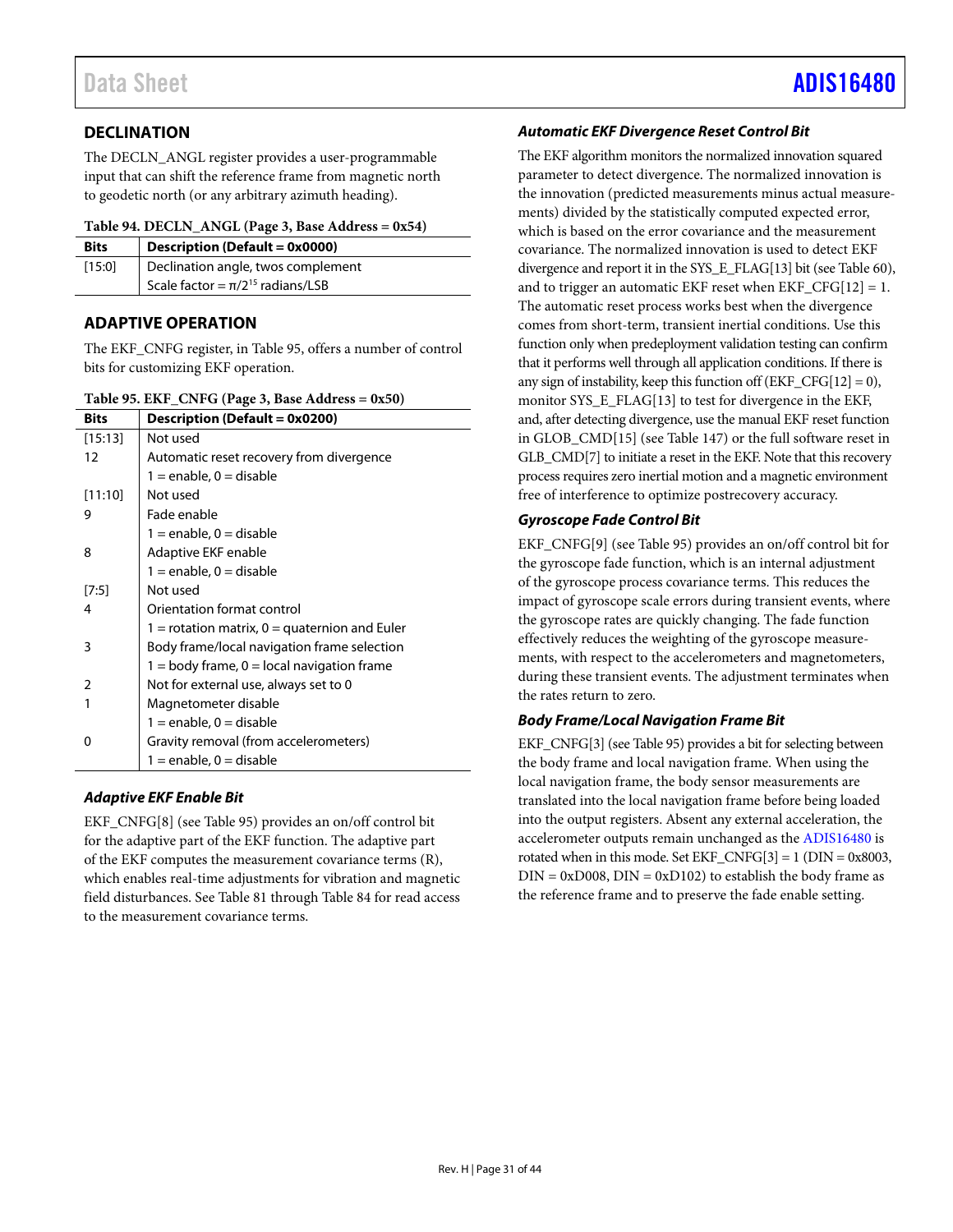### *Orientation Format Control Bit*

EKF\_CNFG[4] (see [Table 95\)](#page-30-2) provides a selection bit for angle data format. Set EKF\_CNFG[4] = 1 (DIN = 0x8003, DIN =  $0xD010$ ,  $DIN = 0xD102$ ) to use the rotation matrix format and to preserve the fade enable setting.

### *Magnetometer Disable Control Bit*

EKF\_CNFG[1] (see [Table 95\)](#page-30-2) provides an on/off control bit for the magnetometer disable function, which disables the magnetometer influence over angle calculations in the EKF.

### *Gravity Removal Control Bit*

EKF\_CNFG[0] (see [Table 95\)](#page-30-2) provides an on/off control bit for the gravity removal function, which removes the gravity component from the accelerometer outputs. This function applies only when using the local navigation frame mode.

### *Linear Acceleration/Magnetic Disturbance Detection*

The [ADIS16480](https://www.analog.com/ADIS16480?doc=ADIS16480.pdf) checks the magnitudes of the accelerometers and magnetometers and compares their values against those of the corresponding reference vectors. If the difference exceeds the percentage programmed in the disturbance thresholds, the algorithm automatically ignores the affected sensor group for the duration of the external disturbance.

<span id="page-31-0"></span>

<span id="page-31-1"></span>

| <b>Bits</b> | Description (Default = 0x0020)                           |  |
|-------------|----------------------------------------------------------|--|
| $[15:8]$    | Not used                                                 |  |
| [7:0]       | Threshold, binary, scale factor = $0.39\%/LSB$ (50%/128) |  |
|             | Table 97. MAG_DISTB_THR (Page 3, Base Address = 0x58)    |  |
|             |                                                          |  |
| <b>Bits</b> | <b>Description (Default = 0x0030)</b>                    |  |
| [15:8]      | Not used                                                 |  |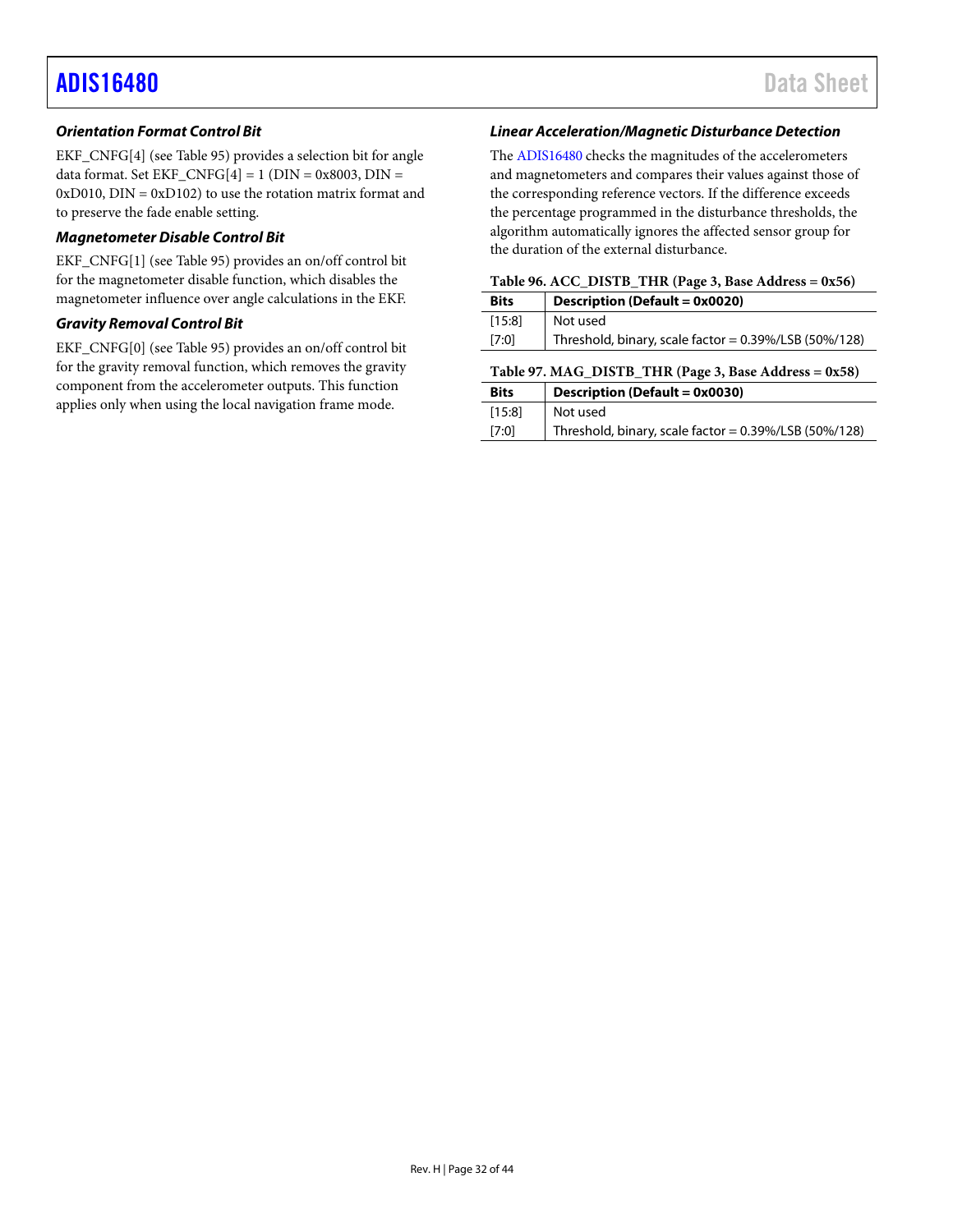## <span id="page-32-0"></span>**CALIBRATION**

Th[e ADIS16480](https://www.analog.com/ADIS16480?doc=ADIS16480.pdf) factory calibration produces correction formulas for the gyroscopes, accelerometers, magnetometers, and barometers, and then programs them into the flash memory. In addition, there are a series of user configurable calibration registers, for in-system tuning.

### <span id="page-32-1"></span>**GYROSCOPES**

The use calibration for the gyroscopes includes registers for adjusting bias and sensitivity, as shown in [Figure 23.](#page-32-12)



*Figure 23. User Calibration Signal Path, Gyroscopes*

### <span id="page-32-12"></span>*Manual Bias Correction*

The xG\_BIAS\_HIGH registers (see [Table 98,](#page-32-6) [Table 99,](#page-32-8) and [Table](#page-32-10) 100) and xG\_BIAS\_LOW registers (se[e Table 101,](#page-32-5)  [Table](#page-32-7) 102, an[d Table 103\)](#page-32-9) provide a bias adjustment function for the output of each gyroscope sensor.

### <span id="page-32-6"></span>**Table 98. XG\_BIAS\_HIGH (Page 2, Base Address = 0x12)**

| <b>Bits</b> | Description (Default = 0x0000)                                                                                  |
|-------------|-----------------------------------------------------------------------------------------------------------------|
| [15:0]      | X-axis gyroscope offset correction, upper word<br>twos complement, $0^{\circ}/sec = 0x0000$ , 1 LSB = 0.02°/sec |

### <span id="page-32-8"></span>**Table 99. YG\_BIAS\_HIGH (Page 2, Base Address = 0x16)**

| <b>Bits</b> | <b>Description (Default = 0x0000)</b>                                                                            |
|-------------|------------------------------------------------------------------------------------------------------------------|
| [15:0]      | Y-axis gyroscope offset correction, upper word;<br>twos complement, $0^{\circ}/sec = 0x0000$ , 1 LSB = 0.02°/sec |

### <span id="page-32-10"></span>**Table 100. ZG\_BIAS\_HIGH (Page 2, Base Address = 0x1A)**

| <b>Bits</b> | Description (Default = 0x0000)                                          |
|-------------|-------------------------------------------------------------------------|
| [15:0]      | Z-axis gyroscope offset correction, upper word;                         |
|             | twos complement, $0^{\circ}/sec = 0x0000$ , 1 LSB = 0.02 $^{\circ}/sec$ |

### <span id="page-32-5"></span>**Table 101. XG\_BIAS\_LOW (Page 2, Base Address = 0x10)**

| <b>Bits</b> | Description (Default = 0x0000)                                                                                                                                             |
|-------------|----------------------------------------------------------------------------------------------------------------------------------------------------------------------------|
| [15:0]      | X-axis gyroscope offset correction, lower word;<br>twos complement, $0^{\circ}/sec = 0 \times 0000$ ,<br>1 LSB = $0.02^{\circ}/sec \div 2^{16} = -0.000000305^{\circ}/sec$ |

### <span id="page-32-7"></span>**Table 102. YG\_BIAS\_LOW (Page 2, Base Address = 0x14)**

| <b>Bits</b> | <b>Description (Default = 0x0000)</b>                             |
|-------------|-------------------------------------------------------------------|
| [15:0]      | Y-axis gyroscope offset correction, lower word;                   |
|             | twos complement, $0^{\circ}/sec = 0 \times 0000$ ,                |
|             | 1 LSB = $0.02^{\circ}/sec \div 2^{16} = -0.000000305^{\circ}/sec$ |

### <span id="page-32-9"></span>**Table 103. ZG\_BIAS\_LOW (Page 2, Base Address = 0x18)**

| <b>Bits</b> | Description (Default = 0x0000)                                                                                                                                            |
|-------------|---------------------------------------------------------------------------------------------------------------------------------------------------------------------------|
| [15:0]      | Z-axis gyroscope offset correction, lower word<br>twos complement, $0^{\circ}/sec = 0 \times 0000$ ,<br>1 LSB = $0.02^{\circ}/sec \div 2^{16} = -0.000000305^{\circ}/sec$ |

### *Manual Sensitivity Correction*

The x\_GYRO\_SCALE registers enable sensitivity adjustment (see [Table 104,](#page-32-2) [Table 105,](#page-32-3) an[d Table 106\)](#page-32-4).

### <span id="page-32-2"></span>**Table 104. X\_GYRO\_SCALE (Page 2, Base Address = 0x04)**

<span id="page-32-3"></span>

| <b>Bits</b>                                           | <b>Description (Default = 0x0000)</b>                                                                               |  |
|-------------------------------------------------------|---------------------------------------------------------------------------------------------------------------------|--|
| [15:0]                                                | X-axis gyroscope scale correction; twos complement,<br>$0x0000 =$ unity gain, 1 LSB = $1 \div 2^{15} = -0.003052\%$ |  |
|                                                       | Table 105. Y_GYRO_SCALE (Page 2, Base Address = 0x06)                                                               |  |
| <b>Bits</b>                                           | Description (Default = 0x0000)                                                                                      |  |
| [15:0]                                                | Y-axis gyroscope scale correction; twos complement,<br>0x0000 = unity gain, 1 LSB = $1 \div 2^{15}$ = ~0.003052%    |  |
| Table 106. Z_GYRO_SCALE (Page 2, Base Address = 0x08) |                                                                                                                     |  |
| <b>Bits</b>                                           | Description (Default = 0x0000)                                                                                      |  |
| [15:0]                                                | Z-axis gyroscope scale correction; twos complement,<br>0x0000 = unity gain, 1 LSB = $1 \div 2^{15}$ = ~0.003052%    |  |

### <span id="page-32-4"></span>*Linear Acceleration on Effect on Gyroscope Bias*

MEMS gyroscopes typically have a bias response to linear acceleration that is normal to their axis of rotation. Th[e ADIS16480](https://www.analog.com/ADIS16480?doc=ADIS16480.pdf) offers an optional compensation function for this effect. The factory default setting for Register 0x00C0 enables this function. To turn it off, turn to Page 3 ( $DIN = 0x8003$ ) and set  $CONFIG[7] = 0$  $(DIN = 0x8A40, DIN = 0x8B00)$ . Note that this also keeps the point of percussion alignment function enabled.

### <span id="page-32-11"></span>**Table 107. CONFIG (Page 3, Base Address = 0x0A)**

| <b>Bits</b> | Description (Default = 0x00C0)                                                |
|-------------|-------------------------------------------------------------------------------|
| [15:8]      | Not used                                                                      |
|             | Linear-q compensation for gyroscopes (1 = enabled)                            |
| 6           | Point of percussion alignment $(1 =$ enabled)                                 |
| [5:2]       | Not used                                                                      |
|             | Real-time clock, daylight savings time<br>(1: enabled, 0: disabled)           |
| 0           | Real-time clock control<br>(1: relative/elapsed timer mode, 0: calendar mode) |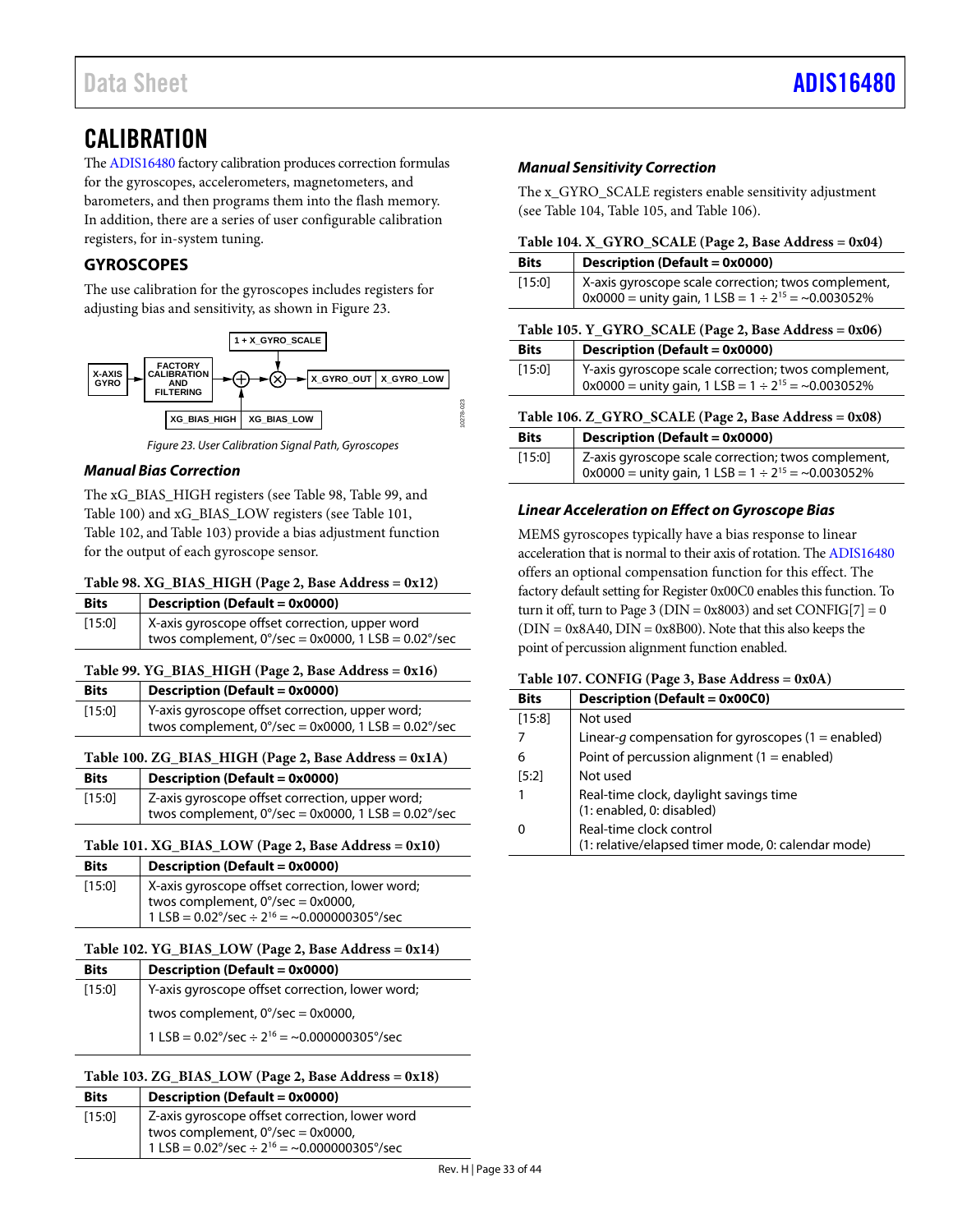### <span id="page-33-0"></span>**ACCELEROMETERS**

The user calibration for the accelerometers includes registers for adjusting bias and sensitivity, as shown in [Figure 24.](#page-33-11)



*Figure 24. User Calibration Signal Path, Accelerometers*

### <span id="page-33-11"></span>*Manual Bias Correction*

The xA\_BIAS\_HIGH registers (see [Table 108,](#page-33-6) [Table 109,](#page-33-8)  an[d Table 110\)](#page-33-10) and xA\_BIAS\_LOW registers (see [Table 111,](#page-33-5) [Table](#page-33-7) 112, and [Table 113\)](#page-33-9) provide a bias adjustment function for the output of each accelerometer sensor. The xA\_BIAS\_HIGH registers use the same format as x\_ACCL\_OUT registers. The xA\_BIAS\_LOW registers use the same format as x\_ACCL\_LOW registers.

<span id="page-33-6"></span>

| <b>Bits</b> | <b>Description (Default = 0x0000)</b>                   |
|-------------|---------------------------------------------------------|
| [15:0]      | X-axis accelerometer offset correction, high word,      |
|             | Twos complement, 0 $q = 0 \times 0000$ , 1 LSB = 0.8 mg |

### <span id="page-33-8"></span>**Table 109. YA\_BIAS\_HIGH (Page 2, Base Address = 0x22)**

| <b>Bits</b> | <b>Description (Default = 0x0000)</b>                   |
|-------------|---------------------------------------------------------|
| [15:0]      | Y-axis accelerometer offset correction, high word,      |
|             | Twos complement, 0 $q = 0 \times 0000$ , 1 LSB = 0.8 mg |

### <span id="page-33-10"></span>**Table 110. ZA\_BIAS\_HIGH (Page 2, Base Address = 0x26)**

| <b>Bits</b> | <b>Description (Default = 0x0000)</b>                   |
|-------------|---------------------------------------------------------|
| [15:0]      | Z-axis accelerometer offset correction, high word,      |
|             | Twos complement, 0 $q = 0 \times 0000$ , 1 LSB = 0.8 mg |

#### <span id="page-33-5"></span>Table 111.  $XA\_BIAS\_LOW$  (Page 2, Base Address =  $0x1C$ ) **Bits Description (Default = 0x0000)**

| <b>BITS</b> | Description (Default = 0x0000)                        |
|-------------|-------------------------------------------------------|
| [15:0]      | X-axis accelerometer offset correction, low word,     |
|             | Twos complement, 0 $g = 0 \times 0000$ ,              |
|             | 1 LSB = 0.8 mg $\div$ 2 <sup>16</sup> = ~0.0000122 mg |

### <span id="page-33-7"></span>**Table 112. YA\_BIAS\_LOW (Page 2, Base Address = 0x20)**

| <b>Bits</b> | Description (Default = 0x0000)                        |
|-------------|-------------------------------------------------------|
| [15:0]      | Y-axis accelerometer offset correction, low word,     |
|             | Twos complement, 0 $q = 0 \times 0000$ ,              |
|             | 1 LSB = 0.8 mg $\div$ 2 <sup>16</sup> = ~0.0000122 mg |

### <span id="page-33-9"></span>**Table 113. ZA\_BIAS\_LOW (Page 2, Base Address = 0x24)**

| <b>Bits</b> | Description (Default = 0x0000)                                                                                                                         |
|-------------|--------------------------------------------------------------------------------------------------------------------------------------------------------|
| [15:0]      | Z-axis accelerometer offset correction, low word;<br>Twos complement, 0 $g = 0 \times 0000$ ,<br>1 LSB = 0.8 mg $\div$ 2 <sup>16</sup> = ~0.0000122 mg |

### *Manual Sensitivity Correction*

The x ACCL SCALE registers enable sensitivity adjustment (see [Table 114,](#page-33-2) [Table 115,](#page-33-3) an[d Table 116\)](#page-33-4).

<span id="page-33-2"></span>

|  |  |  |  |  | Table 114. X_ACCL_SCALE (Page 2, Base Address = 0x0A) |
|--|--|--|--|--|-------------------------------------------------------|
|--|--|--|--|--|-------------------------------------------------------|

| <b>Bits</b> | Description (Default = 0x0000)                                                                                             |
|-------------|----------------------------------------------------------------------------------------------------------------------------|
| $[15:0]$    | X-axis accelerometer scale correction,<br>Twos complement, $0x0000 =$ unity gain,<br>1 LSB = $1 \div 2^{15} = -0.003052\%$ |
|             | $T_2$ kla 115 V ACCL SCALE (Daga 2 Daga Adduara - 0x0C)                                                                    |

<span id="page-33-3"></span>

| Table 115. $\Gamma$ ACCL SCALE (Page 2, base Address = 0x0C) |                                        |  |  |  |
|--------------------------------------------------------------|----------------------------------------|--|--|--|
| <b>Bits</b>                                                  | <b>Description (Default = 0x0000)</b>  |  |  |  |
| [15:0]                                                       | Y-axis accelerometer scale correction, |  |  |  |
|                                                              | Tues complement $0.0000 - \text{unit}$ |  |  |  |

<span id="page-33-4"></span>

| Table 116. Z_ACCL_SCALE (Page 2, Base Address = 0x0E) |  |  |  |  |  |  |
|-------------------------------------------------------|--|--|--|--|--|--|
|-------------------------------------------------------|--|--|--|--|--|--|

| <b>Bits</b> | <b>Description (Default = 0x0000)</b>                                                                                     |
|-------------|---------------------------------------------------------------------------------------------------------------------------|
| [15:0]      | Z-axis accelerometer scale correction,<br>Twos complement, 0x0000 = unity gain,<br>$1$ LSB = $1 \div 2^{15}$ = ~0.003052% |

### <span id="page-33-1"></span>**MAGNETOMETERS**

The user calibration registers enable both hard iron and soft iron correction, as shown in the following relationship:

| $\begin{bmatrix} M_{\text{xc}} \\ M_{\text{yc}} \\ M_{\text{zc}} \end{bmatrix} = \begin{bmatrix} 1 + S_{11} & S_{12} & S_{13} \\ S_{21} & 1 + S_{22} & S_{23} \\ S_{31} & S_{32} & 1 + S_{33} \end{bmatrix} \times \begin{bmatrix} M_{\text{xx}} \\ M_{\text{y}} \\ M_{\text{z}} \end{bmatrix} + \begin{bmatrix} H_{\text{x}} \\ H_{\text{y}} \\ H_{\text{z}} \end{bmatrix}$ |  |  |  |  |
|------------------------------------------------------------------------------------------------------------------------------------------------------------------------------------------------------------------------------------------------------------------------------------------------------------------------------------------------------------------------------|--|--|--|--|

The  $M_X$ ,  $M_Y$ , and  $M_Z$  variables represent the magnetometer data, prior to application of the user correction formula. The  $M_{\text{XC}}$ ,  $M_{\text{YC}}$ , and  $M_{\text{ZC}}$  represent the magnetometer data, after the application of the user correction formula.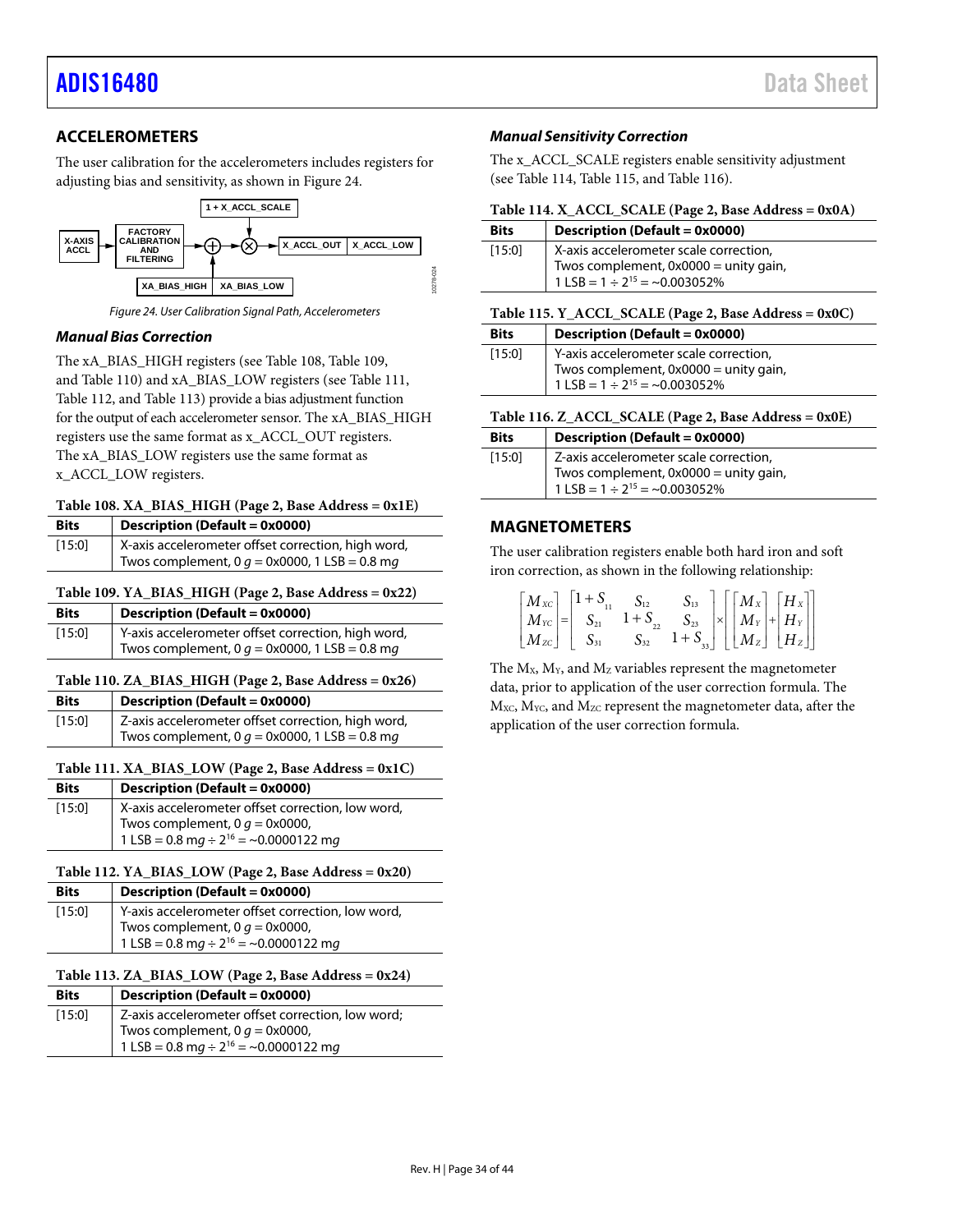### *Hard Iron Correction*

[Table 117,](#page-34-0) [Table 118,](#page-34-1) an[d Table 119](#page-34-2) describe the register format for the hard iron correction factors:  $H_X$ ,  $H_Y$ , and  $H_Z$ . These registers use a twos complement format. [Table 120](#page-34-12) provides some numerical examples for converting the digital codes for these registers into their decimal equivalents.

### <span id="page-34-0"></span>**Table 117. HARD\_IRON\_X (Page 2, Base Address = 0x28)**

| <b>Bits</b> | Description (Default = $0x0000$ )                                                                |
|-------------|--------------------------------------------------------------------------------------------------|
| [15:0]      | X-axis magnetometer hard iron correction factor, $H_x$                                           |
|             | Twos complement, $\pm$ 3.2767 gauss range,<br>0.1 mgauss/LSB, 0 gauss = $0x0000$ (see Table 120) |

### <span id="page-34-1"></span>**Table 118. HARD\_IRON\_Y (Page 2, Base Address = 0x2A)**

| <b>Bits</b> | Description (Default = 0x0000)                                                              |
|-------------|---------------------------------------------------------------------------------------------|
| [15:0]      | Y-axis magnetometer hard iron correction factor, H <sub>Y</sub>                             |
|             | Twos complement, ±3.2767 gauss range,<br>0.1 mgauss/LSB, 0 gauss = $0x0000$ (see Table 120) |

### <span id="page-34-2"></span>**Table 119. HARD\_IRON\_Z (Page 2, Base Address = 0x2C)**

| <b>Bits</b> | Description (Default = 0x0000)                                                              |
|-------------|---------------------------------------------------------------------------------------------|
| [15:0]      | Z-axis magnetometer hard iron correction factor, Hz                                         |
|             | Twos complement, ±3.2767 gauss range,<br>0.1 mgauss/LSB, 0 gauss = $0x0000$ (see Table 120) |

### <span id="page-34-12"></span>**Table 120. HARD\_IRON\_x Data Format Examples**

| <b>Magnetic Field</b> | <b>Decimal</b> | <b>Hex</b> | <b>Binary</b>       |
|-----------------------|----------------|------------|---------------------|
| $+3.2767$ gauss       | $+32,767$      | 0x7FFF     | 0111 1111 1111 1111 |
| $+0.2$ mgauss         | $+2$           | 0x0002     | 0000 0000 0000 0010 |
| $+0.1$ mgauss         | $+1$           | 0x0001     | 0000 0000 0000 0001 |
| 0 gauss               | 0              | 0x0000     | 0000 0000 0000 0000 |
| $-0.1$ mgauss         | $-1$           | 0xFFFF     | 1111 1111 1111 1111 |
| $-0.2$ mgauss         | $-2$           | 0xFFFE     | 1111 1111 1111 1110 |
| $-3.2768$ gauss       | $-32,768$      | 0x8000     | 1000 0000 0000 0000 |

### *Soft Iron Correction Matrix*

The soft iron correction matrix contains correction factors for both sensitivity  $(S_{11}, S_{22}, S_{33})$  and alignment  $(S_{12}, S_{13}, S_{21}, S_{23}, S_{31}, S_{32})$ S32). The registers that represent each soft iron correction factor are i[n Table 121](#page-34-3) (S<sub>11</sub>)[, Table 122](#page-34-4) (S<sub>12</sub>)[, Table 123](#page-34-5) (S<sub>13</sub>)[, Table 124](#page-34-6)  $(S_{21})$ [, Table 125](#page-34-7)  $(S_{22})$ [, Table 126](#page-34-8)  $(S_{23})$ [, Table 127](#page-34-9)  $(S_{31})$ [, Table 128](#page-34-10)  $(S_{32})$ , and [Table 129](#page-34-11)  $(S_{33})$ . [Table 130](#page-34-13) offers some numerical examples for converting between the digital codes and their effect on the magnetometer output, in terms of percent-change.

### <span id="page-34-3"></span>**Table 121. SOFT\_IRON\_S11 (Page 2, Base Address = 0x2E)**

| <b>Bits</b> | <b>Description (Default = 0x0000)</b>              |
|-------------|----------------------------------------------------|
| [15:0]      | Magnetometer soft iron correction factor, $S_{11}$ |
|             | Twos complement format, see Table 130 for examples |

<span id="page-34-4"></span>

| Table 122. SOFT_IRON_S12 (Page 2, Base Address = 0x30) |                                                           |  |
|--------------------------------------------------------|-----------------------------------------------------------|--|
| <b>Bits</b>                                            | Description (Default = 0x0000)                            |  |
| $[15:0]$                                               | Magnetometer soft iron correction factor, $S_{12}$        |  |
|                                                        | Twos complement format, see Table 130 for examples        |  |
|                                                        | Table 123. SOFT_IRON_S13 (Page 2, Base Address = $0x32$ ) |  |
| <b>Bits</b>                                            | <b>Description (Default = 0x0000)</b>                     |  |
| [15:0]                                                 | Magnetometer soft iron correction factor, S <sub>13</sub> |  |

<span id="page-34-5"></span>

| 11.5.01 | <b>Magnetonieter Sort Hon Correction ractor, 313</b> |
|---------|------------------------------------------------------|
|         | Twos complement format, see Table 130 for examples   |
|         |                                                      |

### <span id="page-34-6"></span>**Table 124. SOFT\_IRON\_S21 (Page 2, Base Address = 0x34)**

<span id="page-34-9"></span><span id="page-34-8"></span><span id="page-34-7"></span>

|                                                        | Table 124. SOFT_IRON_S21 (Page 2, Base Address = $(x34)$ ) |  |
|--------------------------------------------------------|------------------------------------------------------------|--|
| <b>Bits</b>                                            | <b>Description (Default = 0x0000)</b>                      |  |
| [15:0]                                                 | Magnetometer soft iron correction factor, $S_{21}$         |  |
|                                                        | Twos complement format, see Table 130 for examples         |  |
|                                                        | Table 125. SOFT_IRON_S22 (Page 2, Base Address = 0x36)     |  |
| <b>Bits</b>                                            | <b>Description (Default = 0x0000)</b>                      |  |
| $[15:0]$                                               | Magnetometer soft iron correction factor, S22              |  |
|                                                        | Twos complement format, see Table 130 for examples         |  |
|                                                        | Table 126. SOFT_IRON_S23 (Page 2, Base Address = 0x38)     |  |
| <b>Bits</b>                                            | <b>Description (Default = 0x0000)</b>                      |  |
| [15:0]                                                 | Magnetometer soft iron correction factor, S23              |  |
|                                                        | Twos complement format, see Table 130 for examples         |  |
| Table 127. SOFT_IRON_S31 (Page 2, Base Address = 0x3A) |                                                            |  |
| <b>Bits</b>                                            |                                                            |  |
|                                                        | <b>Description (Default = 0x0000)</b>                      |  |
| $[15:0]$                                               | Magnetometer soft iron correction factor, S31              |  |
|                                                        | Twos complement format, see Table 130 for examples         |  |
|                                                        | Table 128. SOFT_IRON_S32 (Page 2, Base Address = 0x3C)     |  |
| <b>Bits</b>                                            | <b>Description (Default = 0x0000)</b>                      |  |
| [15:0]                                                 | Magnetometer soft iron correction factor, S32              |  |
|                                                        | Twos complement format, see Table 130 for examples         |  |
|                                                        | Table 129. SOFT_IRON_S33 (Page 2, Base Address = 0x3E)     |  |
| <b>Bits</b>                                            | <b>Description (Default = 0x0000)</b>                      |  |
| [15:0]                                                 | Magnetometer soft iron correction factor, S33              |  |

### <span id="page-34-13"></span><span id="page-34-11"></span><span id="page-34-10"></span>**Table 130. Soft Iron Correction, Numerical Examples**

| Delta (%)         | <b>Decimal</b> | <b>Hex</b> | <b>Binary</b>       |
|-------------------|----------------|------------|---------------------|
| $+100 - 1/2^{16}$ | $+32,767$      | 0x7FFF     | 0111 1111 1111 1111 |
| $+200/2^{15}$     | $+2$           | 0x0002     | 0000 0000 0000 0010 |
| $+100/2^{15}$     | $+1$           | 0x0001     | 0000 0000 0000 0001 |
| 0                 | $\mathbf{0}$   | 0x0000     | 0000 0000 0000 0000 |
| $-100/2^{15}$     | $-1$           | 0xFFFF     | 1111 1111 1111 1111 |
| $-200/2^{15}$     | $-2$           | 0xFFFE     | 1111 1111 1111 1110 |
| $-100$            | $-32,768$      | 0x8000     | 1000 0000 0000 0000 |
|                   |                |            |                     |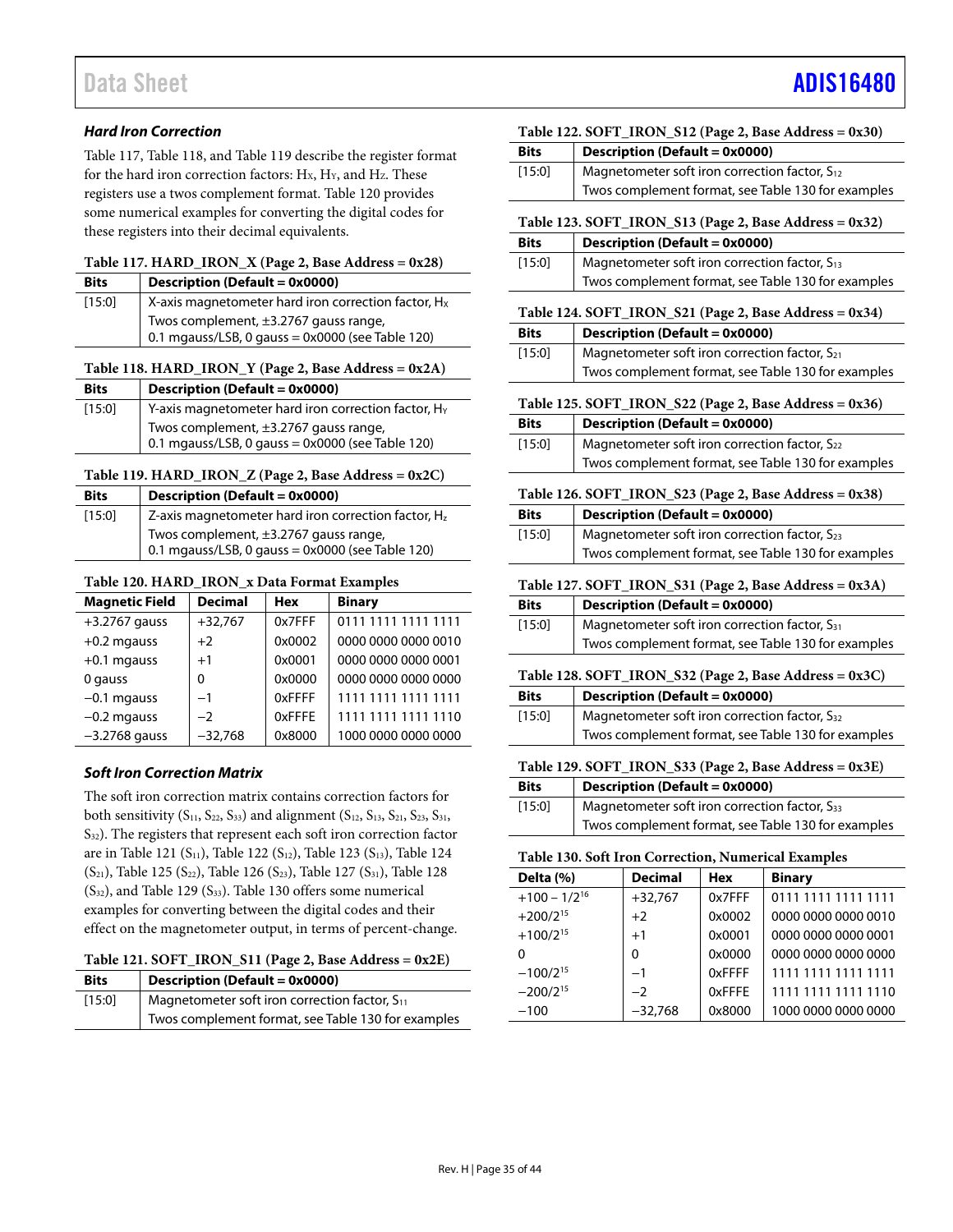### <span id="page-35-0"></span>**BAROMETERS**

The BR\_BIAS\_HIGH register (se[e Table 131\)](#page-35-4) and BR\_BIAS\_LOW register [\(Table 132\)](#page-35-3) provide an offset control function and use the same format as the output registers, BAROM\_OUT and BAROM\_LOW.

### <span id="page-35-4"></span>**Table 131. BR\_BIAS\_HIGH (Page 2, Base Address = 0x42)**

| <b>Bits</b> | Description (Default = 0x0000)                                          |
|-------------|-------------------------------------------------------------------------|
| [15:0]      | Barometric pressure bias correction factor, high word                   |
|             | Twos complement, $\pm 1.3$ bar measurement range,                       |
|             | $10 \text{ bar} = 0 \times 0000$ , $1 \text{ LSB} = 40 \text{ \mu bar}$ |

### <span id="page-35-3"></span>**Table 132. BR\_BIAS\_LOW (Page 2, Base Address = 0x40)**

| <b>Bits</b> | Description (Default = $0x0000$ )                                           |
|-------------|-----------------------------------------------------------------------------|
| [15:0]      | Barometric pressure bias correction factor, low word                        |
|             | Twos complement, ±1.3 bar measurement range,                                |
|             | 0 bar = 0x0000, 1 LSB = 40 $\mu$ bar ÷ 2 <sup>16</sup> = ~0.00061 $\mu$ bar |

### <span id="page-35-1"></span>**RESTORING FACTORY CALIBRATION**

Turn to Page 3 ( $DIN = 0x8003$ ) and set  $GLOB\_CMD[6] = 1$  $(DIN = 0x8240, DIN = 0x8300)$  to execute the factory calibration restore function. This function resets each user calibration register to zero, resets all sensor data to 0, and automatically updates the flash memory within 72 ms. See [Table](#page-38-5) 147 for more information on GLOB\_CMD.

### <span id="page-35-2"></span>**POINT OF PERCUSSION ALIGNMENT**

CONFIG[6] offers a point of percussion alignment function that maps the accelerometer sensors to the corner of the package identified i[n Figure 25.](#page-35-5) To activate this feature, turn to Page 3  $(DIN = 0x8003)$ , then set CONFIG[6] = 1 (DIN = 0x8A40, DIN = 0x8B00). Se[e Table 107](#page-32-11) for more information on the CONFIG register.



<span id="page-35-5"></span>*Figure 25. Point of Percussion Reference Point*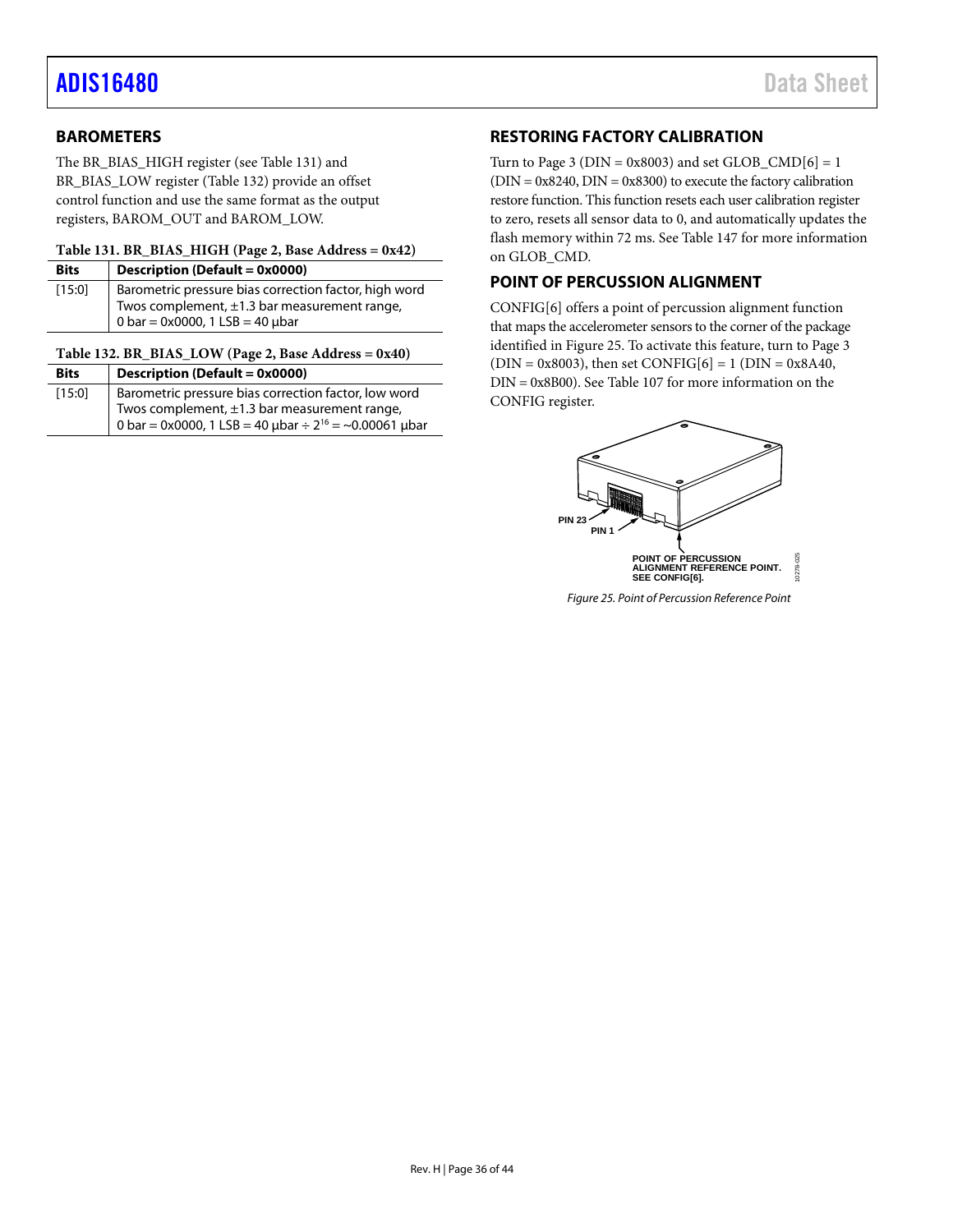### <span id="page-36-0"></span>ALARMS

Each sensor has an independent alarm function that provides controls for alarm magnitude, polarity, and enabling a dynamic rate of change option. The ALM\_STS register (see [Table 62\)](#page-23-3) contains the alarm output flags and the FNCTIO\_CTRL register (see [Table](#page-39-2) 150) provides an option for configuring one of the digital I/O lines as an alarm indicator.

### <span id="page-36-1"></span>**STATIC ALARM USE**

The static alarm setting compares each sensor output with the trigger settings in the xx\_ALM\_MAGN registers (see [Table](#page-36-4) 133 throug[h Table 142\)](#page-36-13) of that sensor. The polarity controls for each alarm are in the ALM\_CNFG\_x registers (se[e Table 143,](#page-36-3) [Table](#page-37-0) 144[, Table 145\)](#page-37-1) establish the relationship for the condition that causes the corresponding alarm flag to be active. For example, when  $ALM_CNFG_0[13] = 1$ , the alarm flag for the x-axis accelerometer (ALM\_STS[3], se[e Table 62\)](#page-23-3) becomes active (equal to 1) when X\_ACCL\_OUT is greater than XA\_ALM\_MAGN.

### <span id="page-36-2"></span>**DYNAMIC ALARM USE**

The dynamic alarm setting provides the option to compare the change in each sensor output over a period of 48.7 ms with the xx\_ALM\_MAGN register of that sensor.

<span id="page-36-4"></span>

|  | Table 133. XG_ALM_MAGN (Page 3, Base Address = 0x28) |
|--|------------------------------------------------------|
|--|------------------------------------------------------|

| <b>Bits</b> | <b>Description (Default = 0x0000)</b>                         |
|-------------|---------------------------------------------------------------|
| [15:0]      | X-axis gyroscope alarm threshold settings,                    |
|             | Twos complement, $0^{\circ}/sec = 0x0000$ , 1 LSB = 0.02°/sec |

### <span id="page-36-5"></span>**Table 134. YG\_ALM\_MAGN (Page 3, Base Address = 0x2A)**

| <b>Bits</b> | $\vert$ Description (Default = 0x0000)                                         |
|-------------|--------------------------------------------------------------------------------|
| [15:0]      | Y-axis gyroscope alarm threshold settings,                                     |
|             | Twos complement, $0^{\circ}/sec = 0 \times 0000$ , 1 LSB = 0.02 $^{\circ}/sec$ |

<span id="page-36-6"></span>**Table 135. ZG\_ALM\_MAGN (Page 3, Base Address = 0x2C)**

| <b>Bits</b> | <b>Description (Default = 0x0000)</b>                                          |
|-------------|--------------------------------------------------------------------------------|
| [15:0]      | Z-axis gyroscope alarm threshold settings,                                     |
|             | Twos complement, $0^{\circ}/sec = 0 \times 0000$ , 1 LSB = 0.02 $^{\circ}/sec$ |

```
Table 136. XA_ALM_MAGN (Page 3, Base Address = 0x2E)
```

| <b>Bits</b> | Description (Default = $0x0000$ )                |
|-------------|--------------------------------------------------|
| [15:0]      | X-axis accelerometer alarm threshold settings,   |
|             | Twos complement, 0 $q = 0x0000$ , 1 LSB = 0.8 mg |

### <span id="page-36-8"></span>**Table 137. YA\_ALM\_MAGN (Page 3, Base Address = 0x30)**

| <b>Bits</b> | <b>Description (Default = 0x0000)</b>            |
|-------------|--------------------------------------------------|
| [15:0]      | Y-axis accelerometer alarm threshold settings,   |
|             | Twos complement, 0 $q = 0x0000$ , 1 LSB = 0.8 mg |

<span id="page-36-9"></span>

|  |  |  |  |  | Table 138. ZA_ALM_MAGN (Page 3, Base Address = 0x32) |
|--|--|--|--|--|------------------------------------------------------|
|--|--|--|--|--|------------------------------------------------------|

| <b>Bits</b> | <b>Description (Default = 0x0000)</b>            |
|-------------|--------------------------------------------------|
| [15:0]      | Z-axis accelerometer alarm threshold settings,   |
|             | Twos complement, 0 $g = 0x0000$ , 1 LSB = 0.8 mg |

### <span id="page-36-10"></span>**Table 139. XM\_ALM\_MAGN (Page 3, Base Address = 0x34)**

| <b>Bits</b> | Description (Default = $0x0000$ )                                                                           |
|-------------|-------------------------------------------------------------------------------------------------------------|
| [15:0]      | X-axis magnetometer alarm threshold settings,<br>Twos complement, 0 gauss = 0x0000,<br>$1$ LSB = 0.1 mgauss |

<span id="page-36-11"></span>**Table 140. YM\_ALM\_MAGN (Page 3, Base Address = 0x36)**

| <b>Bits</b> | Description (Default = 0x0000)                                                                                |
|-------------|---------------------------------------------------------------------------------------------------------------|
| [15:0]      | Y-axis magnetometer alarm threshold settings,<br>Twos complement, $0$ gauss = 0x0000,<br>$1$ LSB = 0.1 mgauss |

### <span id="page-36-12"></span>**Table 141. ZM\_ALM\_MAGN (Page 3, Base Address = 0x38)**

| <b>Bits</b> | Description (Default = 0x0000)                                                                                |
|-------------|---------------------------------------------------------------------------------------------------------------|
| $[15:0]$    | Z-axis magnetometer alarm threshold settings,<br>Twos complement, $0$ gauss = 0x0000,<br>$1$ LSB = 0.1 mgauss |

### <span id="page-36-13"></span>**Table 142. BR\_ALM\_MAGN (Page 3, Base Address = 0x3A)**

| <b>Bits</b> | <b>Description (Default = 0x0000)</b>                 |
|-------------|-------------------------------------------------------|
| [15:0]      | Z-axis barometer alarm threshold settings,            |
|             | Twos complement, 0 bar = 0x0000, 1 LSB = 40 $\mu$ bar |

### <span id="page-36-3"></span>**Table 143. ALM\_CNFG\_0 (Page 3, Base Address = 0x20)**

| <b>Bits</b>   | Description (Default = 0x0000)                           |
|---------------|----------------------------------------------------------|
| 15            | X-axis accelerometer alarm $(1 =$ enabled)               |
| 14            | Not used                                                 |
| 13            | X-axis accelerometer alarm polarity $(1 =$ greater than) |
| 12            | X-axis accelerometer dynamic enable $(1 =$ enabled)      |
| 11            | $Z$ -axis gyroscope alarm (1 = enabled)                  |
| 10            | Not used                                                 |
| 9             | Z-axis gyroscope alarm polarity $(1 =$ greater than)     |
| 8             | Z-axis gyroscope dynamic enable $(1 =$ enabled)          |
| 7             | Y-axis gyroscope alarm (1 = enabled)                     |
| 6             | Not used                                                 |
| 5             | Y-axis gyroscope alarm polarity $(1 =$ greater than)     |
| 4             | Y-axis gyroscope dynamic enable $(1 =$ enabled)          |
| 3             | X-axis gyroscope alarm $(1 =$ enabled)                   |
| $\mathcal{P}$ | Not used                                                 |
| 1             | X-axis gyroscope alarm polarity $(1 =$ greater than)     |
| 0             | X-axis gyroscope dynamic enable $(1 =$ enabled)          |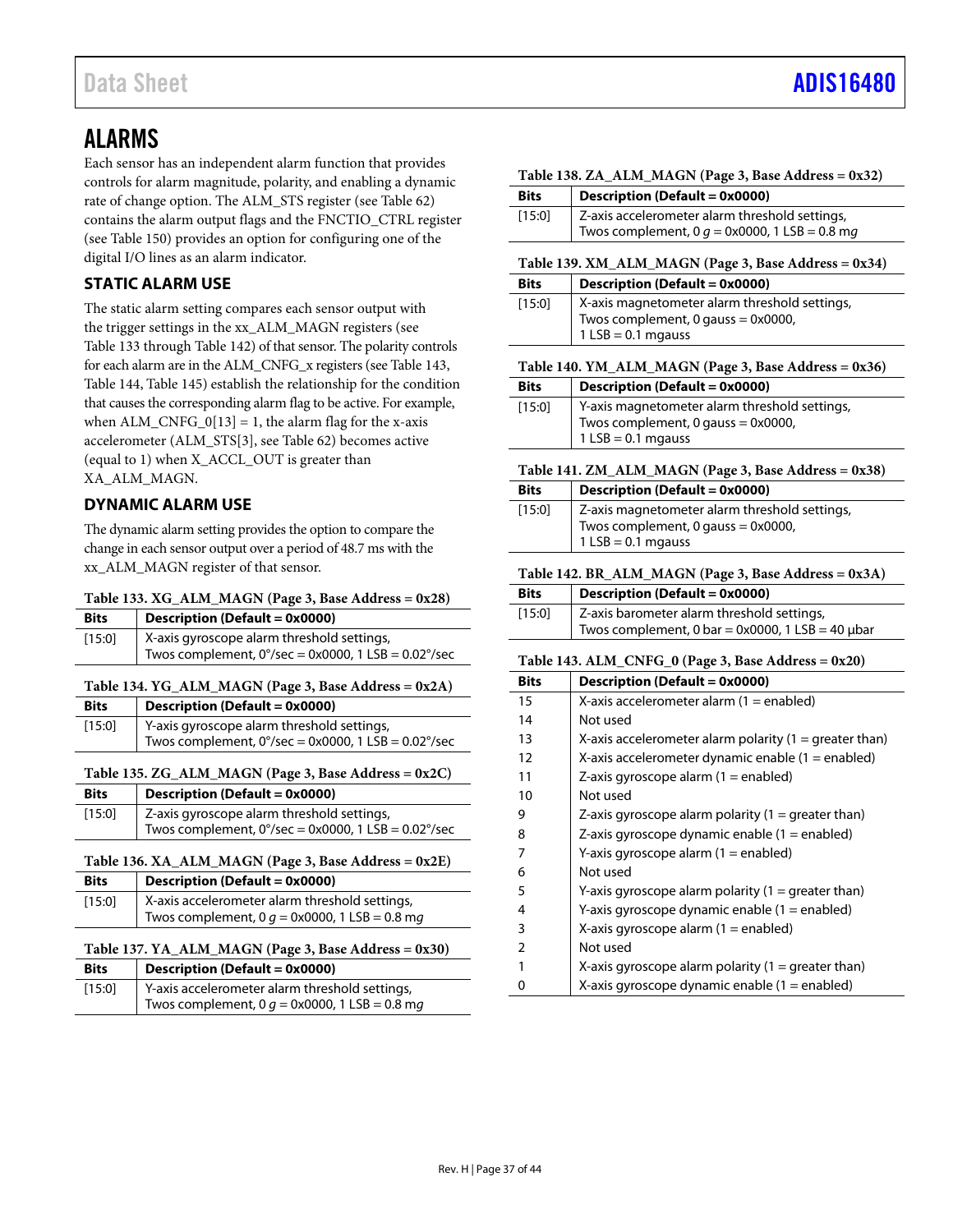### <span id="page-37-0"></span>**Table 144. ALM\_CNFG\_1 (Page 3, Base Address = 0x22)**

| <b>Bits</b>   | Description (Default = 0x0000)                           |
|---------------|----------------------------------------------------------|
| 15            | Y-axis magnetometer alarm (1 = enabled)                  |
| 14            | Not used                                                 |
| 13            | Y-axis magnetometer alarm polarity $(1 =$ greater than)  |
| 12            | Y-axis magnetometer dynamic enable (1 = enabled)         |
| 11            | X-axis magnetometer $(1 =$ enabled)                      |
| 10            | Not used                                                 |
| 9             | X-axis magnetometer alarm polarity $(1 =$ greater than)  |
| 8             | X-axis magnetometer dynamic enable $(1 =$ enabled)       |
| 7             | Z-axis accelerometer alarm $(1 =$ enabled)               |
| 6             | Not used                                                 |
| 5             | Z-axis accelerometer alarm polarity $(1 =$ greater than) |
| 4             | Z-axis accelerometer dynamic enable $(1 =$ enabled)      |
| 3             | Y-axis accelerometer alarm (1 = enabled)                 |
| $\mathcal{P}$ | Not used                                                 |
|               | Y-axis accelerometer alarm polarity $(1 =$ greater than) |
| 0             | Y-axis accelerometer dynamic enable $(1 =$ enabled)      |

### <span id="page-37-1"></span>**Table 145. ALM\_CNFG\_2 (Page 3, Base Address = 0x24)**

| <b>Bits</b> | <b>Description (Default = 0x0000)</b>                   |
|-------------|---------------------------------------------------------|
| [15:8]      | Not used                                                |
|             | Barometer alarm $(1 =$ enabled)                         |
| 6           | Not used                                                |
| 5           | Barometer alarm polarity $(1 =$ greater than)           |
| 4           | Barometer dynamic enable $(1 =$ enabled)                |
| 3           | Z-axis magnetometer alarm $(1 =$ enabled)               |
| 2           | Not used                                                |
|             | Z-axis magnetometer alarm polarity $(1 =$ greater than) |
|             | Z-axis magnetometer dynamic enable (1 = enabled)        |

### *Alarm Example*

[Table 146](#page-37-2) offers an alarm configuration example, which sets the z-axis gyroscope alarm to trip when Z\_GYRO\_OUT > 131.1°/sec (0x199B).

<span id="page-37-2"></span>

| <b>DIN</b> | <b>Description</b>             |
|------------|--------------------------------|
| 0xAC9B     | Set ZG ALM MAGN[7:0] = $0x9B$  |
| 0xAD19     | Set ZG ALM MAGN[15:8] = $0x19$ |
| 0xA000     | Set ALM CNFG $0[7:0] = 0x00$   |
| 0xA10A     | Set ALM CNFG $0[15:8] = 0x0A$  |
|            |                                |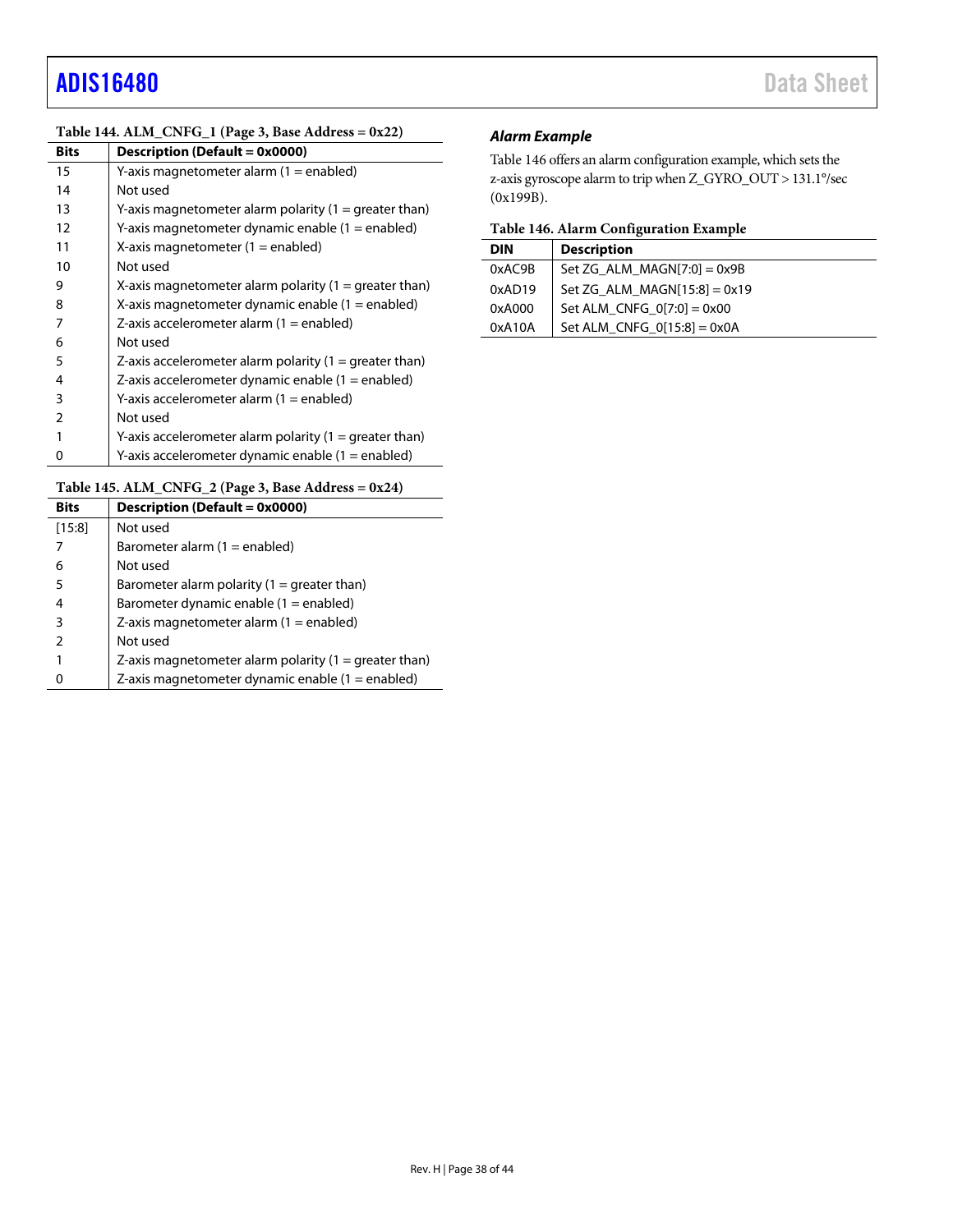## <span id="page-38-0"></span>SYSTEM CONTROLS

The [ADIS16480](https://www.analog.com/ADIS16480?doc=ADIS16480.pdf) provides a number of system level controls for managing its operation, which include reset, self-test, calibration, memory management, and I/O configuration.

### <span id="page-38-1"></span>**GLOBAL COMMANDS**

The GLOB\_CMD register (se[e Table](#page-38-5) 147) provides trigger bits for several operations. Write 1 to the appropriate bit in GLOB\_CMD to start a function. After the function completes, the bit restores to 0.

| <b>Bits</b> | <b>Description</b>                  | <b>Execution Time</b> |
|-------------|-------------------------------------|-----------------------|
| 15          | <b>EKF</b> reset                    | 416 ms                |
| [14:10]     | Not used                            | Not applicable        |
| 9           | Reset the reference rotation matrix | 1 sample period       |
| 8           | Tare command                        | 1 sample period       |
|             | Software reset                      | 1.8 seconds           |
| 6           | Factory calibration restore         | 1 sample period       |
| [5:4]       | Not used                            | Not applicable        |
| 3           | Flash memory update                 | 1100 ms               |
|             | Flash memory test                   | 53 ms                 |
|             | Self-test                           | $12 \text{ ms}$       |
|             | Not used                            | Not applicable        |

<span id="page-38-5"></span>

| Table 147. GLOB_CMD (Page 3, Base Address = 0x02) |  |  |  |  |  |
|---------------------------------------------------|--|--|--|--|--|
|---------------------------------------------------|--|--|--|--|--|

### *Software Reset*

Turn to Page 3 ( $DIN = 0x8003$ ) and then set  $GLOB\_CMD[7] = 1$  $(DIN = 0x8280, DIN = 0x8300)$  to reset the operation, which removes all data, initializes all registers from their flash settings, and starts data collection. This function provides a firmware alternative to the  $\overline{\text{RST}}$  pin (se[e Table 6,](#page-9-1) Pin 8).

### *Automatic Self-Test*

Turn to Page 3 ( $DIN = 0x8003$ ) and then set  $GLOB\_CMD[1] = 1$  $(DIN = 0x8202$ , then  $DIN = 0x8300$  to run an automatic selftest routine, which executes the following steps:

- 1. Measure output on each sensor.
- 2. Activate self-test on each sensor.
- 3. Measure output on each sensor.
- 4. Deactivate the self-test on each sensor.
- 5. Calculate the difference with self-test on and off.
- 6. Compare the difference with internal pass/fail criteria.
- 7. Report the pass/fail results for each sensor in DIAG\_STS.

After waiting 12 ms for this test to complete, turn to Page 0  $(DIN = 0x8000)$  and read DIAG\_STS using  $DIN = 0x0A00$ . Note that using an external clock can extend this time. When using an external clock of 100 Hz, this time extends to 35 ms. Note that 100 Hz is too slow for optimal sensor performance.

### <span id="page-38-2"></span>**MEMORY MANAGEMENT**

The data retention of the flash memory depends on the temperature and the number of write cycles. [Figure 26](#page-38-6) characterizes the dependence on temperature, and the FLSHCNT\_LOW and FLSHCNT\_HIGH registers (se[e Table](#page-38-3) 148 and [Table 149\)](#page-38-4) provide a running count of flash write cycles. The flash updates every time GLOB\_CMD[6] or GLOB\_CMD[3] is set to 1.

<span id="page-38-3"></span>

| Table 148. FLSHCNT_LOW (Page 2, Base Address = 0x7C) |  |
|------------------------------------------------------|--|
|                                                      |  |

<span id="page-38-4"></span>

| <b>Bits</b> | <b>Description</b>                                    |  |
|-------------|-------------------------------------------------------|--|
| [15:0]      | Binary counter; number of flash updates, lower word   |  |
|             | Table 149. FLSHCNT_HIGH (Page 2, Base Address = 0x7E) |  |
| <b>Bits</b> | <b>Description</b>                                    |  |
| [15:0]      | Binary counter; number of flash updates, upper word   |  |
|             |                                                       |  |



*Figure 26. Flash Memory Retention*

### <span id="page-38-6"></span>*Flash Memory Test*

Turn to Page 3 ( $DIN = 0x8003$ ), and then set  $GLOB_CMD[2] = 1$  $(DIN = 0x8204, DIN = 0x8300)$  to run a checksum test of the internal flash memory, which compares a factory programmed value with the current sum of the same memory locations. The result of this test loads into SYS\_E\_FLAG[6]. Turn to Page 0  $(DIN = 0x8000)$  and use  $DIN = 0x0800$  to read SYS E\_FLAG.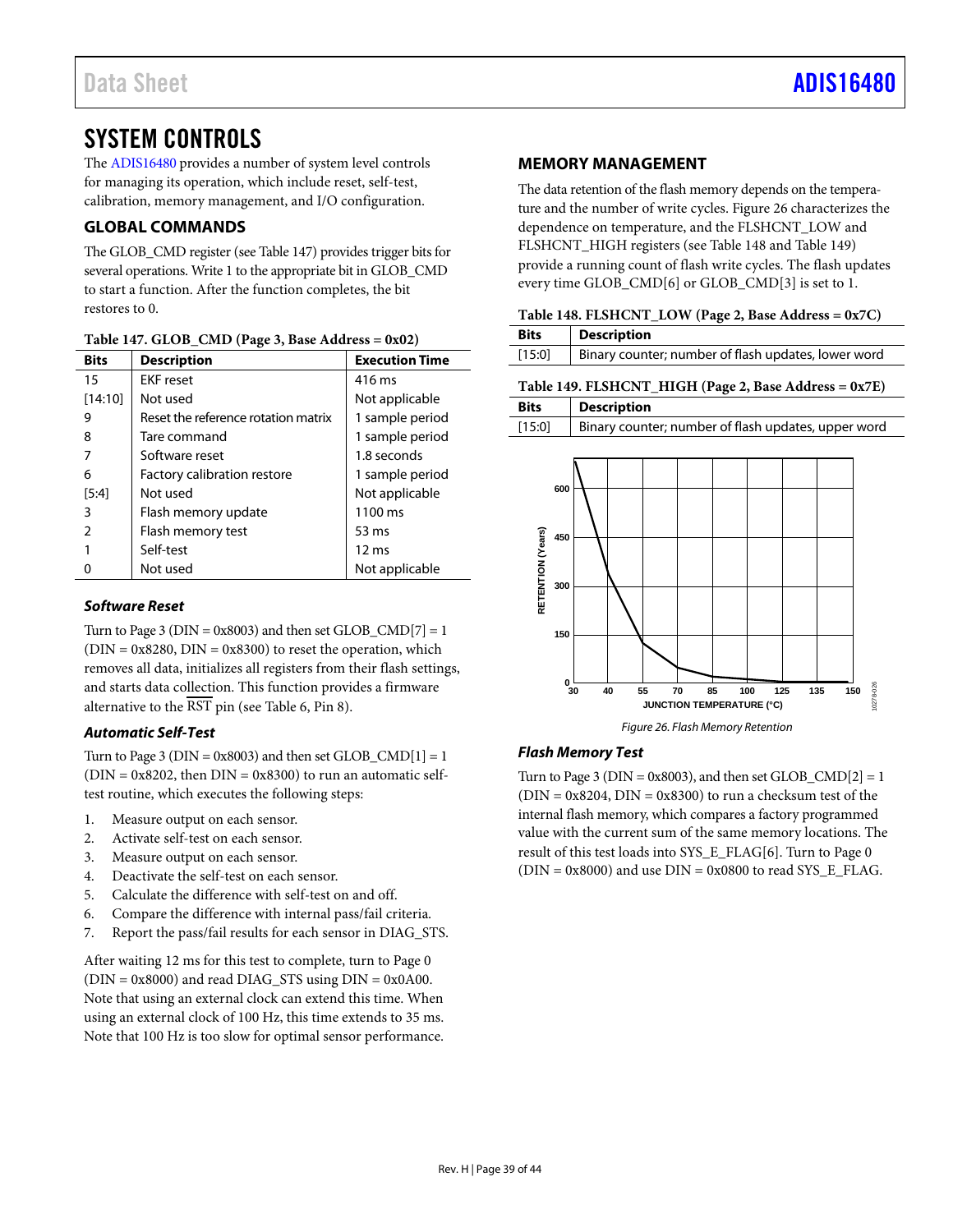### <span id="page-39-0"></span>**GENERAL-PURPOSE I/O**

There are four general-purpose I/O pins: DIO1, DIO2, DIO3, and DIO4. The FNCTIO\_CTRL register controls the basic function of each I/O pin. Each I/O pin only supports one function at a time. In cases where a single pin has two different assignments, the enable bit for the lower priority function automatically resets to zero and is disabled. The priority is (1) data-ready, (2) sync clock input, (3) alarm indicator, and (4) general-purpose, where 1 identifies the highest priority and 4 indicates the lowest priority.

<span id="page-39-2"></span>

| Table 150. FNCTIO_CTRL (Page 3, Base Address = 0x06) |  |  |
|------------------------------------------------------|--|--|
|------------------------------------------------------|--|--|

| <b>Bits</b>   | <b>Description (Default = 0x000D)</b>                    |
|---------------|----------------------------------------------------------|
| [15:12]       | Not used                                                 |
| 11            | Alarm indicator: $1 =$ enabled, $0 =$ disabled           |
| 10            | Alarm indicator polarity: $1 =$ positive, $0 =$ negative |
| [9:8]         | Alarm indicator line selection:                          |
|               | $00 = DIO1$ , $01 = DIO2$ , $10 = DIO3$ , $11 = DIO4$    |
|               | Sync clock input enable: $1 =$ enabled, $0 =$ disabled   |
| 6             | Sync clock input polarity:                               |
|               | $1 =$ rising edge, $0 =$ falling edge                    |
| [5:4]         | Sync clock input line selection:                         |
|               | $00 = DIO1$ , $01 = DIO2$ , $10 = DIO3$ , $11 = DIO4$    |
| 3             | Data-ready enable: $1 =$ enabled, $0 =$ disabled         |
| $\mathcal{P}$ | Data-ready polarity: $1 =$ positive, $0 =$ negative      |
| [1:0]         | Data-ready line selection:                               |
|               | $00 = DIO1$ , $01 = DIO2$ , $10 = DIO3$ , $11 = DIO4$    |

### *Data-Ready Indicator*

FNCTIO\_CTRL[3:0] provide some configuration options for using one of the DIOx pins as a data-ready indicator signal, which can drive a processor interrupt control line. The factory default assigns DIO2 as a positive polarity, data-ready signal. Use the following sequence to change this assignment to DIO1 with a negative polarity: turn to Page 3 ( $DIN = 0x8003$ ) and set FNCTIO\_CTRL $[3:0] = 1000$  (DIN = 0x8608, then DIN = 0x8700). The timing jitter on the data-ready signal is  $\pm 1.4$  µs.

### *Input Sync/Clock Control*

FNCTIO\_CTRL[7:4] provide some configuration options for using one of the DIOx pins as an input synchronization signal for sampling inertial sensor data. For example, use the following sequence to establish DIO4 as a positive polarity, input clock pin and keep the factory default setting for the data-ready function: turn to Page 3 ( $DIN = 0x8003$ ) and set  $FNCTION_CTRL[7:0]$  $= 0xFD$  (DIN = 0x86FD, then DIN = 0x8700). Note that this command also disables the internal sampling clock, and no data sampling takes place without the input clock signal. When selecting a clock input frequency, consider the 330 Hz sensor bandwidth, because under sampling the sensors can degrade noise and stability performance.

### *General-Purpose I/O Control*

When FNCTIO\_CTRL does not configure a DIOx pin, GPIO\_CTRL provides register controls for general-purpose use of the pin. GPIO\_CTRL[3:0] provides input/output assignment controls for each pin. When the DIOx pins are inputs, monitor their levels by reading GPIO\_CTRL[7:4]. When the DIOx pins are used as outputs, set their levels by writing to GPIO\_CTRL[7:4]. For example, use the following sequence to set DIO1 and DIO3 as high and low output pins, respectively, and set DIO2 and DIO4 as input pins. Turn to Page 3 ( $\text{DIN} = 0 \times 8003$ ) and set GPIO\_CTRL[7:0] =  $0x15$  (DIN =  $0x8815$ , then DIN =  $0x8900$ ).

<span id="page-39-3"></span>

| <b>Bits</b> | <b>Description (Default = 0x00X0)</b> <sup>1</sup>                              |
|-------------|---------------------------------------------------------------------------------|
| [15:8]      | Don't care                                                                      |
|             | General-Purpose I/O Pin 4 (DIO4) data level                                     |
| 6           | General-Purpose I/O Pin 3 (DIO3) data level                                     |
| 5           | General-Purpose I/O Pin 2 (DIO2) data level                                     |
| 4           | General-Purpose I/O Pin 1 (DIO1) data level                                     |
| 3           | General-Purpose I/O Pin 4 (DIO4) direction control                              |
|             | $(1 = output, 0 = input)$                                                       |
| 2           | General-Purpose I/O Pin 3 (DIO3) direction control<br>$(1 = output, 0 = input)$ |
|             | General-Purpose I/O Pin 2 (DIO2) direction control<br>$(1 = output, 0 = input)$ |
|             | General-Purpose I/O Pin 1 (DIO1) direction control<br>$(1 = output, 0 = input)$ |

<sup>1</sup> GPIO CTRL[7:4] reflects levels on the DIOx pins and does not have a default setting

### <span id="page-39-1"></span>**POWER MANAGEMENT**

The SLP\_CNT register (se[e Table 152\)](#page-40-7) provides controls for both power-down mode and sleep mode. The trade-off between power-down mode and sleep mode is between idle power and recovery time. Power-down mode offers the best idle power consumption but requires the most time to recover. Also, all volatile settings are lost during power-down but are preserved during sleep mode.

For timed sleep mode, turn to Page 3 (DIN = 0x8003), write the amount of sleep time to SLP\_CNT[7:0] and then, set SLP\_CNT[8]  $= 1$  (DIN = 0x9101) to start the sleep period. For a timed powerdown period, change the last command to set  $SLP$   $CNT[9] = 1$ (DIN = 0x9102). To power down or sleep for an indefinite period, set  $SLP_CNT[7:0] = 0x00$  first, then set either  $SLP_CNT[8]$  or SLP\_CNT[9] to 1. Note that the command takes effect when the CS pin goes high. To awaken the device from sleep or power-down mode, use one of the following options to restore normal operation:

- Assert  $\overline{\text{CS}}$  from high to low.
- Pulse RST low, then high again.
- Cycle the power.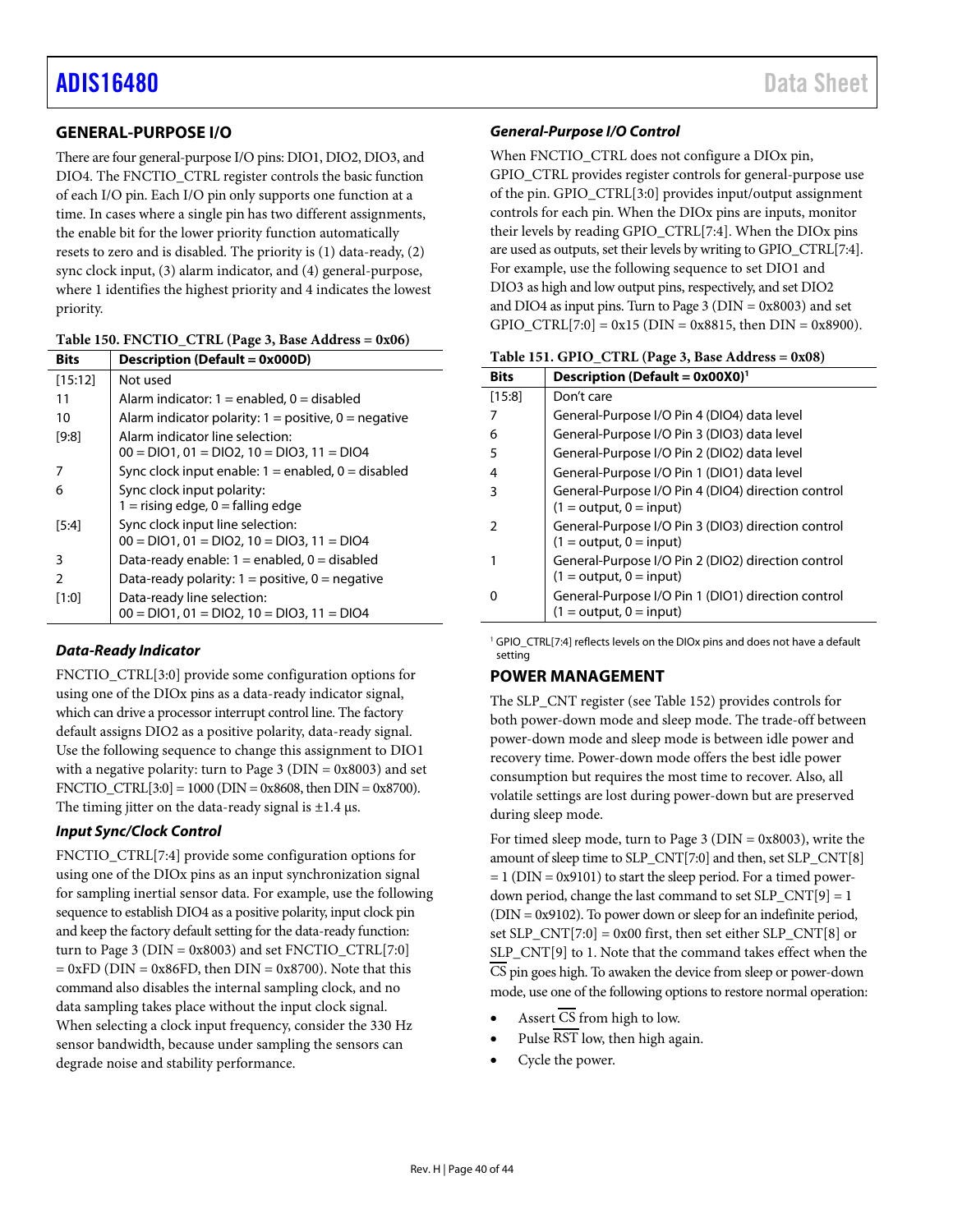For example, set SLP\_CNT[7:0] =  $0x64$  (DIN =  $0x9064$ ), then set  $SLP_CNT[8] = 1$  (DIN = 0x9101) to start a sleep period of 100 seconds.

<span id="page-40-7"></span>**Table 152. SLP\_CNT (Page 3, Base Address = 0x10)**

| <b>Bits</b> | <b>Description</b>                                        |
|-------------|-----------------------------------------------------------|
| [15:10]     | Not used                                                  |
| 9           | Power-down mode                                           |
| 8           | Normal sleep mode                                         |
| [7:0]       | Programmable time bits; 1 sec/LSB;<br>$0x00 =$ indefinite |

If the sleep mode and power-down mode bits are both set high, the normal sleep mode (SLP\_CNT[8]) bit takes precedence.

### *General-Purpose Registers*

The USER\_SCR\_x registers (se[e Table 153,](#page-40-3) [Table 154,](#page-40-4) [Table](#page-40-5) 155, an[d Table 156\)](#page-40-6) provide four 16-bit registers for storing data.

<span id="page-40-3"></span>**Table 153. USER\_SCR\_1 (Page 2, Base Address = 0x74)**

<span id="page-40-5"></span><span id="page-40-4"></span>

| <b>Bits</b> | <b>Description</b>                                                           |
|-------------|------------------------------------------------------------------------------|
| [15:0]      | User-defined                                                                 |
|             | Table 154. USER_SCR_2 (Page 2, Base Address = 0x76)                          |
| <b>Bits</b> | <b>Description</b>                                                           |
| [15:0]      | User-defined                                                                 |
| <b>Bits</b> | Table 155. USER_SCR_3 (Page 2, Base Address = $0x78$ )<br><b>Description</b> |
| [15:0]      | User-defined                                                                 |
|             | Table 156. USER SCR $4$ (Page 2, Base Address = 0x7A)                        |
| <b>Bits</b> | <b>Description</b>                                                           |
| [15:0]      |                                                                              |

### <span id="page-40-6"></span>*Real-Time Clock Configuration/Data*

The VDDRTC power supply pin (see [Table 6,](#page-9-1) Pin 23) provides a separate supply for the real-time clock (RTC) function. This enables the RTC to keep track of time, even when the main supply (VDD) is off. Configure the RTC function by selecting one of two modes in CONFIG[0] (se[e Table 107\)](#page-32-11). The real-time clock data is available in the TIME\_MS\_OUT register (se[e Table 157\)](#page-40-0), TIME\_DH\_OUT register (se[e Table 158\)](#page-40-1), and TIME\_YM\_OUT register (se[e Table 159\)](#page-40-2). When using the elapsed timer mode, the time data registers start at 0x0000 when the device starts up (or resets) and begin keeping time in a manner that is similar to a stopwatch.

When using the clock/calendar mode, write the current time to the real-time registers in the following sequence: seconds (TIME\_MS\_OUT[5:0]), minutes (TIME\_ MS\_OUT[13:8]), hours (TIME\_DH\_OUT[5:0]), day (TIME\_ DH\_OUT[12:8]), month (TIME\_YM\_OUT[3:0]), and year (TIME\_YM\_ OUT[14:8]). The updates to the timer do not become active until there is a successful write to the TIME\_ YM\_OUT[14:8] byte. The real-time clock registers reflect the newly updated values only after the next seconds tick of the clock that follows the write to TIME\_YM\_OUT[14:8] (year). Writing to TIME\_ YM\_OUT[14:8] activates all timing values; therefore, always write to this location last when updating the timer, even if the year information does not require updating.

Write the current time to each time data register after setting  $CONFIG[0] = 1 (DIN = 0x8003, DIN = 0x8A01)$ . Note that CONFIG[1] provides a bit for managing daylight savings time. After the CONFIG and TIME\_xx\_OUT registers are configured, set GLOB\_CMD[3] = 1 (DIN = 0x8003, DIN = 0x8208, DIN = 0x8300) to back up these settings in flash, and use a separate 3.3 V source to supply power to the VDDRTC function. Note that access to time data in the TIME\_xx\_OUT registers requires normal operation (VDD =  $3.3$  V and full startup), but the timer function only requires that VDDRTC =  $3.3$  V when the rest of the [ADIS16480](https://www.analog.com/ADIS16480?doc=ADIS16480.pdf) is turned off.

<span id="page-40-0"></span>

|  | Table 157. TIME_MS_OUT (Page 0, Base Address = 0x78) |
|--|------------------------------------------------------|
|--|------------------------------------------------------|

| <b>Bits</b> | <b>Description</b>                      |
|-------------|-----------------------------------------|
| [15:14]     | Not used                                |
| [13:8]      | Minutes, binary data, range $= 0$ to 59 |
| [7:6]       | Not used                                |
| [5:0]       | Seconds, binary data, range = 0 to 59   |

<span id="page-40-1"></span>**Table 158. TIME\_DH\_OUT (Page 0, Base Address = 0x7A)**

| <b>Bits</b> | <b>Description</b>                    |
|-------------|---------------------------------------|
| [15:13]     | Not used                              |
| [12:8]      | Day, binary data, range $= 1$ to 31   |
| [7:6]       | Not used                              |
| [5:0]       | Hours, binary data, range = $0$ to 23 |

<span id="page-40-2"></span>**Table 159. TIME\_YM\_OUT (Page 0, Base Address = 0x7C)**

| <b>Bits</b> | <b>Description</b>                                        |
|-------------|-----------------------------------------------------------|
| [15]        | Not used                                                  |
| [14:8]      | Year, binary data, range = 0 to 99, relative to 2000 A.D. |
| [7:4]       | Not used                                                  |
| [3:0]       | Month, binary data, range $= 1$ to 12                     |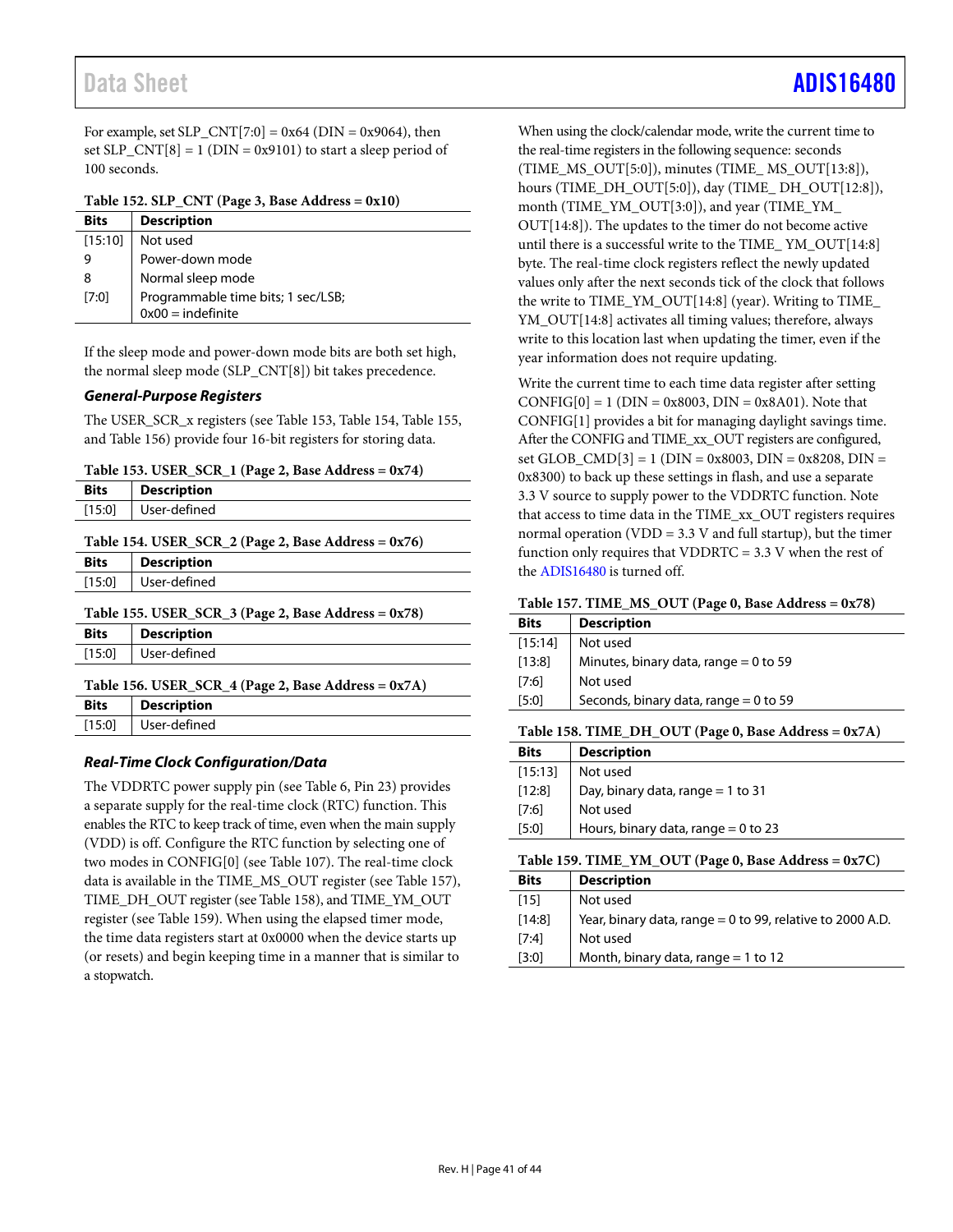0278

### <span id="page-41-0"></span>APPLICATIONS INFORMATION **MOUNTING TIPS**

<span id="page-41-1"></span>For best performance, follow these simple rules when installing the [ADIS16480](https://www.analog.com/ADIS16480?doc=ADIS16480.pdf) into a system:

- 1. Eliminate opportunity for translational force (x-axis and y-axis direction, see [Figure 6\)](#page-9-2) application on the electrical connector.
- 2. Isolate mounting force to the four corners, on the part of the package surface that surrounds the mounting holes.
- 3. Use uniform mounting forces on all four corners. The suggested torque setting is 40 inch-ounces (0.285 N-m).

These three rules help prevent nonuniform force profiles, which can warp the package and introduce bias errors in the sensors. [Figure 27](#page-41-2) provides an example that leverages washers to set the package off the mounting surface and uses 2.85 mm pass-through holes and backside washers/nuts for attachment. [Figure 28](#page-41-3) and [Figure 29](#page-41-4) provide some details for mounting hole and connector alignment pin drill locations. For more information on mounting the [ADIS16480,](https://www.analog.com/ADIS16480?doc=ADIS16480.pdf) see th[e AN-1295](https://www.analog.com/AN-1295?doc=ADIS16480.pdf) [Application Note.](https://www.analog.com/AN-1295?doc=ADIS16480.pdf)



<span id="page-41-2"></span>*Figure 27. Mounting Example*





*Figure 28. Suggested PCB Layout Pattern, Connector Down*

<span id="page-41-3"></span>

<span id="page-41-4"></span>*Figure 29. Suggested Layout and Mechanical Design When Using Samtec P/N CLM-112-02-G-D-A for the Mating Connector*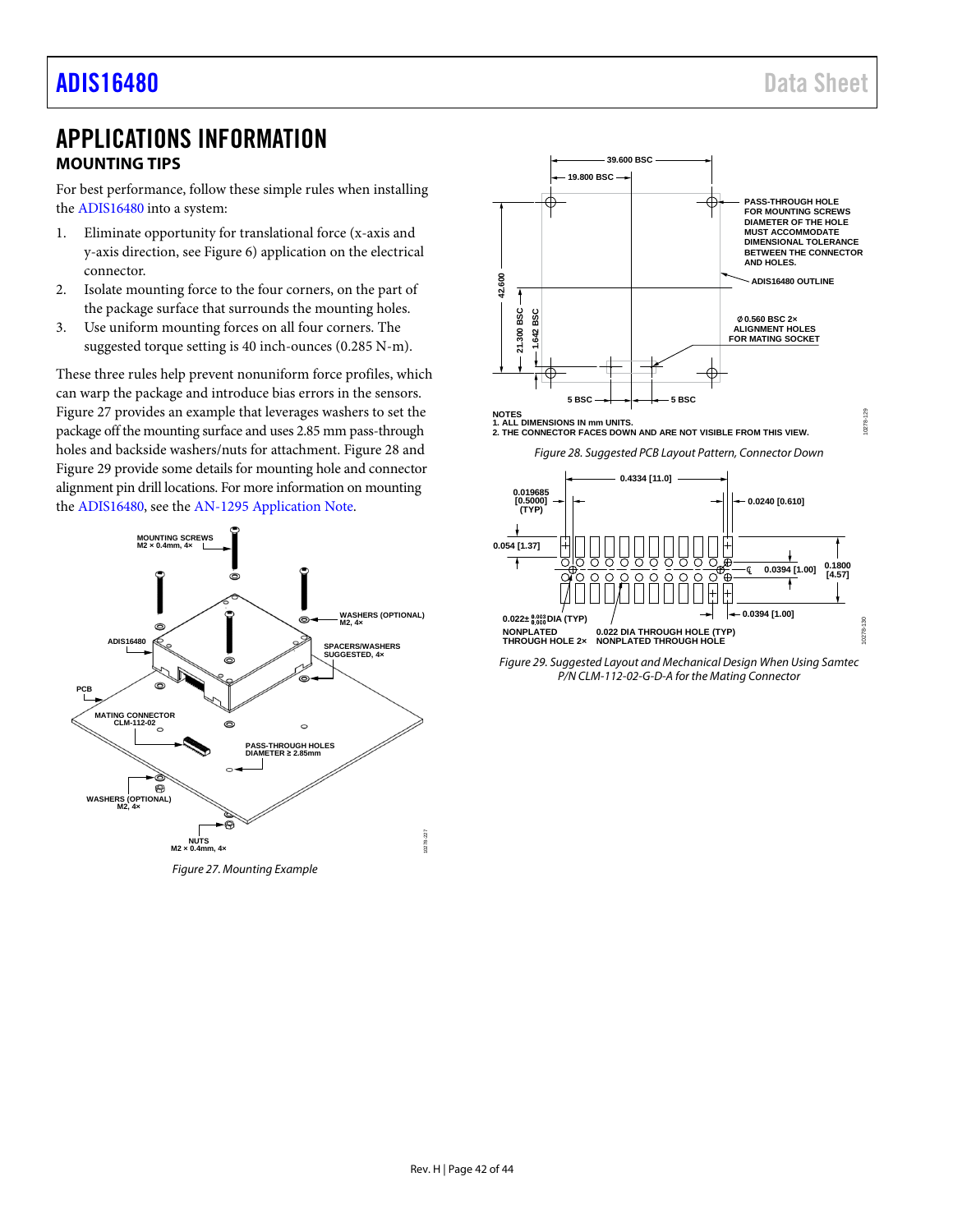### <span id="page-42-0"></span>**EVALUATION TOOLS**

### *Breakout Board, ADIS16IMU1/PCB*

The [ADIS16IMU1/PCBZ](https://www.analog.com/ADIS16IMU1/PCBZ?doc=ADIS16480.pdf) (sold separately) provides a breakout board function for th[e ADIS16480,](https://www.analog.com/ADIS16480?doc=ADIS16480.pdf) which means that it provides access to th[e ADIS16480](https://www.analog.com/ADIS16480?doc=ADIS16480.pdf) through larger connectors that support standard 1 mm ribbon cabling. It also provides four mounting holes for attachment of th[e ADIS16480](https://www.analog.com/ADIS16480?doc=ADIS16480.pdf) to the breakout board. For more information on th[e ADIS16IMU1/PCBZ,](https://www.analog.com/ADIS16IMU1/PCBZ?doc=ADIS16480.pdf) see [www.analog.com/ADIS16IMU1/PCBZ.](https://www.analog.com/ADIS16IMU1/PCBZ?doc=ADIS16480.pdf)

### *PC-Based Evaluation[, EVAL-ADIS2](https://www.analog.com/EVAL-ADIS2?doc=ADIS16480.pdf)*

Use th[e EVAL-ADIS2](https://www.analog.com/EVAL-ADIS2?doc=ADIS16480.pdf) an[d ADIS16IMU1/PCBZ](https://www.analog.com/ADIS16IMU1/PCBZ?doc=ADIS16480.pdf) to evaluate the [ADIS16480](https://www.analog.com/ADIS16480?doc=ADIS16480.pdf) on a PC-based platform.

### <span id="page-42-1"></span>**POWER SUPPLY CONSIDERATIONS**

The [ADIS16480](https://www.analog.com/ADIS16480?doc=ADIS16480.pdf) has approximately ~24 μF of capacitance across the VDD and GND pins. While this capacitor bank provides a large amount of localized filtering, it also presents an opportunity for excessive charging current when the VDD voltage ramps too quickly. Use the following relationship to help determine the appropriate VDD voltage profile, with respect to any current limit functions that can cause the power supply to lose regulation and potentially introduce unsafe conditions for th[e ADIS16480.](https://www.analog.com/ADIS16480?doc=ADIS16480.pdf) 

$$
i(t) = C \frac{dV}{dt}
$$

In addition to managing the initial voltage ramp, take note of the transient current demand that th[e ADIS16480](https://www.analog.com/ADIS16480?doc=ADIS16480.pdf) requires during its start-up/self-initialization process. Once VDD reaches 2.85 V, the [ADIS16480](https://www.analog.com/ADIS16480?doc=ADIS16480.pdf) begins its start-up process[. Figure 30](#page-42-3) offers a broad perspective that communicates when to expect the spikes in current, whil[e Figure 31](#page-42-4) provides more detail on the current/time behavior during the peak transient condition, which typically occurs approximately 350 ms after VDD reaches 2.85 V. In [Figure 31,](#page-42-4) notice that the peak current approaches 600 mA and the transient condition lasts for approximately 1.75 ms.

<span id="page-42-3"></span>

*Figure 31. Transient Current Demand, Peak Demand*

### <span id="page-42-4"></span><span id="page-42-2"></span>**X-RAY SENSITIVITY**

Exposure to high dose rate X-rays, such as those in production systems that inspect solder joints in electronic assemblies, may affect accelerometer bias errors. For optimal performance, avoid exposing th[e ADIS16480](https://www.analog.com/ADIS16480?doc=ADIS16480.pdf) to this type of inspection.

# Data Sheet And a sheet Albert Advanced [ADIS16480](https://www.analog.com/ADIS16480?doc=ADIS16480.pdf) ADIS16480